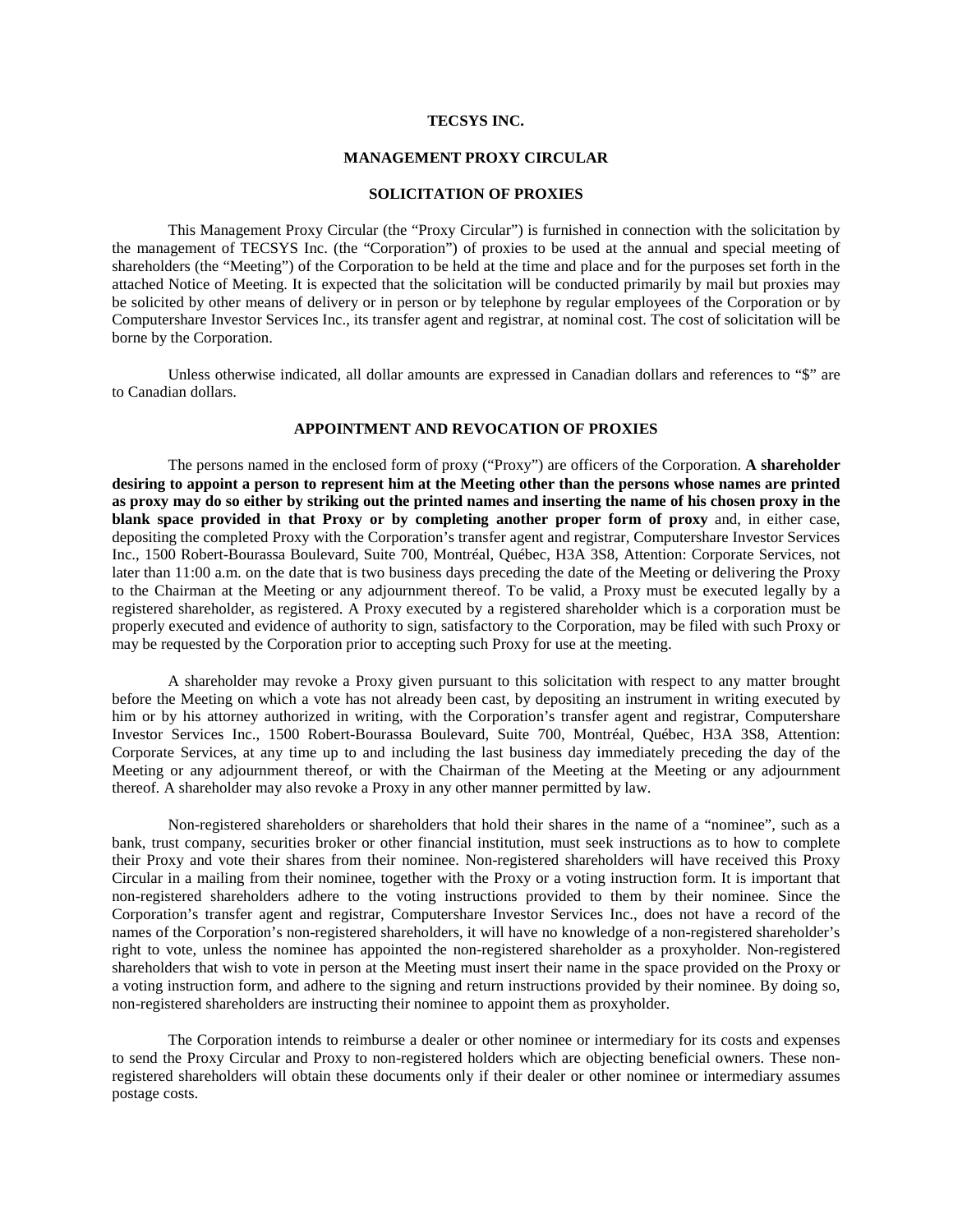## **2019 SHAREHOLDER PROPOSALS**

Shareholder proposals must be submitted no later than April 26, 2019 to be considered for inclusion in the management proxy circular to be prepared for the 2019 annual meeting of shareholders of the Corporation.

#### **VOTING OF PROXIES**

The persons named in the enclosed Proxy will vote the shares in respect of which they are appointed by proxy in accordance with the instructions given by the shareholder thereon. **In the absence of such instructions, shares will be voted for matters identified in the Notice of Meeting.** The enclosed Proxy confers discretionary authority upon the person or persons named therein with respect to amendments or variations to matters identified in the Notice of Meeting, or other matters which may properly come before the Meeting. At the time of printing of this Proxy Circular, the management of the Corporation knows of no such amendments, variations or other matters to come before the Meeting.

### **SHARES ENTITLED TO BE VOTED**

The share capital of the Corporation presently consists of an unlimited number of common shares ("Common Shares") and an unlimited number of Class A Preferred Shares ("Class A Preferred Shares") issuable in series. The Corporation has fixed July 24, 2018 as the record date (the "Record Date") for the purpose of determining the shareholders entitled to receive notice of and to vote at the Meeting. As of July 5, 2018 there were 13,082,376 Common Shares and no Class A Preferred Shares outstanding. Each Common Share entitles its holder or any proxy named by him to one vote at the Meeting or at any adjournment thereof. Any Common Share that is registered at the close of business on the Record Date will entitle its holder or any proxy named by him to receive notice of and to vote at the Meeting and at any adjournment thereof. Shares may be voted for or be withheld from voting with respect to the election of directors and the appointment of auditors and the authorization of the directors to fix their remuneration. On all other matters, the shareholders may vote for or against the proposal.

The Corporation shall prepare, no later than ten days after the Record Date, an alphabetical list of shareholders entitled to vote at the Meeting that indicates the number of shares held by each shareholder. The list of shareholders entitled to vote at the Meeting is available for inspection during usual business hours at the office of the Corporation's transfer agent and registrar, Computershare Investor Services Inc., located at 1500 Robert-Bourassa Boulevard, Suite 700, Montréal, Québec, H3A 3S8, as well as at the Meeting.

Unless otherwise indicated, the matters submitted to a vote at the Meeting must be approved by a majority of the votes cast by the holders of Common Shares attending the Meeting in person or by proxy.

The Chairman of the Meeting may conduct the vote on any matter by a show of hands of shareholders and proxyholders present at the Meeting and entitled to vote thereat unless a ballot is demanded by a shareholder present at the Meeting or by a proxyholder entitled to vote at the Meeting or unless the Chairman declares that proxies representing not less than 5% of the shares entitled to be voted at the Meeting would be voted against what would otherwise be the decision of the Meeting on such matter.

## **PRESENTATION OF FINANCIAL STATEMENTS**

The financial statements of the Corporation for the financial year ended April 30, 2018 ("Fiscal 2018") and the report of the auditors thereon will be placed before the Meeting.

### **ELECTION OF DIRECTORS**

The board of directors (the "Board") has set the number of directors to be elected at the Meeting at eight. Each director elected at the Meeting will hold office until the next annual meeting of the shareholders or until the election of his successor unless he resigns or his office becomes vacant by death, removal or other cause.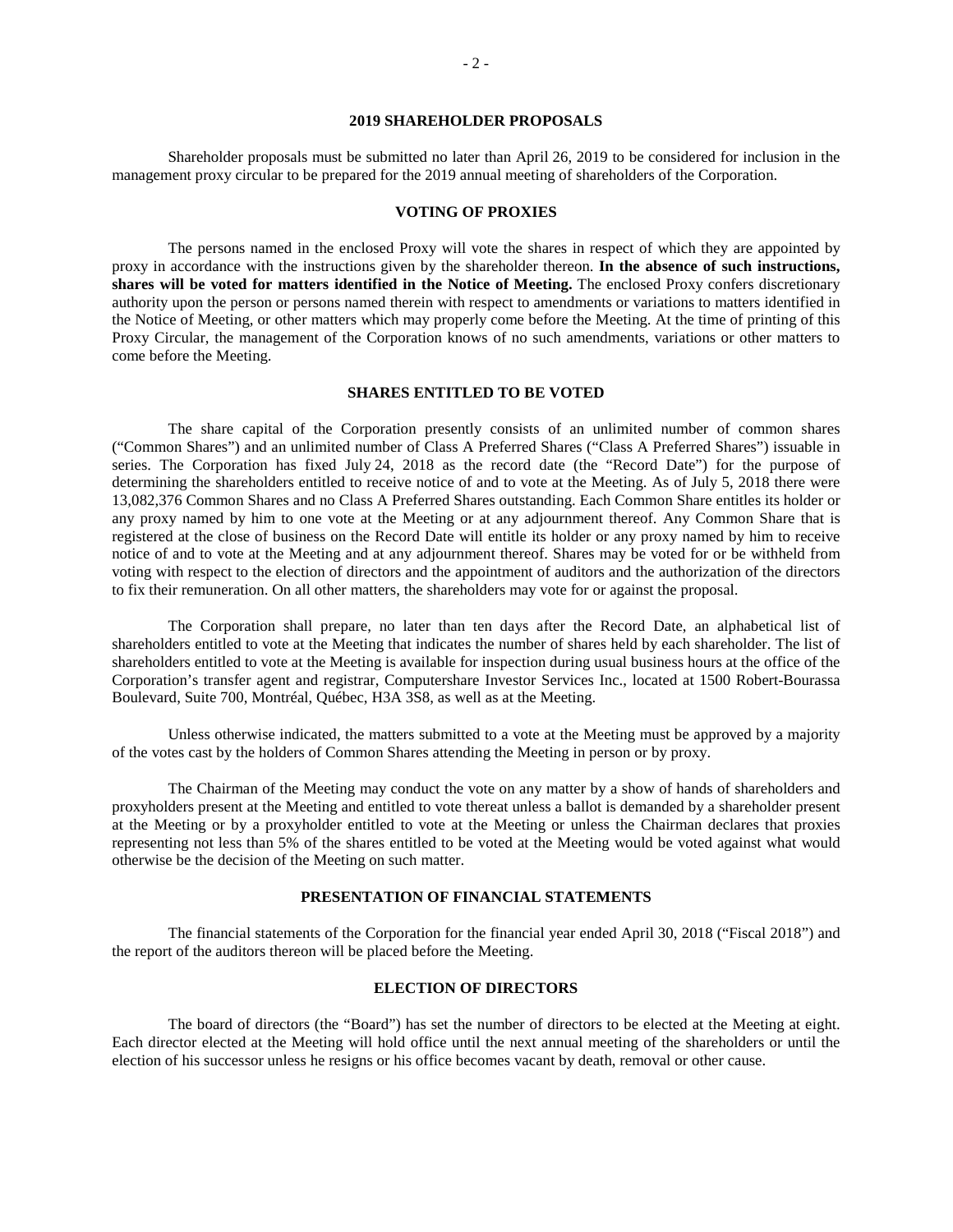**The persons whose names are printed in the Proxy intend to vote FOR the election of the eight persons whose names are set out below unless specifically instructed on the Proxy to withhold such vote.** Management of the Corporation does not contemplate that any such person will be unable or for any reason will become unwilling to serve as a director, but if that should occur for any reason prior to the election, the persons named in the Proxy reserve the right to vote for another properly qualified nominee in their discretion.

## **Majority Voting**

In 2013, the Corporation instituted a majority voting policy. At the Meeting, shareholders will be able to vote, or abstain from voting, for the nominees for the director positions individually, as has been done in the past. However, a nominee for a director position will be considered by the Board not to have received the support of shareholders, even if he is elected, if the number of votes withheld exceeds the number of votes cast in favour of his election. A director elected under such circumstances will be required to immediately tender his resignation to the other members of the Board who, except in exceptional circumstances, will accept the resignation. Where applicable, within 90 days of the Meeting, the Board will issue a press release announcing the resignation of the director in question or explaining the reasons justifying its decision not to accept such resignation. Majority voting would not, however, apply in the event a director's election is contested.

## **Nominees**

The following table and notes thereto set out the name of each of the nominees for election as directors, his province or state and country of residence, all positions and offices with the Corporation held by such nominee, if any, his principal occupation, his directorships with other reporting issuers, the period of service as a director of the Corporation and the number of Common Shares beneficially owned by him or over which he exercises control or direction as at July 6, 2018:

|                                                 |                                                              | Principal occupation/Directorships                                                             |                      | Number of            |
|-------------------------------------------------|--------------------------------------------------------------|------------------------------------------------------------------------------------------------|----------------------|----------------------|
| <b>Name</b>                                     | Office held                                                  | with other reporting issuers                                                                   | Director since       | <b>Common Shares</b> |
| Frank J. Bergandi<br>California, USA            | Director                                                     | <b>Business Consultant</b>                                                                     | June 29, 1998        | Nil                  |
| David Brereton <sup>(1)</sup><br>Québec, Canada | Executive<br>Chairman of the<br>Board and<br>Director        | Executive Chairman of the Board,<br>TECSYS Inc.                                                | Sept. 17, 1997       | 3,393,740            |
| Peter Brereton <sup>(2)</sup><br>Québec, Canada | President, Chief<br><b>Executive Officer</b><br>and Director | <b>President and Chief Executive</b><br>Officer,<br>TECSYS Inc.                                | Sept. 17, 1997       | 464,830              |
| Vernon $Lobo^{(3)(5)(6)}$<br>Ontario, Canada    | Director                                                     | Managing Director, Mosaic<br>Venture Partners Inc.<br>(private venture capital firm)           | October 17, 2006     | 143,700              |
|                                                 |                                                              | Other Directorships:<br>AirIQ Inc.<br>EQ Works Inc.<br>Flow Capital Corp.                      |                      |                      |
| Steve Sasser $(3)(4)(7)$<br>Texas, USA          | Director                                                     | Co-Founder and Managing<br>Principal, Swordstone Partners<br>(consulting and software company) | April 29, 2009       | 42,000               |
| David Wayland <sup>(4)</sup><br>Québec, Canada  | Director                                                     | Corporate Director                                                                             | Sept. 17, 1997       | 16,000               |
| David Booth $(4)(5)$<br>Virginia, USA           | Director                                                     | Chairman<br>Chief<br>President.<br>and<br>Executive Officer,                                   | September 8,<br>2016 | <b>Nil</b>           |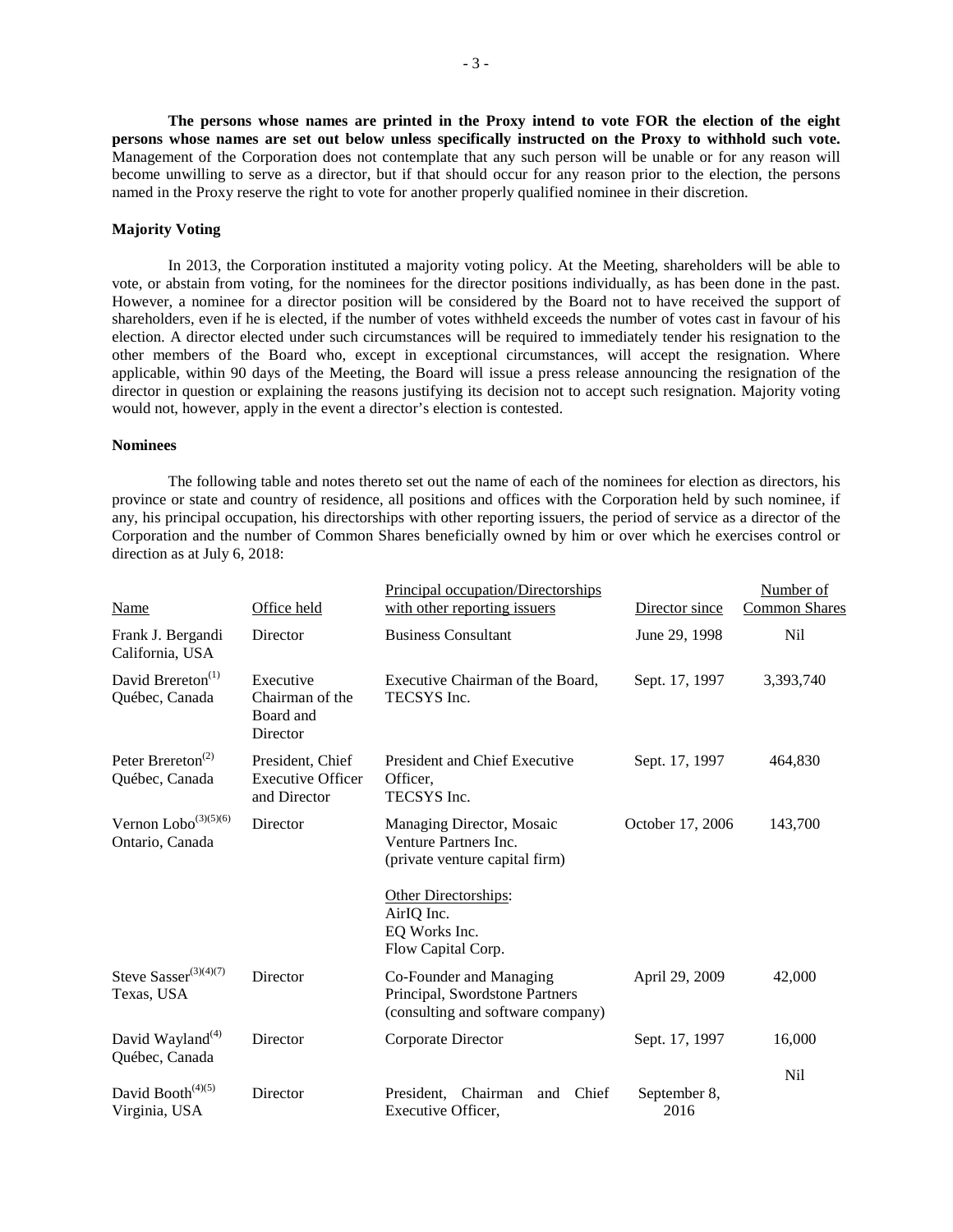| <b>Name</b>                       | Office held | Principal occupation/Directorships<br>with other reporting issuers                         | Director since       | Number of<br><b>Common Shares</b> |
|-----------------------------------|-------------|--------------------------------------------------------------------------------------------|----------------------|-----------------------------------|
| John Ensign $(3)(5)$<br>Ohio, USA | Director    | BackOffice Associates LLC<br>President and Chief Legal Officer,<br><b>MRI</b> Software LLC | September 8,<br>2016 | 1.500                             |

- (1) David Brereton, directly and through his holding company, Dabre Inc., and his spouse, Kathryn Ensign-Brereton, hold respectively 2,334,638 and 1,059,102 Common Shares, which represent respectively 17.85% and 8.10% of the outstanding Common Shares (see "Principal Shareholders"). David Brereton disclaims beneficial ownership and control or direction over the Common Shares held by Kathryn Ensign-Brereton.
- (2) Peter Brereton and his spouse, Sharon House, hold respectively 364,671 and 100,159 Common Shares. Peter Brereton disclaims beneficial ownership and control or direction over the Common Shares held by Sharon House.
- (3) Member of the Compensation Committee. Vernon Lobo is the Chair of the Compensation Committee.
- (4) Member of the Audit Committee. David Wayland is the Chair of the Audit Committee.
- (5) Member of the Nominating Committee. John Ensign is the Chair of the Nominating Committee.
- (6) Vernon Lobo and his spouse, Ingrid Lobo, hold respectively 59,400 and 84,300 Common Shares. Vernon Lobo disclaims beneficial ownership and control or direction over the Common Shares held by Ingrid Lobo.
- (7) Steve Sasser co-founded Swordstone Partners in April 2016 and is currently a Managing Principal. Previously, Mr. Sasser was the Chief Executive Officer of Merlin Technologies Corporation from February 2007 to August 2015.

To the knowledge of the Corporation, no proposed director of the Corporation is, as at the date hereof, or has been within ten years before the date hereof, a director, chief executive officer or chief financial officer of any company that was subject to a cease trade order, an order similar to a cease trade order or an order that denied the relevant company access to any exemption under securities legislation that was in effect for a period of more than 30 consecutive days (a) that was issued while the proposed director was acting in the capacity as director, chief executive officer or chief financial officer, or (b) that was issued after the proposed director ceased to be a director, chief executive officer or chief financial officer and which resulted from an event that occurred while that person was acting in the capacity as director, chief executive officer or chief financial officer.

To the knowledge of the Corporation, no proposed director of the Corporation (a) is, as at the date hereof, or has been within ten years before the date hereof, a director or executive officer of any company that, while that person was acting in that capacity, or within a year of that person ceasing to act in that capacity, became bankrupt, made a proposal under any legislation relating to bankruptcy or insolvency or was subject to or instituted any proceedings, arrangement or compromise with creditors or had a receiver, receiver manager or trustee appointed to hold its assets, or (b) has, within the ten years before the date hereof, become bankrupt, made a proposal under any legislation relating to bankruptcy or insolvency, or become subject to or instituted any proceedings, arrangement or compromise with creditors, or had a receiver, receiver manager or trustee appointed to hold its assets, except that John Ensign was the Chief Legal Officer of Domin-8 Enterprise Solutions, Inc. when that company filed for reorganization under chapter 11 of the US Bankruptcy Code in 2009. The assets of Domin-8 Enterprise Solutions, Inc. were eventually the subject of a court approved sale in early 2010.

#### **Directors' Attendance Record**

The overall attendance rate for the Board for Fiscal 2018, including special meetings, was 96% for the Board, 100% for the compensation committee of the Board (the "Compensation Committee") and 100% for the audit committee of the Board (the "Audit Committee"). The corporate governance and nominating committee of the Board (the "Nominating Committee") was formed on March 1, 2018 but held no meeting during Fiscal 2018. Detailed meeting and attendance information is provided in the following table.

|                   | <b>Attendance</b>         |                               |                        |  |  |  |
|-------------------|---------------------------|-------------------------------|------------------------|--|--|--|
| <b>Name</b>       | <b>Board of Directors</b> | <b>Compensation Committee</b> | <b>Audit Committee</b> |  |  |  |
| Frank J. Bergandi | 5 of 6                    | N/A                           | N/A                    |  |  |  |
| David Booth       | 6 of 6                    | N/A                           | 1 of $1^{(2)}$         |  |  |  |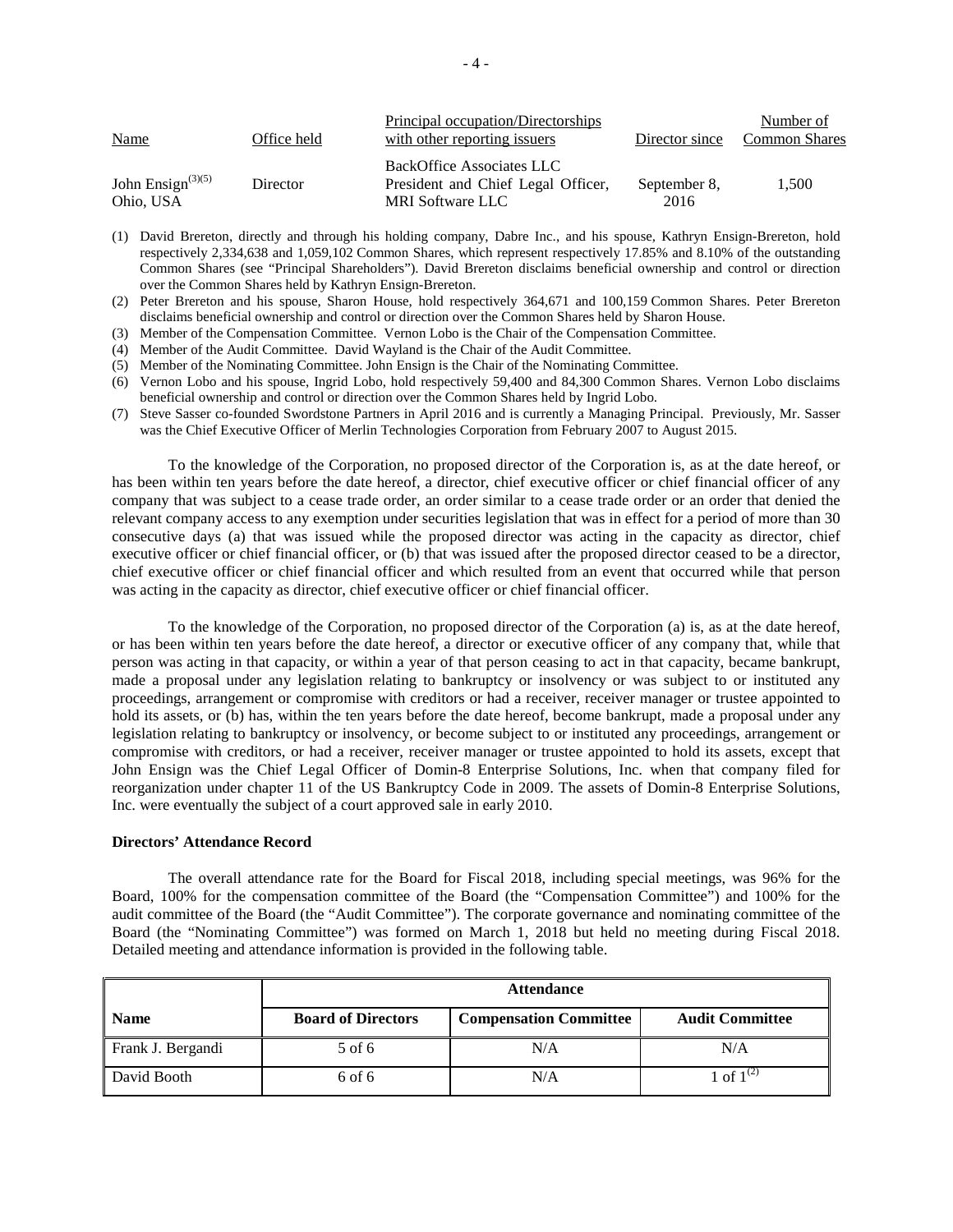|                     | <b>Attendance</b>         |                               |                        |  |  |  |  |  |
|---------------------|---------------------------|-------------------------------|------------------------|--|--|--|--|--|
| <b>Name</b>         | <b>Board of Directors</b> | <b>Compensation Committee</b> | <b>Audit Committee</b> |  |  |  |  |  |
| David Brereton      | 6 of 6                    | N/A                           | N/A                    |  |  |  |  |  |
| Peter Brereton      | 6 of 6                    | N/A                           | N/A                    |  |  |  |  |  |
| John Ensign         | $5$ of 6                  | $N/A^{(1)}$                   | N/A                    |  |  |  |  |  |
| Vernon Lobo         | $6$ of $6$                | $1$ of $1$                    | 3 of $3^{(2)}$         |  |  |  |  |  |
| <b>Steve Sasser</b> | $6$ of $6$                | $1$ of $1$                    | $4$ of $4$             |  |  |  |  |  |
| David Wayland       | 6 of 6                    | 1 of $1^{(1)}$                | $4$ of $4$             |  |  |  |  |  |

(1) John Ensign replaced David Wayland on the Compensation Committee on September 7, 2017.

(2) David Booth replaced Vernon Lobo on the Audit Committee on September 7, 2017.

### **APPOINTMENT OF AUDITORS**

At the Meeting, management of the Corporation will propose that KPMG LLP, Chartered Professional Accountants be appointed as auditors of the Corporation for the ensuing year at a remuneration to be fixed by the directors of the Corporation. KPMG LLP has been the auditors of the Corporation since October 17, 2006. To be effective, the resolution appointing auditors must be passed by a majority of the votes cast by the shareholders who vote in respect of that resolution.

**Unless otherwise instructed, the persons named in the Proxy intend to vote FOR the appointment of KPMG LLP, Chartered Accountants, as auditors of the Corporation, to hold office until the termination of the next annual meeting of the Corporation, at a remuneration to be fixed by the directors of the Corporation.**

## **APPROVAL OF THE TECSYS 2018 STOCK OPTION PLAN**

The Corporation wishes to reintroduce a stock option plan (the "Stock Option Plan") to assist and encourage directors, officers, employees and consultant of the Corporation and its subsidiaries (the "Eligible Participants") to perform at their highest level in order to maximize shareholder value and to permit Eligible Participants to share in the growth and development of the Corporation by providing an opportunity, through stock options, to acquire an ownership interest in the Corporation. A significant number of the options will be granted to Eligible Participants who already own shares of the Corporation.

On July 5, 2018, the Board, on recommendation of the Compensation Committee, approved the Stock Option Plan, subject to its approval by the shareholders at the Meeting and the approval of the Toronto Stock Exchange (the "TSX"), pursuant to which the Corporation may grant to Eligible Participants Options (as defined herein) that can be exercised for Common Shares. A summary of the material provisions of the Stock Option Plan can be found under the heading "Executive Compensation - TECSYS 2018 Stock Option Plan" and is qualified in its entirety by the full text of the Stock Option Plan, a copy of which is attached as Appendix "A" to Schedule "D" of this Proxy Circular.

The proposed resolution of the shareholders of the Corporation (the "Stock Option Plan Approval Resolution") to be considered at the Meeting so as to approve the Stock Option Plan in the same form as approved by the Board is attached as Schedule "D" to this Proxy Circular. To be adopted, the Stock Option Plan Approval Resolution must be approved by a majority of the votes cast by the shareholders of the Corporation present at the Meeting or represented by proxy.

The TSX conditionally approved the Stock Option Plan and the listing of the Common Shares issued pursuant to the Stock Option Plan on July 20, 2018, subject to shareholder approval.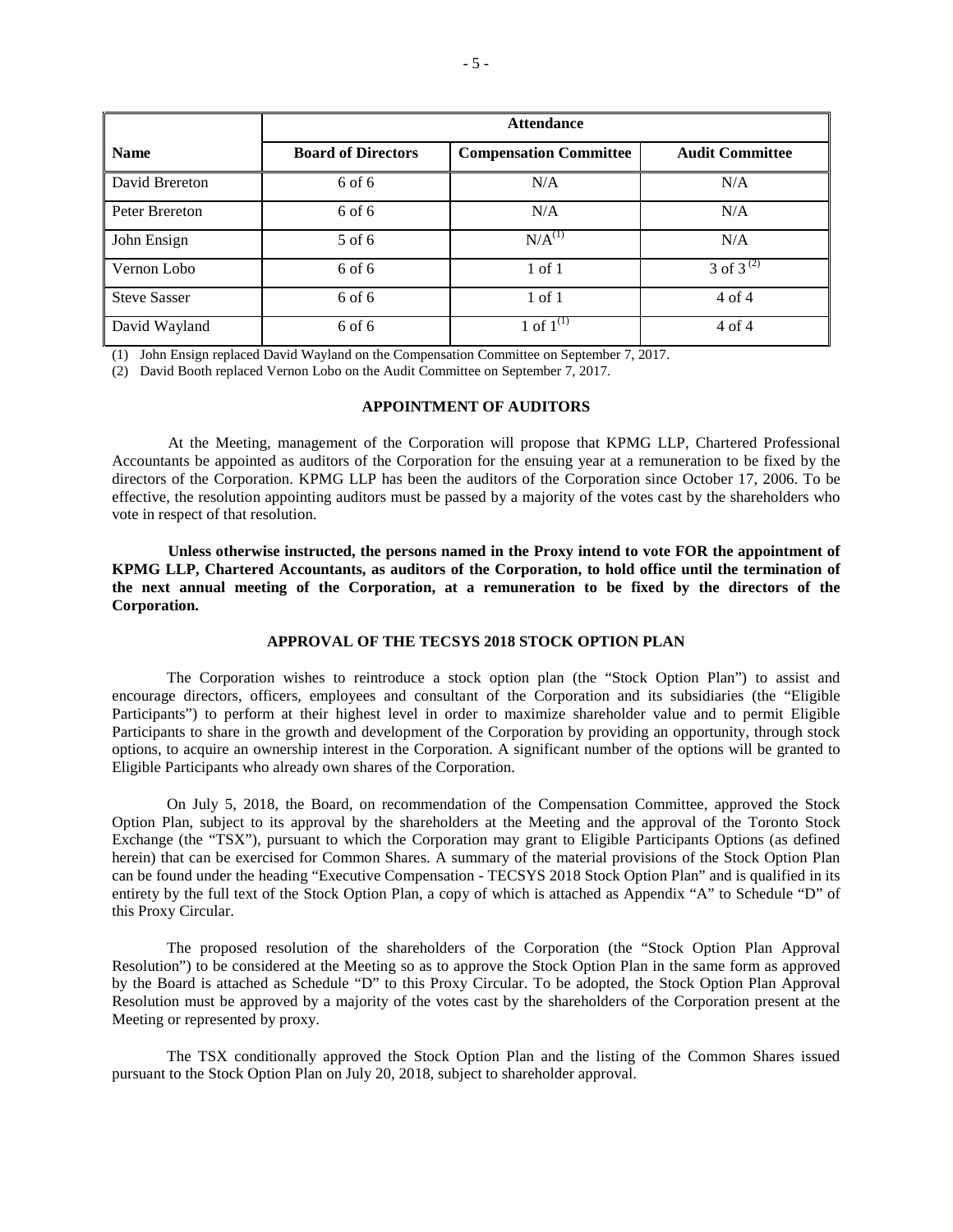**Unless otherwise instructed, the persons named in the Proxy intend to vote FOR the Stock Option Plan Approval Resolution.**

#### **STATEMENT OF CORPORATE GOVERNANCE PRACTICES**

The Board and senior management consider good corporate governance to be central to the effective, efficient and prudent operation of the Corporation.

Pursuant to National Instrument 58-101 – *Disclosure of Corporate Governance Practices* ("NI 58-101") the Corporation is required to disclose information relating to its corporate governance practices. The Corporation's approach to corporate governance is set out in tabular form and is attached to this Proxy Circular as Schedule A. Management is available to shareholders at all times to respond to questions and concerns. Shareholder concerns are dealt with on an individual basis, usually by providing requested information.

### **AUDIT COMMITTEE INFORMATION**

Reference is made to the Annual Information Form of the Corporation for Fiscal 2018 for disclosure of information relating to the Audit Committee required under Form 52-110F1 to Multilateral Instrument 52-110 – *Audit Committees*. A copy of this document can be found on SEDAR at www.sedar.com or by contacting the Secretary of the Corporation upon request at 1 Place Alexis Nihon, Suite 800, Montréal, Québec, H3Z 3B8, telephone: (514) 866-0001.

#### **EXECUTIVE COMPENSATION**

The Corporation's executive compensation policies and practices, including information about the compensation of the Chief Executive Officer (the "CEO"), the Chief Financial Officer (the "CFO") and the three other most highly compensated executive officers of the Corporation who were serving as executive officers of the Corporation on April 30, 2018 (collectively, the "Named Executive Officers" or "NEOs") are discussed in this section.

### **Compensation Committee**

In February 2007, the Board adopted a Charter (the "Compensation Committee Charter") for the Compensation Committee. The Compensation Committee Charter is reviewed by the Board annually, most recently by a Board written resolution of July 5, 2018. It is attached hereto as Schedule C. The Compensation Committee Charter states that the Compensation Committee is appointed by the Board to discharge the Board's duties and responsibilities relating to the compensation of the Corporation's Executive Chairman, CEO and senior management, as well as to review the human resource policies and practices that cover the Corporation's employees. The Compensation Committee reviews the Corporation's overall compensation philosophy and corporate succession and development plans at the executive officer level.

The Compensation Committee Charter provides that the Compensation Committee shall be composed of no less than three independent members meeting securities law or TSX requirements for compensation committee members. The Compensation Committee Charter stipulates that each member is appointed by the Board on an annual basis and serves until the earlier of (i) the close of the next annual shareholders' general meeting or (ii) his or her death, resignation, disqualification or removal from the Compensation Committee by the Board. The Board fills any vacancy in the membership of the Compensation Committee. The members of the Compensation Committee are Vernon Lobo, Chair, Steve Sasser, and John Ensign, all of whom are independent directors of the Corporation. The occupations and board memberships of the Compensation Committee members are described under "Election of Directors", above. Mr. Lobo was awarded a BASc in engineering from the University of Waterloo and a Master of Business Administration from Harvard University, School of Business where he was a Baker Scholar. Mr. Lobo is also a member of the board of directors of several private companies. Mr. Sasser holds a BBA and a Master of Business Administration from Southern Methodist University, with a concentration in finance. Currently, Mr. Sasser is a Managing Principal of Swordstone Partners. Prior to August 2015, Mr. Sasser was the Chief Executive Officer of Merlin Technologies Corp. Mr. Ensign holds a Master of Laws in Business and Taxation as well as a Juris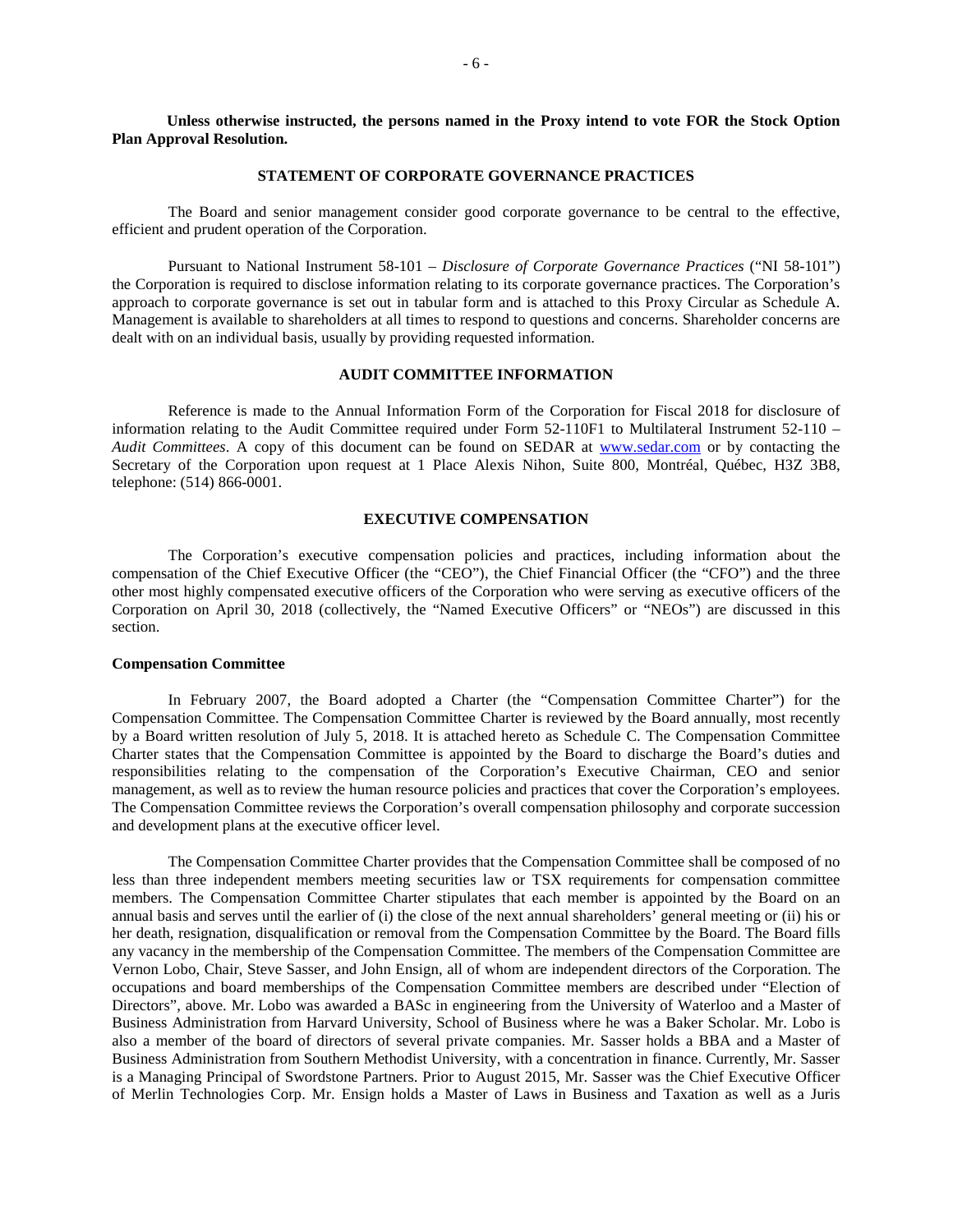Doctorate from Capital University and a Bachelor of Science in Business from Miami University. Currently, Mr. Ensign is the President and Chief Legal Officer of MRI Software LLC, where he has been an executive since 2010. Additionally, Mr. Ensign gained significant experience advising public and private companies on matters including corporate governance and board nomination and selection processes, at Bricker & Eckler LLP where he practiced general corporate law from 2003 until 2007.

The Compensation Committee is familiar with compensation packages in the industry and familiarizes itself with remuneration practices in general. The Compensation Committee has also been mandated to recommend to the Board the corporate objectives which the President and CEO are responsible for meeting, to review the annual performance of this officer in light of these objectives, and to make recommendations to the Board with respect to his remuneration. The Compensation Committee is authorized, pursuant to the Compensation Committee Charter, to retain external legal counsel, executive compensation consultants and other advisors to assist it in its responsibilities should it deem it necessary to do so. The Compensation Committee Charter provides that the chair of the Compensation Committee reports to the Board at each meeting on material matters arising at the Compensation Committee meetings and presents recommendations of the Compensation Committee to the Board for its approval.

The Corporation engaged Arthur J. Gallagher &Co., a compensation consulting firm, during Fiscal 2018 to review compensations for the CEO and directors of the Board. The study comprised of a mix of Canadian and U.S. software companies with revenue between \$33 million and \$118 million, and market capitalization of between \$50 million and \$650 million. The main recommendations from the firm were (i) to add a long-term incentive component to the compensation plan of the CEO as his overall compensation was found to be significantly below the average of the CEOs in the comparator group as well as (ii) to require directors of the Board to meet a minimum level of share ownership in order to ensure that the interests of Board members are aligned with shareholders. The fees paid by TECSYS to Arthur J. Gallagher & Co. were as follows:

|                                       | <b>Fiscal 2018</b> | <b>Fiscal 2017</b> |
|---------------------------------------|--------------------|--------------------|
| Executive Compensation – Related Fees | \$38,732           | None               |
| All Other Fees                        | None               | None               |

### **Compensation Discussion and Analysis**

## **General Principles of Executive Compensation**

The Corporation's compensation program consists principally of salary and bonuses.

Further, the Corporation's executive compensation programs are designed to attract and retain highly qualified senior executives and recognize that long-term performance incentives are an integral part of aligning the interests of executive officers and the Corporation's shareholders.

The Corporation's executive compensation packages are designed to enable the Corporation to increase its profitability and shareholder value, and attract and retain those key individuals who can realize and ensure the shortterm and long-term success of the Corporation. As such, the policies and programs link rewards to individual contribution, the Corporation's success and shareholder financial interests.

The variable short-term incentives included in NEO compensation range between 30% and 79% of base salary at plan. The financial targets used to gauge when incentive compensation is paid are described under "Components of Executive Compensation". These targets are primarily based on recurring revenue, EBITDA, gross margin, license fees and proprietary technology bookings, total contract bookings, specific objectives and others.

The following table outlines the performances objectives, the weights which they are assigned, and the results achieved relative to these measures during Fiscal 2018: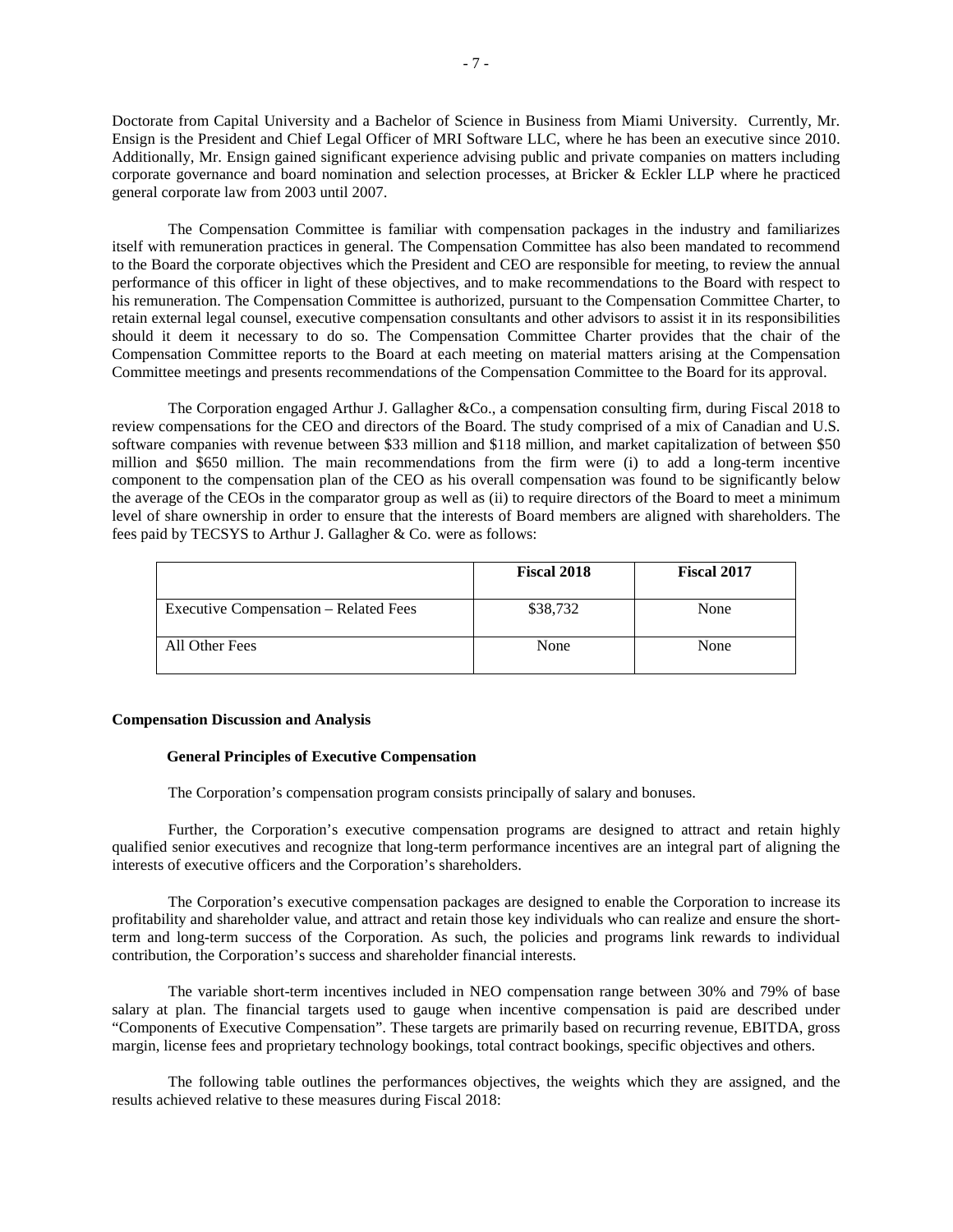| Objective                                           | Weighting | Payout | % of Actual<br>to Target |
|-----------------------------------------------------|-----------|--------|--------------------------|
| <b>Recurring Revenue</b>                            | 10%       | 8%     | 77%                      |
| <b>EBITDA</b>                                       | 15%       | 7%     | 45%                      |
| Gross Margin                                        | 16%       | 11%    | 72%                      |
| License / Proprietary Technology<br><b>Bookings</b> | 19%       | 9%     | 48%                      |
| <b>Total Bookings</b>                               | 20%       | 15%    | 73%                      |
| <b>Specific Objectives</b>                          | 12%       | 5%     | 39%                      |
| <b>Others</b>                                       | 8%        | 7%     | 83%                      |

The Compensation Committee has assessed these policies and procedures and is of the view that they are unlikely to present risks that could have a material adverse effect on the Corporation. The Compensation Committee has determined that there is low probability for any NEO to take excessive risk in maximizing any financial targets.

### **Non-IFRS Performance Measure and Key Performance Indicators**

The Corporation uses a non-IFRS financial performance measure naming EBITDA and certain key performance indicators which are described below. Many of these non-IFRS measures and key performance indicators do not have any standardized meaning prescribed by the International Financial Reporting Standards ("IFRS") and are unlikely to be comparable to similarly titled measures reported by other companies. Readers are cautioned that the disclosure of these metrics is meant to add to, and not to replace, the discussion of financial results determined in accordance with IFRS. Management uses both IFRS and non-IFRS measures when planning, monitoring and evaluating the Corporation's performance.

#### **EBITDA**

EBITDA is calculated as earnings before interest expense, interest income, income taxes, depreciation and amortization. The Corporation believes that this measure is commonly used by investors and analysts to measure a company's performance, its ability to service debt and to meet other payment obligations, or as a common valuation measurement.

### **Key Performance Indicators**

#### **Recurring Revenue**

Recurring revenue is defined as the contractually committed purchase of services, generally comprising proprietary and third-party maintenance and hosting services, over the next twelve months. The quantification assumes that the customer will renew the contractual commitment on a periodic basis as they come up for renewal. This portion of the Corporation's revenue is predictable and stable.

#### **Bookings**

Broadly speaking, bookings refers to the total value of accepted contracts, including software licenses and other proprietary products and related support services, third-party hardware and software and related support services, contracted work or services, and changes to such contracts recorded during a specified period. The Total Contract Value ("TCV") is not typically limited to the first year, nor would it typically exclude certain transaction types. The Corporation believes that this metric is a primary indicator of the general state of the business performance. Bookings typically include all items with a revenue implication, such as new contracts, renewals, upgrades, downgrades, add-ons, early terminations and refunds. Bookings are typically segmented into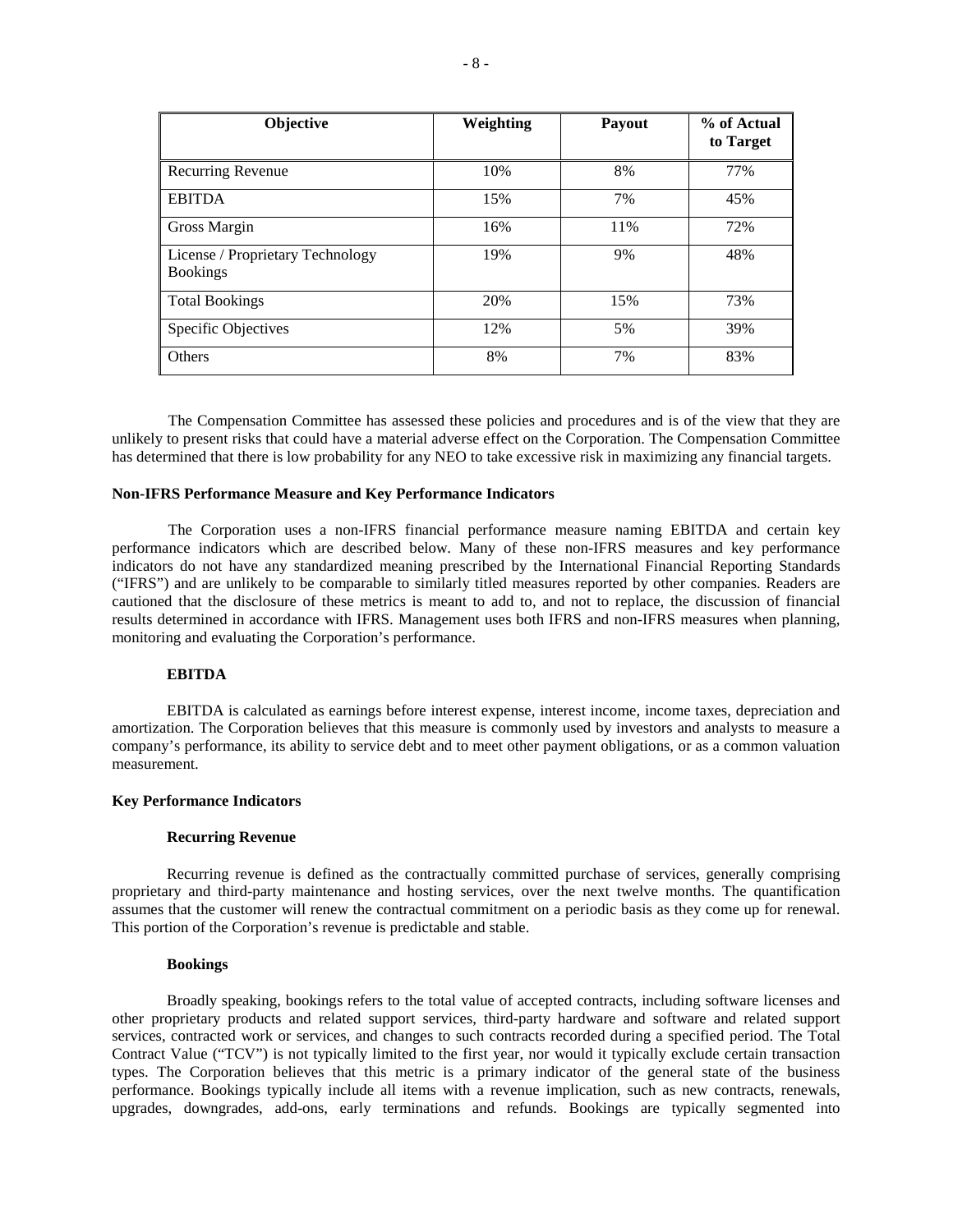classifications, such as new account bookings or base account bookings, and performance in these bookings classes is frequently used in various sales and other compensation plans.

#### **Days Sales Outstanding (DSO)**

Days sales outstanding ("DSO") is a measure of the average number of days that a company takes to collect revenue after a sale has been made. The Corporation's DSO is determined on a quarterly basis and can be calculated by dividing the amount of accounts receivable and work in progress at the end of a quarter by the total value of sales during the same quarter, and multiplying the result by 90 days.

### **Benchmarking**

The Corporation's executive compensation program is designed so that the annual compensation for executive officers remains competitive with the compensation for comparable employment, responsibilities and performance of other North American companies whose business endeavours are similar to those of the Corporation.

The prime comparator group is comprised of thirteen software and high technology companies, the shares of which are listed on Canadian and U.S. stock exchanges. The comparator group was selected to provide a competitive context to the benchmarking analysis, considering that the Corporation is a Canadian publicly-traded technology designer and provider. The Compensation Committee viewed these thirteen companies as a valuable reference point as they are similar organizations and their compensation practices may be comparable to those of the Corporation.

The comparator group was updated in February 2018 and is comprised of the following thirteen companies: Absolute Software Corporation, Mediagrif Interactive Technologies Inc., NexJ Systems Inc., Solium Capital Inc., TeraGo Inc., Asure Software Inc., American Software Inc. Upland Software Inc., Netsol Technologies Inc., Zix Corp, Everbridge Inc., Amber Road Inc., and ChannelAdvisor Corp. The Compensation Committee considers the comparator group data as just one input in the decision-making process around compensation programs for the Corporation's CEO and the independent members of the Board for Fiscal 2018. Decisions made by the Compensation Committee are the responsibility of the Compensation Committee and will reflect factors and considerations other than simply information collected from the comparator group.

### **Components of Executive Compensation**

During Fiscal 2018, the components of the total compensation of executive officers were:

- base salary, and
- an annual, variable incentive payment or bonus.

### **Base Salary**

Base salary recommendations are determined based on market data for positions of similar responsibilities and complexity in the comparator group, on internal comparisons and on the individual's ability, experience and contribution level. Base salaries for each NEO were established in his employment agreement with the Corporation and each NEO's base salary and those of the executive group are reviewable on an annual basis. Base salaries for individual executive positions may also be reviewed outside of the regular cycle so as to take into consideration market pressures.

Salary and benefits comprise a portion of the total cash-based compensation for each NEO, however, atrisk short-term incentives comprise a significant component of total cash compensation. Compensation that is at-risk may, or may not, be paid to an NEO depending on whether the individual is able to meet or exceed his particular performance targets (including performance targets for the Corporation as a whole). The greater impact an NEO may have on driving the business results of the Corporation, the higher his at-risk portion of compensation. The chart below provides the approximate pay mix that each NEO was eligible for in Fiscal 2018: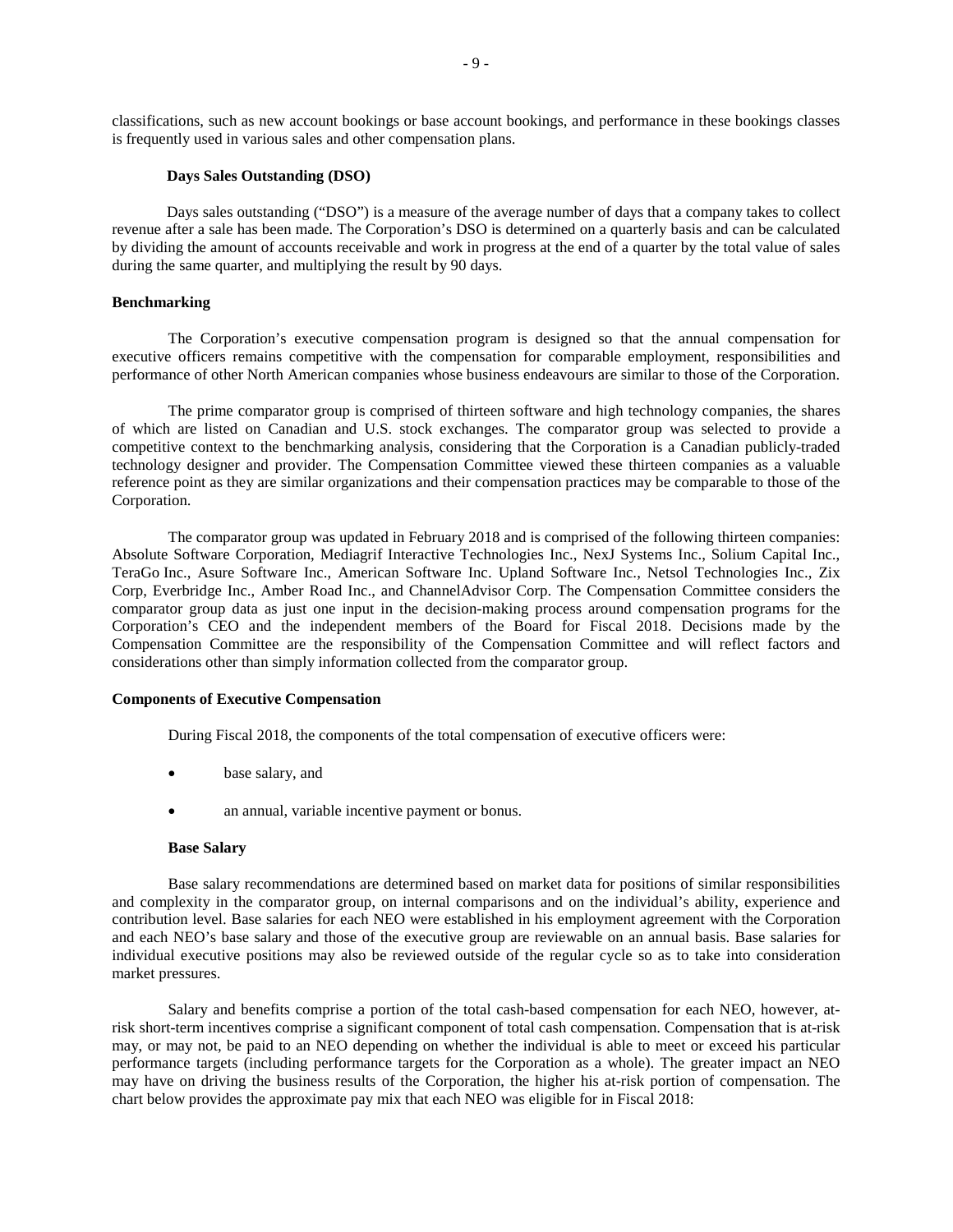## **Base Salary and Pay Mix**

| <b>NEOs</b>                                                                                                      | Salary % not at Risk | <b>Short Term</b><br>Incentive % at Risk |
|------------------------------------------------------------------------------------------------------------------|----------------------|------------------------------------------|
| David Brereton<br>Executive Chairman                                                                             | 56%                  | 44%                                      |
| Peter Brereton<br>President and Chief Executive Officer                                                          | 57%                  | 43%                                      |
| Brian Cosgrove <sup>(1)</sup><br><b>Chief Financial Officer</b>                                                  | 67%                  | 33%                                      |
| Berty Ho-Wo-Cheong <sup>(2)</sup><br>Vice President Mergers and Acquisitions,<br>Interim Chief Financial Officer | 77%                  | 23%                                      |
| Vito Calabretta<br>Senior Vice President Global Operations                                                       | 67%                  | 33%                                      |
| Greg MacNeill<br>Senior Vice President World Wide Sales                                                          | 57%                  | 43%                                      |

(1) Mr. Cosgrove's employment with TECSYS ended on April 20, 2018.

(2) Mr. Ho-Wo-Cheong was appointed interim chief financial officer on April 20, 2018 in replacement of Brian Cosgrove.

### **Annual Incentive Compensation Arrangements**

The Corporation's annual incentive plans are intended to focus and reward executives on the achievement of current year financial targets, key Corporation and/or group objectives and some strategic individual performance objectives. Financial threshold targets are approved by the Board at the commencement of the fiscal year and are required to be met for payments to be made according to plan criteria.

The Board, on the recommendation of the Compensation Committee, may exceptionally award at-risk compensation to an NEO even if his financial targets have not been achieved. The Board has only exercised such discretion once since the financial year ended April 30, 2007.

The performance bonuses for Fiscal 2018 of the President and CEO as well as the Executive Chairman were partly based on meeting a value of total contract bookings target. The second component of the performance bonus was based on EBITDA. The third component of the performance bonus was based on gross margin. The fourth component of the performance bonus was based on license and proprietary technology bookings. The fifth component was based on recurring revenue. The sixth component was based on customer satisfaction. On that basis, performance bonuses were earned in Fiscal 2018 by the President and CEO as well as the Executive Chairman. For further information on the measures used to evaluate and compensate performance, see "General Principles of Executive Compensation", above.

The performance bonus of the CFO was based on nine criteria: (1) meeting a quarterly target for DSO; (2), (3), (4), (5), (6), (7) meeting an EBITDA, gross margin, recurring revenue, license and proprietary technology bookings, value of total contract bookings, customer satisfaction target similar to the President and CEO; (8) managing U.S. dollar economic hedging; and (9) other finance and accounting targets. For Fiscal 2018, Brian Cosgrove did not receive any performance bonus for managing U.S. dollar economic hedging and other finance and accounting targets. Berty Ho-Wo-Cheong received a performance bonus based on the following criteria (1) meeting merger and acquisition specific objectives, (2), (3), (4), (5), (6), (7) meeting an EBITDA, gross margin, recurring revenue, license and proprietary technology bookings, value of total contract bookings, customer satisfaction target similar to the President and CEO for his role as Vice President Mergers and Acquisitions. The performance bonus of the other executive officers was based on EBITDA, gross margin, recurring revenue, license and proprietary technology bookings, value of total contract bookings, customer satisfaction, and new customers in specific vertical markets.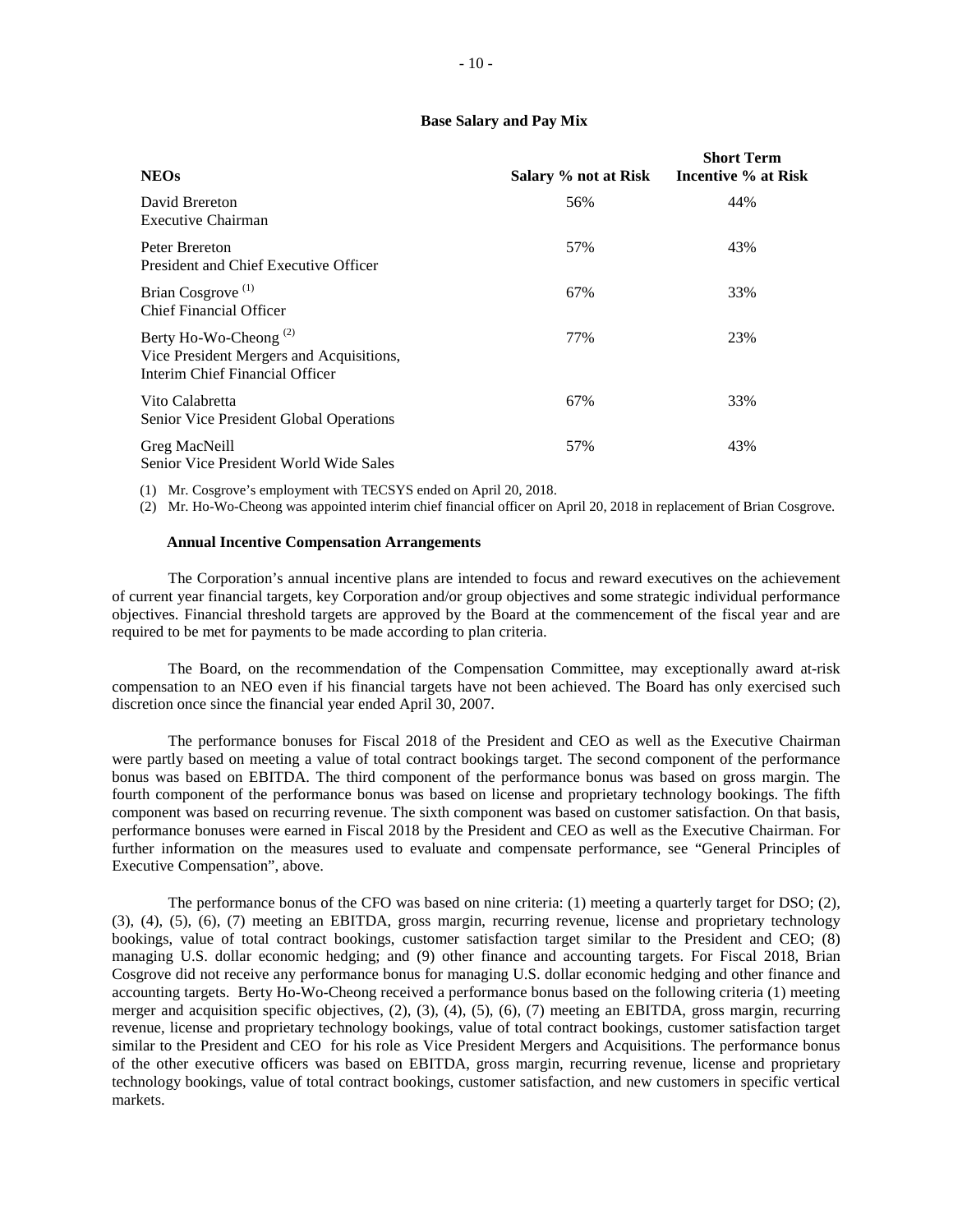The target incentive levels of the executive group are reviewed at the same time as the base salaries. The actual total cash compensation (salaries plus annual incentives) of the Corporation's executive group are currently competitive with those of the comparator group.

### **Equity Incentives**

On July 7, 2011, the Board authorized the establishment of the Executive Share Purchase Plan (as defined below) which provides for mandatory purchases of Common Shares by certain key executives of the Corporation in order to better align the Participants' (as defined below) financial interests with those of the holders of Common Shares, create ownership focus and build long-term commitment to the Corporation. Each Participant is required to make annual purchases of Common Shares through the facilities of the TSX secondary market having an aggregate purchase price equal to 10% of his or her annual base salary. Annual Purchases (as defined below) must be made within 90 days of May 1 of every fiscal year. Each Participant has the obligation to make Annual Purchases until he or she owns Common Shares having an aggregate market value equal to 50% of his or her base salary. See "Executive Share Purchase Plan", below.

On July 5, 2018, the Board authorized the establishment of the Stock Option Plan pursuant to which NEOs and other key employees will be granted options to purchase Common Shares. See "TECSYS 2018 Stock Option Plan". In the event the Stock Option Plan receives the requisite shareholder and regulatory approvals, the Board intends to initially grant to the President and CEO, in accordance with the recommendation of the Arthur J. Gallagher & Co. CEO and Board Compensation study, approximately 99,400 Options during the fiscal year ending April 30, 2019 ("Fiscal 2019").

NEOs are not permitted to purchase financial instruments that are designed to hedge or offset a decrease in market value of equity securities granted to them as compensation or held by them (directly or indirectly).

## **Summary Compensation Table**

The following table sets forth the compensation information for the NEOs for the financial year ended April 30, 2016 ("Fiscal 2016"), the financial year ended April 30, 2017 ("Fiscal 2017") and Fiscal 2018. For NEO compensation for previous fiscal years, please refer to the Corporation's management proxy circulars filed with the Canadian securities regulators and available on SEDAR at www.sedar.com.

|                                |      |                                               |                                  |                                                 | Non-equity<br>incentive plan<br>compensation<br>$(\$)$ |                        |              |                                                                                  |                                     |
|--------------------------------|------|-----------------------------------------------|----------------------------------|-------------------------------------------------|--------------------------------------------------------|------------------------|--------------|----------------------------------------------------------------------------------|-------------------------------------|
| Name and<br>principal position | Year | <b>Salary</b><br>$\left( \mathcal{S} \right)$ | Share-<br>based<br>awards<br>\$) | <b>Option-</b><br><b>based</b><br>awards<br>\$) | Annual<br>plans                                        | Long-<br>term<br>plans | value<br>\$) | All other<br>incentive   incentive   Pension   compensatio<br>$\mathbf n$<br>\$) | <b>Total</b><br>compensation<br>\$) |
| David Brereton                 | 2018 | 200,000                                       | N/A                              | N/A                                             | 104,587                                                | N/A                    | N/A          | N/A                                                                              | 304,587                             |
| Executive                      | 2017 | 200,000                                       | N/A                              | N/A                                             | 49,137                                                 | N/A                    | N/A          | N/A                                                                              | 249,137                             |
| Chairman                       | 2016 | 200,000                                       | N/A                              | N/A                                             | 105,195                                                | N/A                    | N/A          | N/A                                                                              | 305,195                             |
| Peter Brereton                 | 2018 | 417,777                                       | N/A                              | N/A                                             | 209,174                                                | N/A                    | N/A          | 12,395                                                                           | 639,346                             |
| <b>President and Chief</b>     | 2017 | 404,507                                       | N/A                              | N/A                                             | 98,300                                                 | N/A                    | N/A          | 12,135                                                                           | 514,942                             |
| <b>Executive Officer</b>       | 2016 | 387,667                                       | N/A                              | N/A                                             | 210,391                                                | N/A                    | N/A          | 11,630                                                                           | 609,688                             |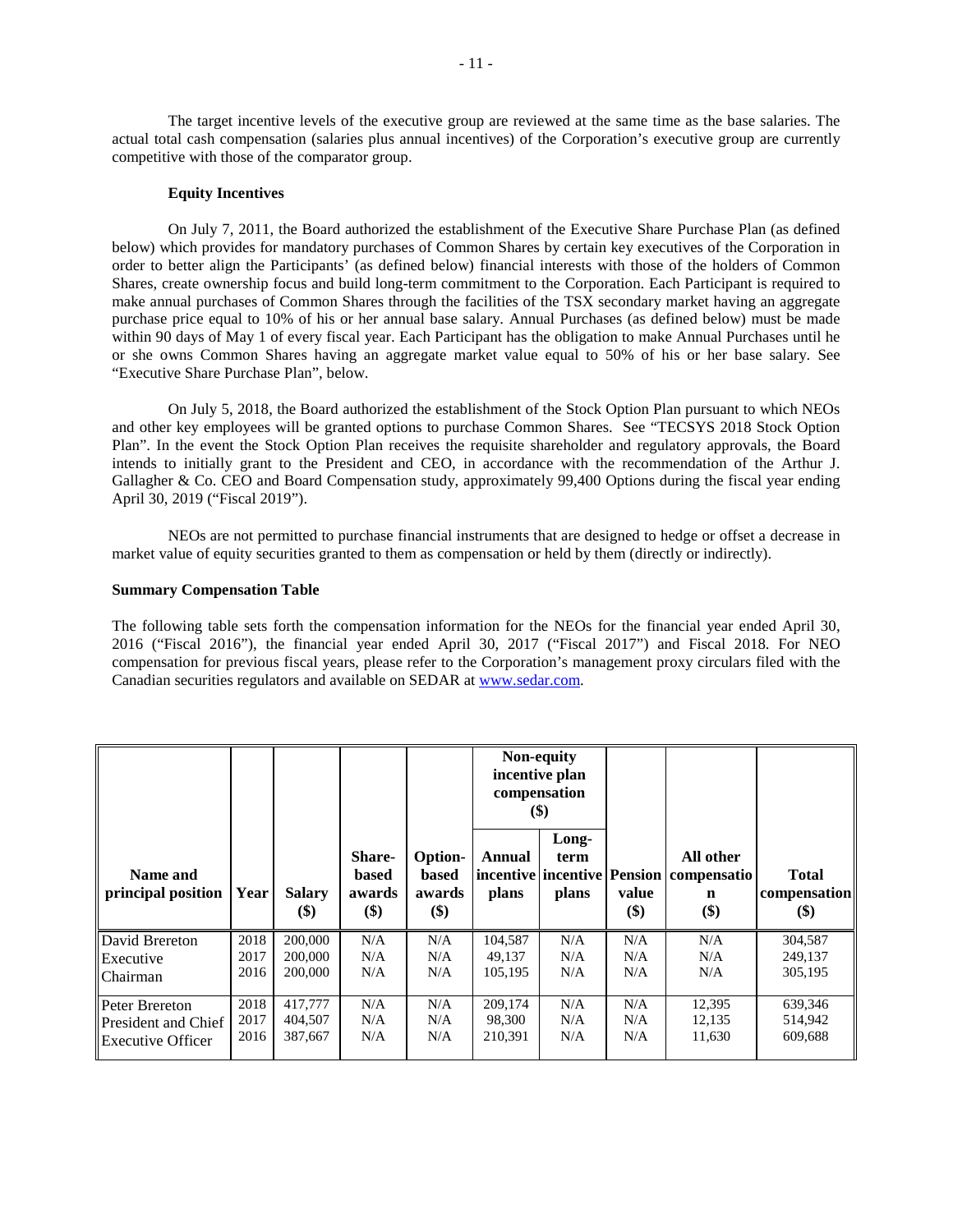|                                                                                                                                     |                      |                               |                                  |                                   |                               | Non-equity<br>incentive plan<br>compensation<br>\$) |                   |                                                                              |                                       |
|-------------------------------------------------------------------------------------------------------------------------------------|----------------------|-------------------------------|----------------------------------|-----------------------------------|-------------------------------|-----------------------------------------------------|-------------------|------------------------------------------------------------------------------|---------------------------------------|
| Name and<br>principal position                                                                                                      | Year                 | <b>Salary</b><br>\$)          | Share-<br>based<br>awards<br>\$) | Option-<br>based<br>awards<br>\$) | <b>Annual</b><br>plans        | Long-<br>term<br>plans                              | value<br>\$)      | All other<br>incentive incentive Pension   compensatio<br>$\mathbf n$<br>\$) | <b>Total</b><br>compensation<br>$($)$ |
| <b>Berty</b><br>$Ho-Wo-Cheong(1)$<br>Vice President<br>Mergers and<br>Acquisitions and<br>Interim Chief<br><b>Financial Officer</b> | 2018<br>2017<br>2016 | 238,056<br>235,004<br>225,267 | N/A<br>N/A<br>N/A                | N/A<br>N/A<br>N/A                 | 57,367<br>37,926<br>51,491    | N/A<br>N/A<br>N/A                                   | N/A<br>N/A<br>N/A | 7,142<br>7,050<br>6,758                                                      | 302,565<br>279,980<br>283,516         |
| Brian Cosgrove <sup>(1)</sup><br><b>Chief Financial</b><br>Officer                                                                  | 2018                 | 265,282                       | N/A                              | N/A                               | 35,469                        | N/A                                                 | N/A               | N/A                                                                          | 300,751                               |
| Vito Calabretta <sup>(2)</sup><br>Senior Vice<br><b>President Global</b><br>Operations                                              | 2018                 | 297,635                       | N/A                              | N/A                               | 108,993                       | N/A                                                 | N/A               | 8,510                                                                        | 415,138                               |
| Greg MacNeill<br>Senior Vice<br>President World<br><b>Wide Sales</b>                                                                | 2018<br>2017<br>2016 | 295,333<br>282,333<br>270,000 | N/A<br>N/A<br>N/A                | N/A<br>N/A<br>N/A                 | 140,693<br>117,470<br>149,928 | N/A<br>N/A<br>N/A                                   | N/A<br>N/A<br>N/A | N/A<br>N/A<br>N/A                                                            | 436,026<br>399,803<br>419,928         |

(1) Brian Cosgrove's employment with TECSYS ended on April 20, 2018. On the same date, Mr. Berty Ho-Wo-Cheong was appointed interim Chief Financial Officer in addition to his role as Vice President, Mergers and Acquisitions. For Fiscal 2018, substantially all of Mr. Ho-Wo-Cheong's compensation is salary and annual incentive plan compensation received for his role as Vice President, Mergers and Acquisitions.

(2) Mr. Vito Calabretta was appointed Senior Vice President Global Operations on June 5, 2017.

# **Incentive Plan Awards – Option Plan**

The following table summarizes, for each of the NEOs, the value of the options vested during Fiscal 2018 and the non-equity incentive plan compensation earned during Fiscal 2018.

| <b>Name</b>           | Option-based awards -<br>Value vested during<br>Fiscal 2018<br>(\$) | Non-equity incentive plan<br>compensation – Value<br>earned<br>during Fiscal 2018<br>(\$) |
|-----------------------|---------------------------------------------------------------------|-------------------------------------------------------------------------------------------|
| David Brereton        | N/A                                                                 | 104,587                                                                                   |
| Peter Brereton        | N/A                                                                 | 209.174                                                                                   |
| Berty Ho-Wo-Cheong    | N/A                                                                 | 57,367                                                                                    |
| <b>Brian Cosgrove</b> | N/A                                                                 | 35,469                                                                                    |
| Vito Calabretta       | N/A                                                                 | 108.993                                                                                   |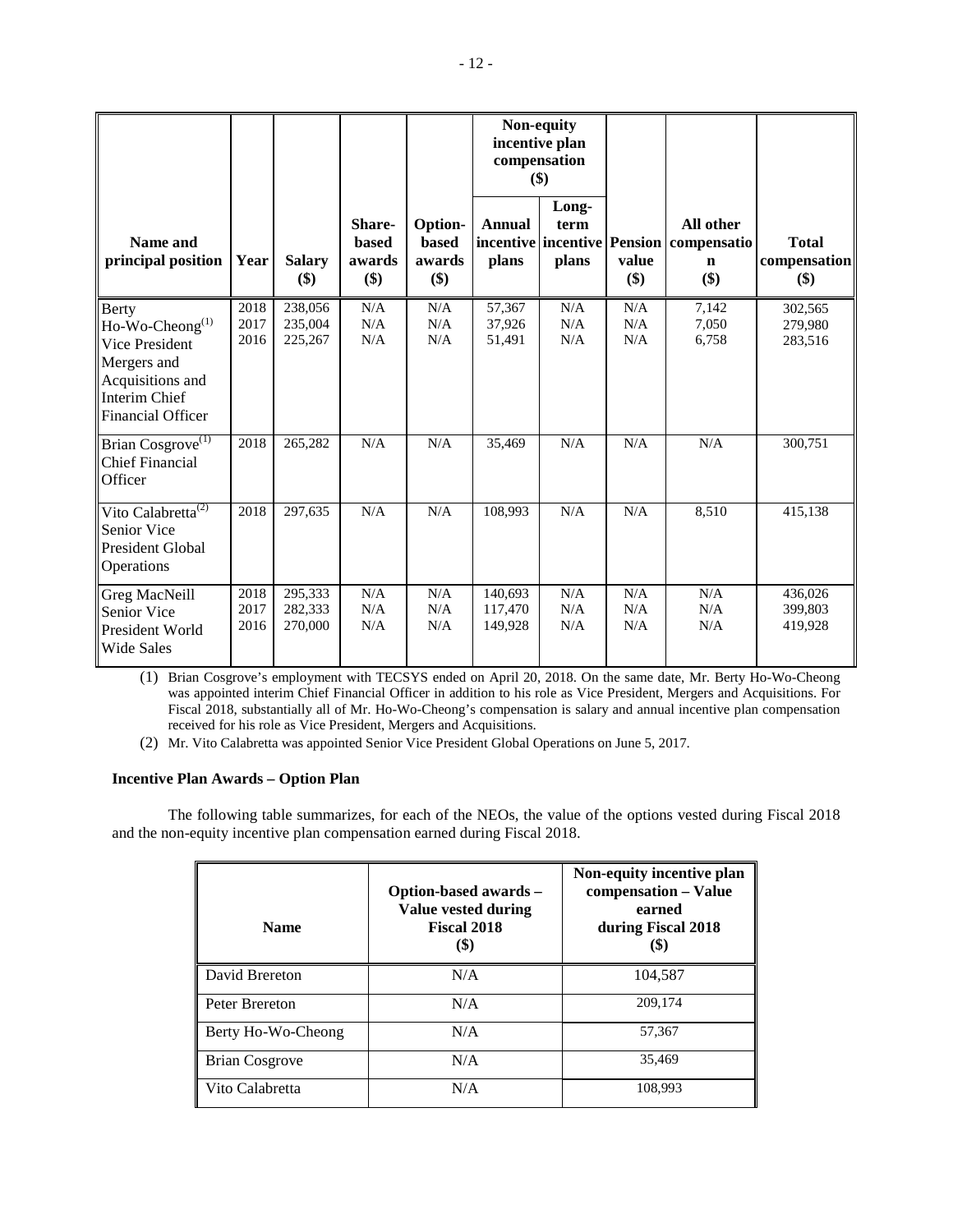| <b>Name</b>   | Option-based awards -<br>Value vested during<br>Fiscal 2018<br>(\$) | Non-equity incentive plan<br>compensation - Value<br>earned<br>during Fiscal 2018<br>ID. |
|---------------|---------------------------------------------------------------------|------------------------------------------------------------------------------------------|
| Greg MacNeill | N/A                                                                 | 140,693                                                                                  |

### **TECSYS 2018 Stock Option Plan**

The Corporation wishes to reintroduce a stock option plan (the "Stock Option Plan") to assist and encourage Eligible Participants to perform at their highest level in order to maximize shareholder value and to permit Eligible Participants to share in the growth and development of the Corporation by providing the opportunity, through stock options, to acquire an ownership interest in the Corporation. The Stock Option Plan's objective is to align compensation with returns to shareholders and to encourage stock ownership by directors, officers, employees and consultants of the Corporation and its subsidiaries, providing long-term incentives to Eligible Participants and facilitate recruitment, motivation and retention of highly qualified directors, officers and key employees to the Corporation. The Board believes that the lack of a stock option plan may have been a factor in the recent loss of certain executives.

On July 5<sup>th</sup>, 2018, the Board, on recommendation of the Compensation Committee, adopted the Stock Option Plan pursuant to which the Corporation may grant options to acquire Common Shares ("Options") to Eligible Participants ("Optionholders"). Each option will be subject to the terms and conditions set forth in the Stock Option Plan and to those other terms and conditions specified by the Compensation Committee.

As of the date of this Proxy Circular, no awards have been granted under the Stock Option Plan.

Options are granted by the Board under the Stock Option Plan from time to time when considered appropriate by the Compensation Committee based on the recommendation from the CEO. In determining whether to grant Options to an employee or an officer, the Compensation Committee and the CEO evaluate the employee or the officer, having regard to the following factors (i) the employee or officer's demonstrated ability and leadership in taking initiatives to create value for the Corporation; (ii) the employee or officer's ability to properly represent the Corporation; (iii) the employee or officer's alignment with the Corporation's core values; and (iv) the employee or officer's potential to assume increased responsibilities with the Corporation. For the criteria to award Options to Board members, see "Compensation of Directors". The exercise price of Options is established by the Board at the time each Option is granted provided that such price shall not be less than the volume weighted average trading price ("VWAP") of the Common Shares on the TSX for the five trading days immediately preceding the day the Option is granted.

The Board will determine at the time of the grant when and under what conditions a particular Option will vest and become exercisable. Options granted must be exercised within five years of the date of grant, but, in any event, no later than ten years after the date of grant or such lesser period as the applicable grant or regulations adopted pursuant to the Stock Option Plan may require. If the date on which an Option expires occurs during or within eight business days of the end of a Blackout Period applicable to the holder of such Option, the date of expiry of such Option will be extended automatically to the date that is nine business days following the end of the Blackout Period. "Blackout Period" means any period imposed by the Corporation pursuant to its insider trading policies or otherwise, during which its officers, directors, employees and insiders may be restricted from trading in securities of the Corporation.

Options granted pursuant to the Stock Option Plan are non-assignable and non-transferable.

Upon exercising their options, Optionholders may choose a "Share Election", a "Cash Election" or a "Cashless Election". If an Optionholder selects a "Share Election", he or she will receive, upon payment of the exercise price, a number of Common Shares corresponding to the number of Options exercised. If an Optionholder selects a "Cash Election" or a "Cashless Election", he or she will receive upon such exercise, instead of Common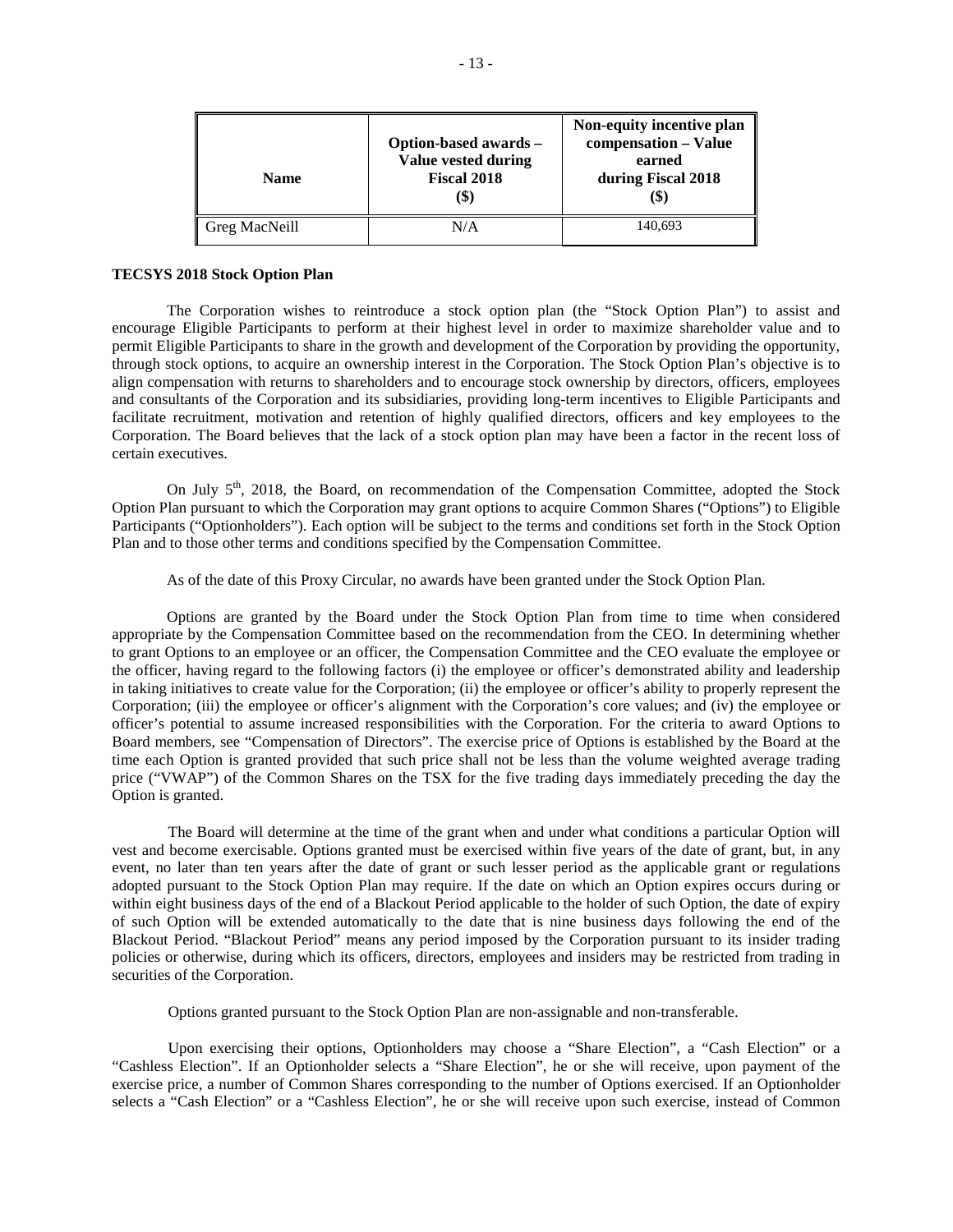Shares, a cash amount equal to the number of Options being exercised multiplied by the difference between the Fair Market Value (as defined in the Stock Option Plan) as at the date of the notice of election and the exercise price of the Options exercised. The cash amount to be received pursuant to a "Cash Election" will be paid by the Corporation to the Optionholder. In the case of a "Cashless Election" the Corporation will (i) instruct the Corporation's transfer agent to issue in the name of such Optionholder the number of Common Shares issued pursuant to the exercise of the Options and (ii) instruct a broker selected by the Corporation to sell such Common Shares through the facilities of the TSX. Upon the sale of the Common Shares, the broker will remit the proceeds of the sale to the Corporation's transfer agent, less any commission. The sale proceeds will be allocated by the Corporation's transfer agent as follows (i) an amount equal to the exercise price plus any withholding tax to the Corporation, and (ii) an amount equal to the difference between the sale price for the Common Shares and the sum of the exercise price, the broker's commission and any withholding tax to the Optionholder. The Corporation may, but is not obliged to accept, any Cash Exercise or Cashless Exercise.

If an Optionholder is terminated by reason of his or her dismissal for fraud, wilful misconduct, gross fault or for any breach of any contractual or fiduciary obligation or duty to the Corporation relating to confidentiality or non-competition or, in the case of director, is removed, then any Options held by him or her will immediately cease to be exercisable.

If an Optionholder resigns or is terminated without cause, or, in the case of director, whose term expires without renewal the portion of the Option that has not vested at the date of termination of office or employment expires immediately and the portion of the Option that has vested at the date of termination of employment may be exercised by the Optionholder during the period ending three months after the date of termination, provided that for any portion of the Option which may have vested in the Optionholder without having become exercisable, such portion may be exercised during the period ending three months after the date on which such portion of the Option becomes exercisable.

In the event of the termination of an Optionholder's employment or service as an employee, officer or director by the Corporation for disability or retirement, the Optionholder's Options that have vested at the date of retirement or termination may be exercised by the Optionholder during the period ending 24 months after the date of retirement or termination, the portion of the Option that has not vested at the date of retirement or termination expires.

If an Optionholder dies, the legal representatives of the Optionholder may exercise the Options held by such Optionholder within a period of time after the date of the Optionholder's death determined by the Board, provided that no Option shall remain outstanding for any period which exceeds the earlier of (i) the expiry date of such Option and (ii) 24 months following the date of death, but only to the extend the Options were by their terms exercisable on the date of death. The Board may determine at any time, that such a portion of the option vests automatically or pursuant to a vesting schedule determined by the Board.

The Board may, subject to receipt of requisite shareholder and regulatory approvals, amend, suspend or terminate the Stock Option Plan or amend the terms of an Option as follows:

- to modify the maximum number of Common Shares reserved for issuance under the Stock Option Plan;
- to reduce the option price of an Option benefiting an insider;
- to extend a term of an Option benefiting an insider;
- to increase the maximum limit of the number of securities (a) issued to insiders within any one year period, or (b) issuable to insiders at any time under all security-based compensation arrangements, which could exceed 10% of all issued and outstanding securities;
- to add a cashless exercise feature where a deduction may not be made for the number of securities originally underlying the option;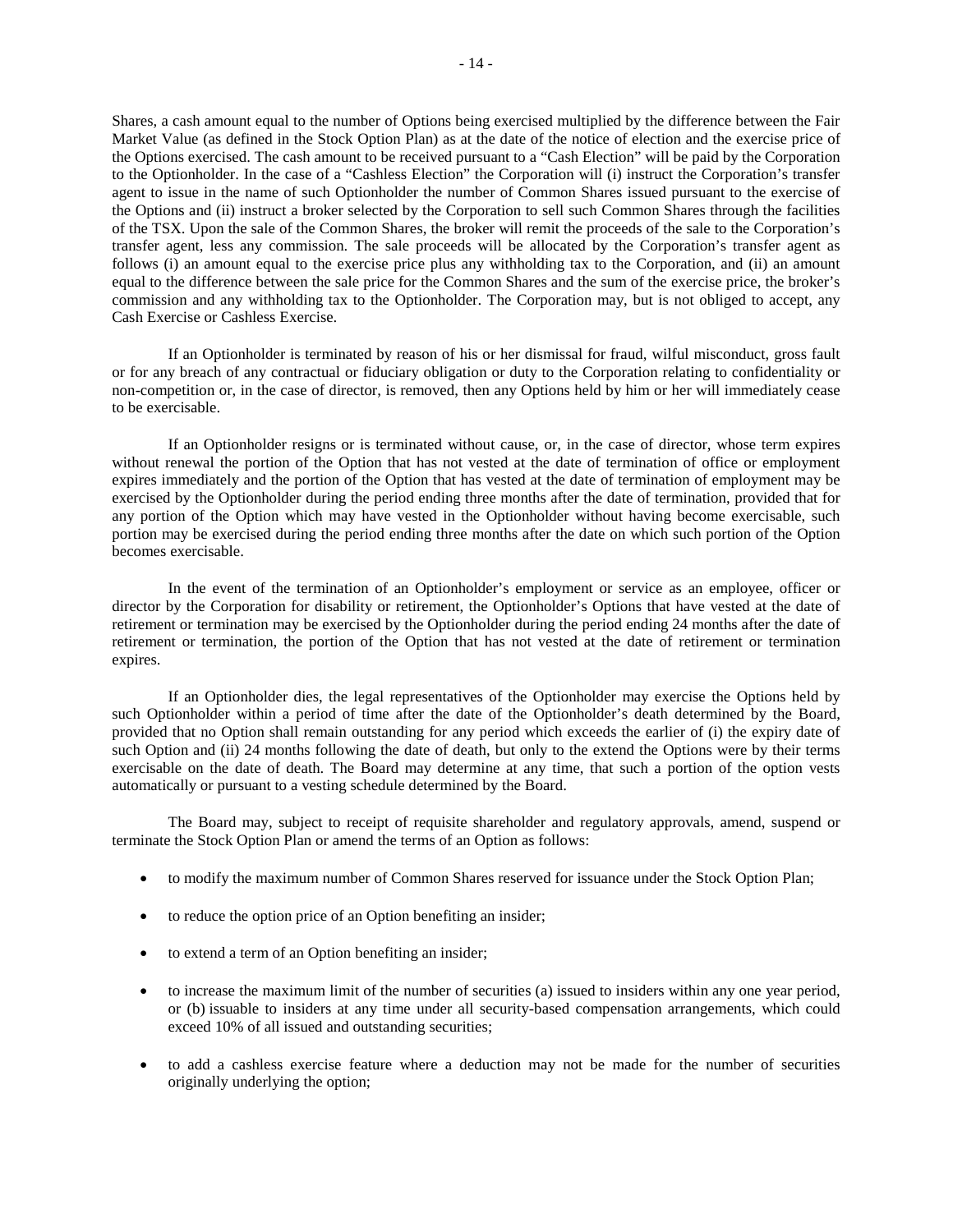- to modify the amending mechanism of the Stock Option Plan
- to modify the definition of the Eligible Person which would have the potential of broadening or increasing insider participation; or
- to provide for any form of financial assistance or any amendment to a financial assistance provision which is more favorable to Eligible Persons.

The Board may, subject to receipt of requisite regulatory approval, where required, in its sole discretion make all other amendments to the Stock Option Plan that are not of the type contemplated above including, without limitation:

- amendments of a "housekeeping" nature;
- a change to the vesting provisions of a security or the Stock Option Plan; and
- terminate the Stock Option Plan.

Notwithstanding the amendment provisions of the Stock Option Plan described above, the Corporation shall additionally obtain requisite shareholder approval in respect of amendments to the Stock Option Plan that are contemplated above, to the extent such approval is required by any applicable laws or regulations.

In the event of a Change of Control (as defined in the Stock Option Plan), all Options outstanding but not yet vested will become exercisable. The Corporation shall give notice to all Optionholders advising that their respective Options may be exercised only within 30 days after the date of the notice and not thereafter, and that all rights of the Optionholders not exercised will terminate at the expiration of the 30-day period, provided that a Change of Control is contemplated to become effective within 180 days after the date of the notice.

The maximum aggregate number of Common Shares reserved and set aside for issue, including for payments in respect of Options, under the Stock Option Plan is equal to 10% of all Common Shares issued and outstanding from time to time. If the Stock Option Plan had been approved during Fiscal 2018, as at April 30, 2018, the aggregate number of Common Shares issuable under the Stock Option Plan would have been 1,308,237. The total number of issued and outstanding Common Shares as at April 30, 2018 was 13,082,376. No participant will be granted Options in any single fiscal year with respect to more than 5% of the issued and outstanding Common Shares. If, and to the extent, Options granted under the plan terminate, expire, cancel, or are forfeited without being exercised and/or delivered, Common Shares subject to such options will again be available for grant under the Stock Option Plan. In addition, if and to the extent an option is settled for cash, the Common Shares subject to the option will again be available for grant under the plan.

The maximum number of Common Shares issuable to insiders, at any time, pursuant to the Stock Option Plan may not be more than 10% of the total number of Common Shares then outstanding. In addition, the maximum number of Shares issued to insiders, within any one-year period, pursuant to the Stock Option Plan may not be more than 10% of the total number of Common Shares then outstanding.

In accordance with the requirements of the TSX, the unallocated Options under the Stock Option Plan as an evergreen plan which does not provide for a fixed number of Options must be approved by shareholders every three years.

### **Executive Share Purchase Plan**

On July 7, 2011, the Board authorized the establishment of an executive share purchase plan (the "Purchase Plan" or the "ESPP") to provide for mandatory purchases of Common Shares by certain key executives of the Corporation (the "Participants") in order to better align the Participants' financial interests with those of the holders of Common Shares, create ownership focus and build long-term commitment to the Corporation. The names of the participants in Fiscal 2018 were Dimitrios Argitis, Monique Bielen, Marie-Soleil Boucher, Vito Calabretta, Brian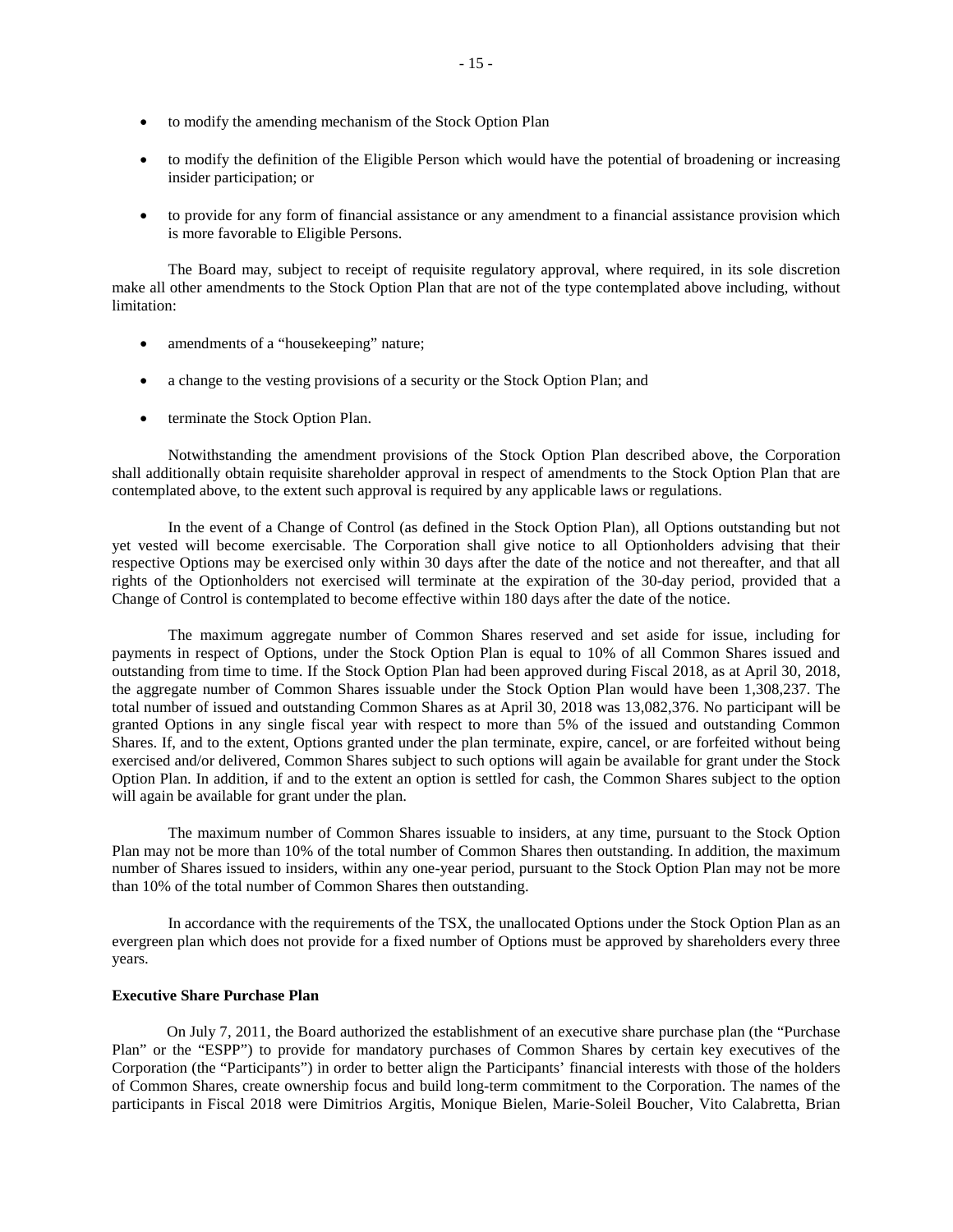Cosgrove, Stephen Lee, Greg MacNeill, John Mitropoulos and Catherine Sigmar. Other eligible participants are Patricia Barry, Peter Brereton, Berty Ho-Wo-Cheong, Mike Kalika and Jason McDermott. In sum, there are a total of 15 eligible participants, of which eight participated in Fiscal 2018. Additional key executives or managers may be required to join the Purchase Plan as Participants, as may be determined by the Board or the CEO from time to time.

As of May 1, 2012, each Participant was required to make annual purchases of Common Shares through the facilities of the TSX secondary market having an aggregate purchase price equal to 10% of his or her annual base salary ("Annual Purchases") during the immediately preceding fiscal year (the "Base Salary"). Annual Purchases must be made within 90 days of May 1 of every fiscal year. Each Participant fulfilled his or her Annual Purchase requirement in Fiscal 2018 either through ownership of Common Shares previously purchased which the Participant continues to hold or by making an Annual Purchase in Fiscal 2018. If a Participant joins the Purchase Plan during a fiscal year, he or she has the option of making the first Annual Purchase within 90 days of the first fiscal year following the fiscal year in which he or she became a Participant or within 90 days following the date he or she became a Participant, and Annual Purchases must be made within 90 days of May 1 of every subsequent fiscal year. If the Stock Option Plan is approved, each Participant will be allowed to meet its ownership requirement under the Purchase Plan by exercising his or her Options pursuant to the Stock Option Plan or by purchasing Common Shares through the facilities of the TSX.

Each Participant has the obligation to make Annual Purchases until he or she owns Common Shares having an aggregate market value equal to 50% of his or her Base Salary (the "Threshold"). If a Participant reached his or her Threshold and ceased making Annual Purchases but on any determination date for any subsequent fiscal year of the Corporation (i) the market value of the Common Shares owned by a Participant falls below his or her Threshold, whether as a result of a disposition of Common Shares or a decrease in the market value of the Common Shares he or she owns, such Participant will be required to make additional purchases of Common Shares in accordance with the Plan until his or her Threshold is reached, or (ii) the market value of the Common Shares owned by a Participant exceeds his or her Threshold, whether as a result of an acquisition of Common Shares or an increase in the market value of the Common Shares he or she owns, such Participant will be entitled to dispose of Common Shares having an aggregate market value equal to the amount in excess of his or her Threshold.

Annual Purchases by Participants must be made in accordance with the Corporation's disclosure and insider trading policies (the "Insider Policies") as well as applicable insider trading prohibitions and reporting requirements under Canadian securities legislation. If an automatic share purchase plan (an "Automatic Plan") can be set up by any Participant to facilitate his or her Annual Purchase obligation and compliance with the provisions of the Insider Policies or applicable Canadian securities legislation, the Corporation will assume the costs of establishing the Automatic Plan, provided however, that the Participant selects the broker for the Automatic Plan and bears any trading commissions charged by the broker.

During each fiscal year a Participant is required to make an Annual Purchase, each Participant has the right to borrow from the Corporation, and the Corporation has the obligation to loan to each Participant, an amount not to exceed the Annual Purchase for such fiscal year for such Participant (a "Loan"). The Loans will bear no interest.

The principal of a Loan will be disbursed in one lump sum to the Participant by the Corporation forthwith following receipt by the Corporation of a proof of purchase of Common Shares having an aggregate purchase price equal to the principal amount of the requested Loan.

Each Loan must be reimbursed in full to the Corporation on or before the fiscal year end in which the Loan was made and must be reimbursed in equal amounts during its term through periodic deductions at source on each pay day of a Participant for the balance of the pay periods remaining in the fiscal year.

Each Participant will assume in full any and all tax consequences arising from his or her Loan and will include, in his or her income tax return for the relevant fiscal year, the amount of and prescribed tax benefit under the ITA and equivalent provincial legislation relating to such Loan.

If a Participant fails to make his or her Annual Purchase in full in any fiscal year after the financial year ended April 30, 2012 ("Fiscal 2012"), the Corporation may withhold half of any bonus or other incentive payment earned by the Participant in that fiscal year until the Participant completes the required Annual Purchase.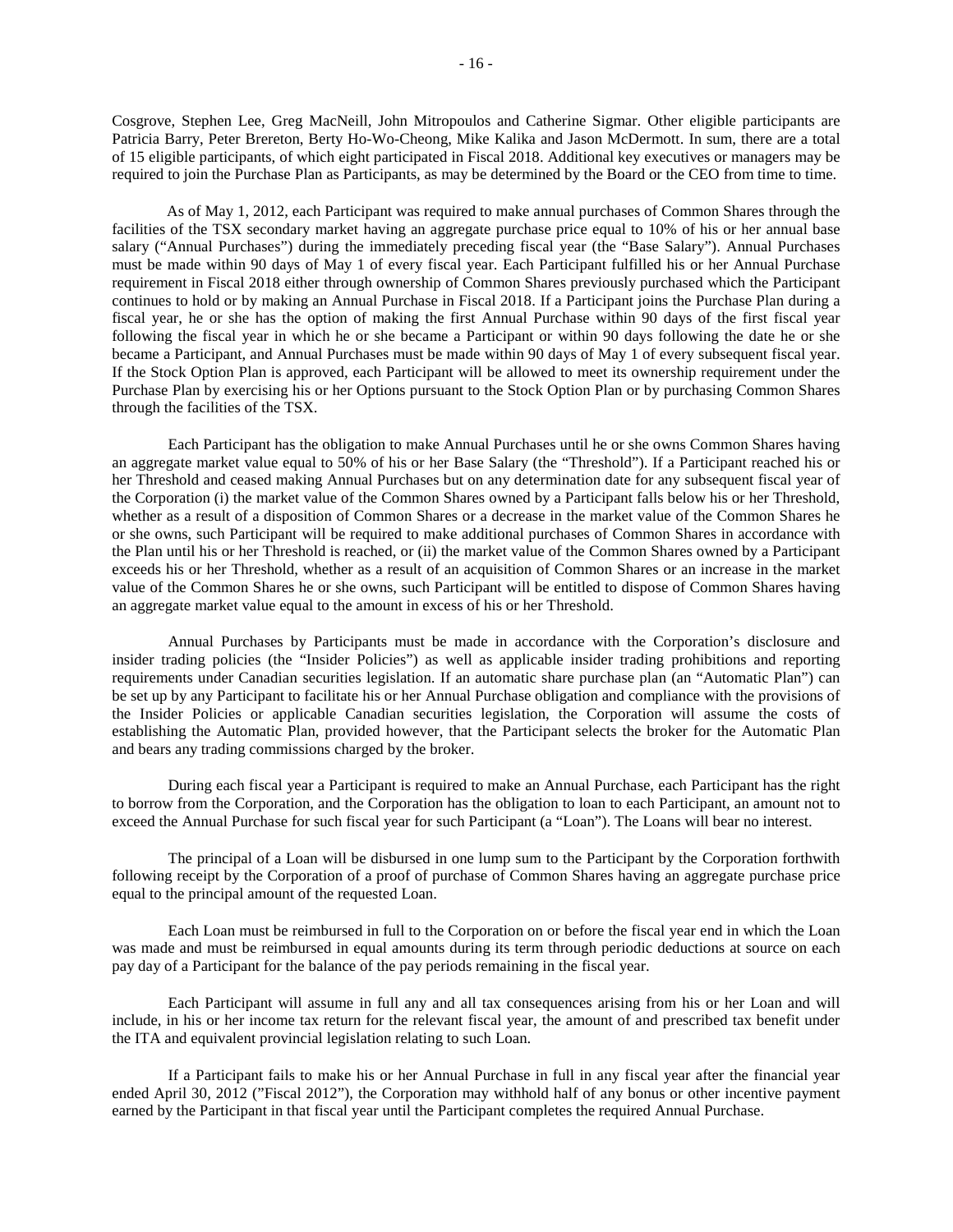If the employment of a Participant with the Corporation terminates for any reason whatsoever, including as a result of the death of a Participant, all amounts due under any outstanding Loan shall become immediately due and payable.

The Board is responsible for the administration of the Purchase Plan and the Board or any committee appointed by the Board may at any time amend, suspend or terminate the Purchase Plan upon notice to the Participants.

A copy of the Purchase Plan may be obtained on request from the Secretary of the Corporation at its head office, 1 Place Alexis Nihon, Suite 800, Montréal, Québec, H3Z 3B8.

### **Employment Agreements**

The Corporation has entered into employment agreements with Messrs. Ho-Wo-Cheong, MacNeill and Calabretta with respect to these NEOs' current positions.

Mr. Ho-Wo-Cheong's employment agreement provides that, in the event that the Corporation terminates his employment without cause, he will be entitled to a payment in an amount equal to twelve months of his then current annual base salary.

Mr. MacNeill's employment agreement provides that, in the event that the Corporation terminates his employment without cause, he will be entitled to a payment in an amount equal to three months of his then current annual base salary.

Mr. Calabretta's employment agreement provides that, in the event that the Corporation terminates his employment without cause, he will be entitled to a payment in an amount equal to six months of his then current annual base salary and target bonus plus one additional month for each year of service, to a maximum of twelve months.

There is no other contract, arrangement or any other understanding with respect to employment, termination of employment, a change of control or a change in responsibilities following a change of control, between the Corporation or a subsidiary of the Corporation and any of the NEOs.

## **COMPENSATION OF DIRECTORS**

The Corporation's director compensation program is designed to (i) attract and retain the most qualified people to serve on the Board and its committees, (ii) align the interests of the directors with the interests of the shareholders and (iii) provide appropriate compensation for the risks and responsibilities related to being an effective director. The compensation of the directors of the Corporation is reviewed at least annually by the Compensation Committee.

The following table sets forth details of the total compensation earned by non-employee directors during Fiscal 2018.

| <b>Name</b>       | <b>Fees</b><br>earned<br>\$) | <b>Share-</b><br><b>based</b><br>awards<br>\$) | <b>Option-</b><br><b>based</b><br>awards<br>\$) | Non-equity<br>incentive plan<br>compensation<br>\$) | <b>Pension</b><br>value<br>\$) | All other<br>compensation<br>\$) | <b>Total</b><br>\$) |
|-------------------|------------------------------|------------------------------------------------|-------------------------------------------------|-----------------------------------------------------|--------------------------------|----------------------------------|---------------------|
| Frank J. Bergandi | 22,500                       | N/A                                            | N/A                                             | N/A                                                 | N/A                            | N/A                              | 22,500              |
| David Booth       | 24,750                       | N/A                                            | N/A                                             | N/A                                                 | N/A                            | N/A                              | 24,750              |
| John Ensign       | 23,250                       | N/A                                            | N/A                                             | N/A                                                 | N/A                            | N/A                              | 23,250              |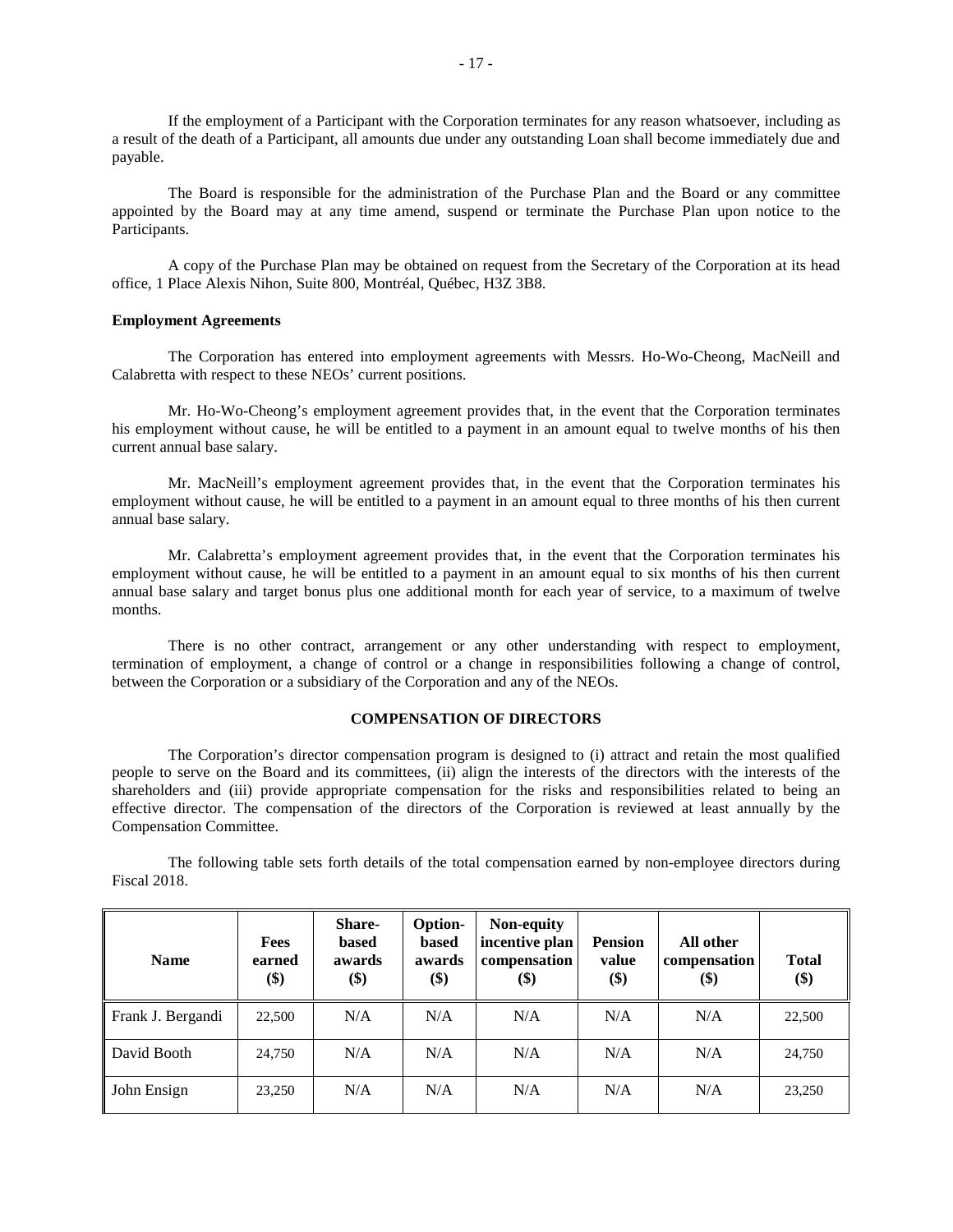| <b>Name</b>         | <b>Fees</b><br>earned<br>\$) | <b>Share-</b><br>based<br>awards<br>\$) | Option-<br><b>based</b><br>awards<br>\$) | Non-equity<br>incentive plan<br>compensation<br>\$) | <b>Pension</b><br>value<br>\$) | All other<br>compensation<br>\$) | <b>Total</b><br>\$) |
|---------------------|------------------------------|-----------------------------------------|------------------------------------------|-----------------------------------------------------|--------------------------------|----------------------------------|---------------------|
| Vernon Lobo         | 32,750                       | N/A                                     | N/A                                      | N/A                                                 | N/A                            | N/A                              | 32,750              |
| <b>Steve Sasser</b> | 27,750                       | N/A                                     | N/A                                      | N/A                                                 | N/A                            | N/A                              | 27,750              |
| David Wayland       | 35,000                       | N/A                                     | N/A                                      | N/A                                                 | N/A                            | N/A                              | 35,000              |

During Fiscal 2018, each director of the Corporation who was not an employee of the Corporation was paid an annual retainer of \$18,000, an amount of \$1,500 for each Board meeting attended (\$750 for each Board meeting attended by teleconference) and an amount of \$750 for each committee meeting attended. Additionally, an amount of \$5,000 was paid to the Chair of the Audit Committee and the Chair of the Compensation Committee. For Fiscal 2019, the compensation for each director of the Corporation will be a flat rate of \$30,000 per annum with no attendance fees. Additionally, the Chair of the Audit Committee will receive \$15,000 per annum, and the chair of the Compensation Committee and Nominating Committee, will each receive \$5,000 per annum.

Directors who are also officers of the Corporation do not receive any compensation in their capacity as directors.

The executive officers who are participants of the ESPP are prohibited from hedging the risk relating to their minimum share ownership under the ESPP. NEOs who hold in excess of the minimum share ownership requirements under the ESPP and directors may not enter into derivative transactions to minimize the risk of their share ownership without the consent of the Board.

As detailed under the heading "TECSYS 2018 Stock Option Plan", directors of the Corporation will be entitled to receive Options of the Corporation if the Stock Option Plan receives the requisite shareholder and regulatory approvals. The Board intends to grant to the directors of the Corporation, in accordance with the recommendation of the Arthur J. Gallagher & Co. CEO and Board Compensation study, approximately 6,600 Options per director during the Fiscal 2019.

During Fiscal 2019, certain requirements will be implemented to ensure the interests of Board members are aligned with those of shareholders and to maintain the trust of shareholders. Specifically, all directors will be required to hold Common Shares with a total value equal to or greater than \$90,000. Each director will have three years from the date he or she takes office or after the date of the first grant of Options to directors under the Stock Option Plan whichever is later to meet these requirements. Such threshold will be assessed at the end of each fiscal year. Beginning of the end of Fiscal 2019 and for each of the two subsequent fiscal years, each director will have to hold Common Shares in increasing increments of \$30,000 per fiscal year until the \$90,000 threshold is met. Common Shares may be obtained by purchase on the facilities of the TSX secondary market or by exercise of his or her Options granted under the Stock Option Plan.

### **Directors' and Officers' Liability Insurance**

The Corporation carries liability insurance in an amount limited to \$5 million with respect to its directors and officers as a group, with each claim being subject to a \$25,000 deductible. For Fiscal 2018, the total annual premium in respect of such insurance was approximately \$18,000, all of which was paid by the Corporation and charged to income.

#### **Performance Graph**

The following graph compares the yearly percentage change in the Corporation's total cumulative shareholder return for \$100 invested in Common Shares with the total cumulative return of the S&P/TSX Composite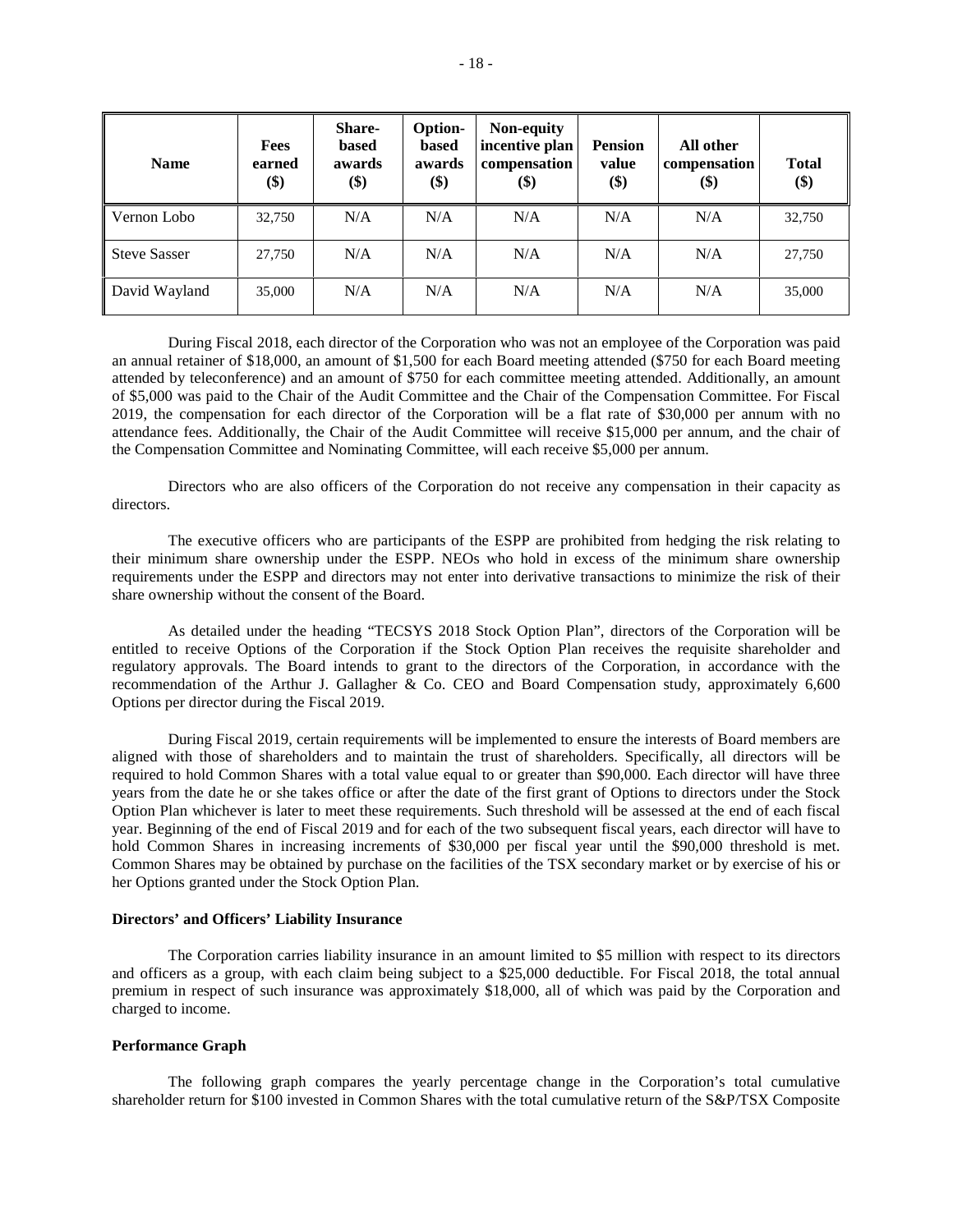

Index of the TSX ("SPTSX"), assuming reinvestment of all dividends, during the period starting April 30, 2013 and ending April 30, 2018.

|                           | April<br>30, 2013 | April<br>30, 2014 | April<br>30, 2015 | April<br>30, 2016 | April<br>30, 2017 | April<br>30, 2018 |
|---------------------------|-------------------|-------------------|-------------------|-------------------|-------------------|-------------------|
| <b>TECSYS</b><br>Toronto) | \$100             | \$180             | \$262             | \$228             | \$341             | \$475             |
| <b>SPTSX</b>              | \$100             | \$118             | \$122             | \$112             | \$125             | \$125             |

On the basis that the base salary and the annual incentive plan for the five NEOs had an initial value of \$100 as of April 30, 2013, the values were \$110, \$145, \$144, \$113 and \$139 in the financial year ended April 30, 2014 ("Fiscal 2014"), Fiscal 2015, Fiscal 2016, Fiscal 2017 and Fiscal 2018 respectively. The Corporation achieved net earnings of \$0.9 million in Fiscal 2013, \$1.8 million in Fiscal 2014, \$1.5 million in Fiscal 2015, \$4.8 million in Fiscal 2016, \$6.0 million in Fiscal 2017 and \$3.9 million in Fiscal 2018.

## **EQUITY COMPENSATION PLAN INFORMATION**

As of July 5, 2018, there are no outstanding options, warrants and rights under the Corporation's equity compensation plans.

## **INDEBTEDNESS OF DIRECTORS, EXECUTIVE OFFICERS AND EMPLOYEES OF THE CORPORATION**

#### **Aggregate Indebtedness**

As at July 5, 2018, no current or former director, executive officer or employee of the Corporation or its subsidiaries was indebted to the Corporation or its subsidiaries, excluding routine indebtedness, except with respect to Participants' loans under the ESPP.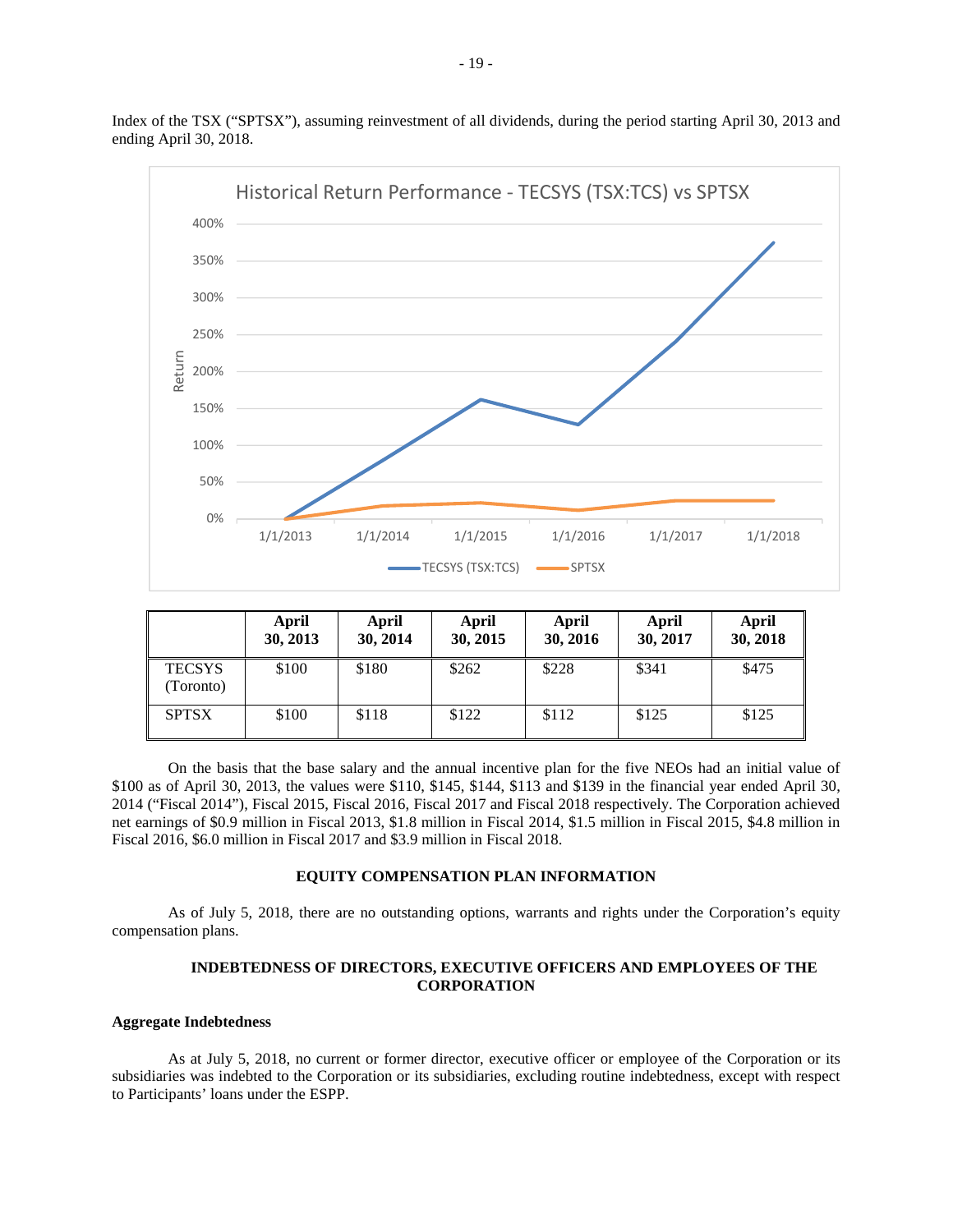| <b>Aggregate Indebtedness</b> |                                                  |                          |  |  |  |
|-------------------------------|--------------------------------------------------|--------------------------|--|--|--|
| <b>Purpose</b>                | To the Corporation or its<br><b>Subsidiaries</b> | <b>To Another Entity</b> |  |  |  |
| Share Purchases               | N <sub>i</sub>                                   | Nil                      |  |  |  |
| Other                         | Nil                                              | Nil                      |  |  |  |

## **Indebtedness of Directors and Executive Officers under Share Purchase and Other Programs**

During Fiscal 2018, no director or executive officer of the Corporation or associate of such persons was indebted to the Corporation or its subsidiaries, excluding routine indebtedness, except with respect to Participants' loans under the ESPP. Each of the loans is subject to the same terms, as described in "Executive Share Purchase Plan", above. The following table contains details of such loans during Fiscal 2018:

|                                                                         | Indebtedness of Directors and Executive Officers under the Executive Share Purchase Plan |                                                                         |                                                       |                                                                                                                      |                                            |                                                                  |
|-------------------------------------------------------------------------|------------------------------------------------------------------------------------------|-------------------------------------------------------------------------|-------------------------------------------------------|----------------------------------------------------------------------------------------------------------------------|--------------------------------------------|------------------------------------------------------------------|
| Name and<br><b>Principal</b><br><b>Position</b>                         | <b>Involvement</b><br>of<br>Corporation<br>or Subsidiary                                 | Largest<br>Amount<br>Outstanding<br><b>During Fiscal</b><br>$2018($ \$) | Amount<br>Outstanding<br>as at July 6,<br>$2018($ \$) | <b>Financially</b><br><b>Assisted</b><br><b>Securities</b><br><b>Purchases</b><br><b>During Fiscal</b><br>$2018$ (#) | <b>Security for</b><br><b>Indebtedness</b> | <b>Amount</b><br>Forgiven<br><b>During Fiscal</b><br>$2018($ \$) |
| Greg MacNeill<br>Senior Vice<br>President<br>World Wide<br><b>Sales</b> | Lender                                                                                   | 28,600                                                                  | 25,000                                                | 30,000                                                                                                               | None                                       | Nil                                                              |
| Vito Calabretta<br>Senior VP<br>Global<br>Operations                    | Lender                                                                                   | 363,000                                                                 | 332,964                                               | 363,000                                                                                                              | None                                       | Nil                                                              |
| <b>Brian Cosgrove</b><br><b>Chief Financial</b><br>Officer              | Lender                                                                                   | 28,000                                                                  | $\mathbf{0}$                                          | 28,000                                                                                                               | None                                       | Nil                                                              |

## **INTEREST OF INFORMED PERSONS IN MATERIAL TRANSACTIONS**

No director or executive officer of the Corporation and its subsidiaries, or person or company who beneficially owns, directly or indirectly, or who exercises control or direction over more than 10% of the outstanding Common Shares, or director or executive officer of such person (each an "Informed Person"), or proposed director of the Corporation or associate or affiliate of any Informed Person or proposed director of the Corporation has any material interest, direct or indirect, in any transaction since April 30, 2017 or in any proposed transaction which has materially affected or would materially affect the Corporation or any of its subsidiaries except for the sale of an aggregate of 333,000 Common Shares by David Brereton, his holding company, Dabre Inc. and Kathryn Ensign-Brereton all of which are Informed Persons. On June 27, 2017, David Brereton and his holding company, Dabre Inc., sold 299,700 Common Shares and Kathryn Ensign-Brereton, Mr. Brereton's spouse, sold 33,300 Common Shares to a syndicate of underwriters led by Cormark Securities Inc. in an underwriting bought deal offering by prospectus which also included a treasury offering by the Corporation of 767,050 Common Shares.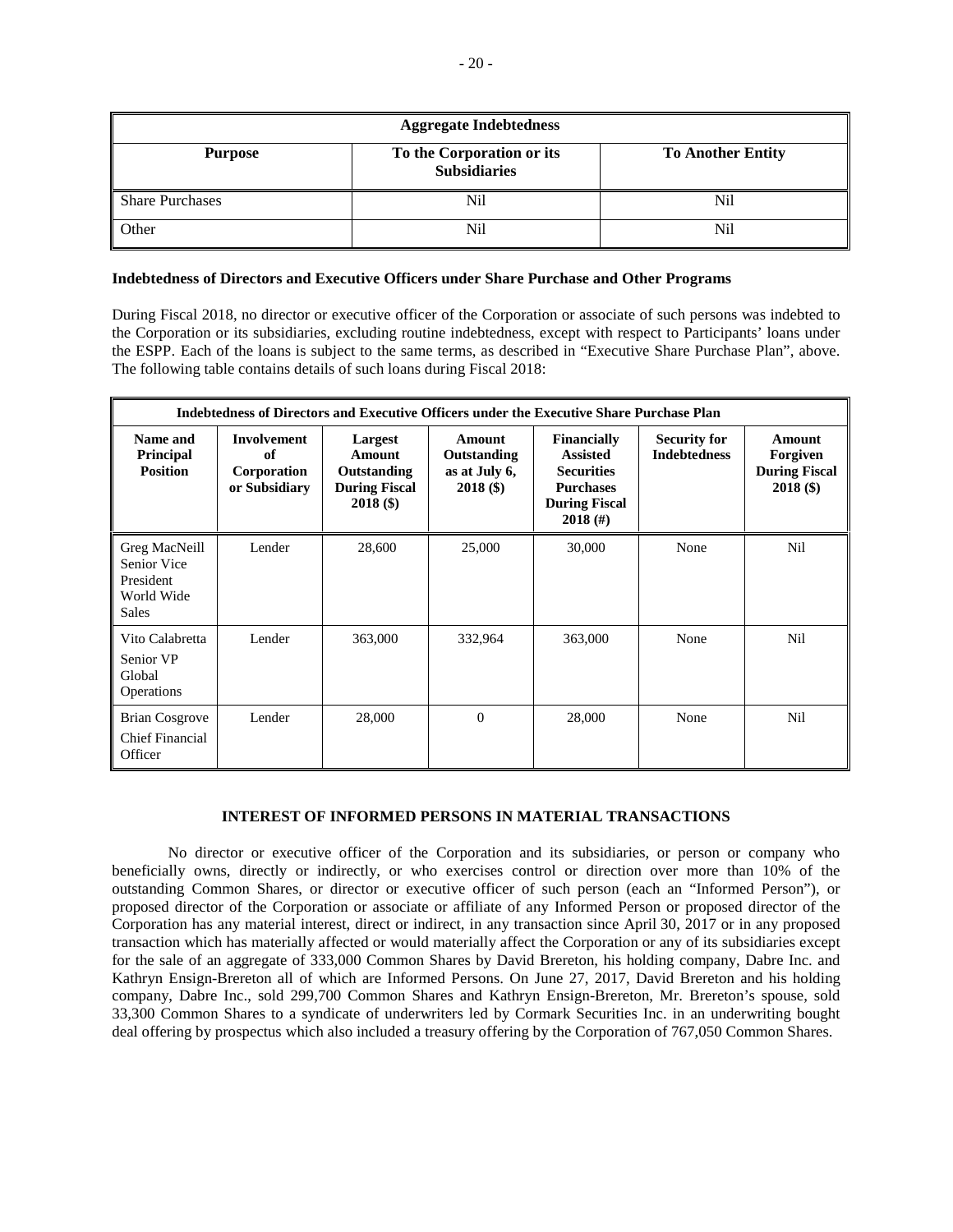## **PRINCIPAL SHAREHOLDERS**

As at July 5, 2018, to the knowledge of the directors and officers of the Corporation, the only persons who beneficially owned, directly or indirectly, or controlled or directed more than 10% of the outstanding Common Shares, were the following:

| Name of shareholder                 | <b>Type of</b><br>Ownership | Number of<br><b>Common Shares held</b> | % of the Outstanding<br><b>Common Shares</b> |
|-------------------------------------|-----------------------------|----------------------------------------|----------------------------------------------|
| David Brereton                      | <b>Beneficial</b>           | 2,334,638                              | 17.85                                        |
| Kathryn Ensign-Brereton             | <b>Beneficial</b>           | 1,059,102                              | 8.10                                         |
| Mawer Investment Management<br>Ltd. | Control or direction        | 1,408,878                              | 10.77                                        |

(1) On July 7, 2017, Mawer Investment Management Ltd. filed an alternative monthly report on SEDAR in which it disclosed that it exercised control or direction, on behalf of clients or accounts over which it has discretionary trading authority, over 1,408,878 Common Shares in the aggregate, representing approximately 10.77% of the outstanding Common Shares as of June 30, 2018.

As of July 5, 2018, the directors and executive officers of the Corporation, as a group, beneficially owned, directly or indirectly, 21.7% of the Common Shares.

### **AVAILABILITY OF DISCLOSURE DOCUMENTS**

Financial information is provided in the Corporation's comparative financial statements and management's discussion and analysis for its most recently completed financial year. Copies of the Notice of Meeting and of the Corporation's latest annual information form, together with any document incorporated therein by reference, annual report, including audited financial statements and management's discussion and analysis, and management proxy circular may be obtained on request from the Secretary of the Corporation. The Corporation may require the payment of a reasonable charge when the request is made by someone other than a shareholder. Additional information relating to the Corporation is available on SEDAR at www.sedar.com.

### **DIRECTORS' APPROVAL**

The content and the sending of this Proxy Circular on behalf of the management of the Corporation have been approved by the Board of the Corporation.

DATED at Montréal, Québec, this 25<sup>th</sup> day of July, 2018.

Mosoeter

Berty Ho-Wo-Cheong Interim Secretary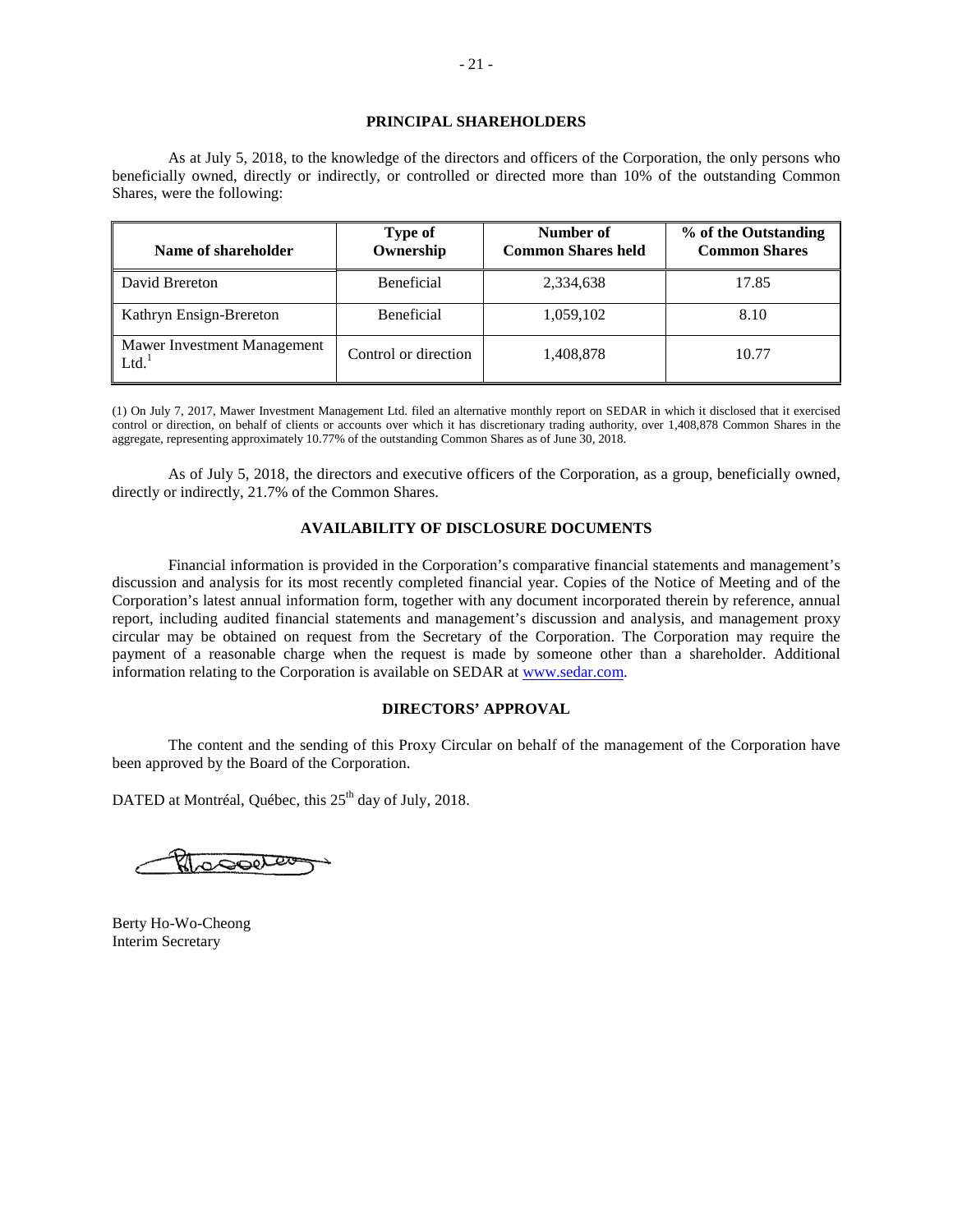# **SCHEDULE A STATEMENT OF CORPORATE GOVERNANCE PRACTICES**

Effective June 30, 2005, the Canadian Securities Administrators have adopted NI 58-101 and the associated National Policy 58-201 – *Corporate Governance Guidelines* ("NP 58-201") which require the Corporation to disclose its corporate governance practices.

|     | <b>Disclosure Requirements</b>                                                                                                                                                                                                                                                                                                                                                                                                                                                                                                            | Compliance | <b>Description of Approach</b>                                                                                                                                                                                                                                                                                                                                                                                                                                                                                                                                                                                                                                                                                                                                                                                                                                                                                                                                               |
|-----|-------------------------------------------------------------------------------------------------------------------------------------------------------------------------------------------------------------------------------------------------------------------------------------------------------------------------------------------------------------------------------------------------------------------------------------------------------------------------------------------------------------------------------------------|------------|------------------------------------------------------------------------------------------------------------------------------------------------------------------------------------------------------------------------------------------------------------------------------------------------------------------------------------------------------------------------------------------------------------------------------------------------------------------------------------------------------------------------------------------------------------------------------------------------------------------------------------------------------------------------------------------------------------------------------------------------------------------------------------------------------------------------------------------------------------------------------------------------------------------------------------------------------------------------------|
| 1.  | <b>Board of Directors</b>                                                                                                                                                                                                                                                                                                                                                                                                                                                                                                                 |            |                                                                                                                                                                                                                                                                                                                                                                                                                                                                                                                                                                                                                                                                                                                                                                                                                                                                                                                                                                              |
| (a) | Disclose the identity of directors who are<br>independent.                                                                                                                                                                                                                                                                                                                                                                                                                                                                                | Yes        | The directors of the Corporation have examined the<br>definition of independence within the meaning of NI<br>58-101 and have individually considered their<br>respective interests in and relationships with the<br>Corporation. A director is "independent" for purposes<br>of NI 58-101 if he or she has no direct or indirect<br>material relationship with the Corporation. A "material<br>relationship" is one that could, in the view of the<br>Board, be reasonably expected to interfere with the<br>exercise of a director's independent judgment. As a<br>consequence, the Board has determined, after<br>reviewing the role and relationships of each of the<br>directors, that six of the eight nominees proposed by<br>management for election to the Board are independent.<br>The following nominees have been affirmatively<br>determined to be independent: Frank J. Bergandi,<br>David Wayland, Vernon Lobo, Steve Sasser, David<br>Booth and John Ensign. |
| (b) | Disclose the identity of directors who are not<br>independent, and describe the basis for that<br>determination.                                                                                                                                                                                                                                                                                                                                                                                                                          | Yes        | The Board has determined, after reviewing the role and<br>relationships of each of the directors, that the following<br>two out of eight nominees proposed by management<br>for election to the Board are not independent: David<br>Brereton and Peter Brereton, since they are officers of<br>the Corporation.                                                                                                                                                                                                                                                                                                                                                                                                                                                                                                                                                                                                                                                              |
| (c) | Disclose whether or not a majority of the<br>directors are independent.                                                                                                                                                                                                                                                                                                                                                                                                                                                                   | Yes        | Six of the eight nominees proposed by management for<br>election to the Board are independent. See Section $1(a)$<br>above.                                                                                                                                                                                                                                                                                                                                                                                                                                                                                                                                                                                                                                                                                                                                                                                                                                                  |
| (d) | Disclose the names of directors who are<br>directors of any other reporting issuer (or the<br>equivalent in a foreign jurisdiction) and the<br>name of the reporting issuer.                                                                                                                                                                                                                                                                                                                                                              | Yes        | This information is provided under the heading<br>"Election of Directors" of this Proxy Circular.                                                                                                                                                                                                                                                                                                                                                                                                                                                                                                                                                                                                                                                                                                                                                                                                                                                                            |
| (e) | Disclose whether or not the independent<br>directors hold regularly scheduled meetings at<br>which non-independent directors and members<br>of management are not in attendance. If the<br>independent directors hold such meetings,<br>disclose the number of meetings held since the<br>beginning of the issuer's most recently<br>completed financial year. If the independent<br>directors do not hold such meetings, describe<br>what the Board does to facilitate open and<br>candid discussion among its independent<br>directors. | Yes        | The written Board mandate, which is attached as<br>Schedule B, provides that the Board, at least twice per<br>year, will hold unscheduled or regularly scheduled<br>meetings, or portions of regularly scheduled meetings,<br>at which directors who form part of management are<br>not present. Since the beginning of Fiscal 2018, the<br>independent directors held four meetings at which non-<br>independent directors and members of management<br>were not in attendance.                                                                                                                                                                                                                                                                                                                                                                                                                                                                                             |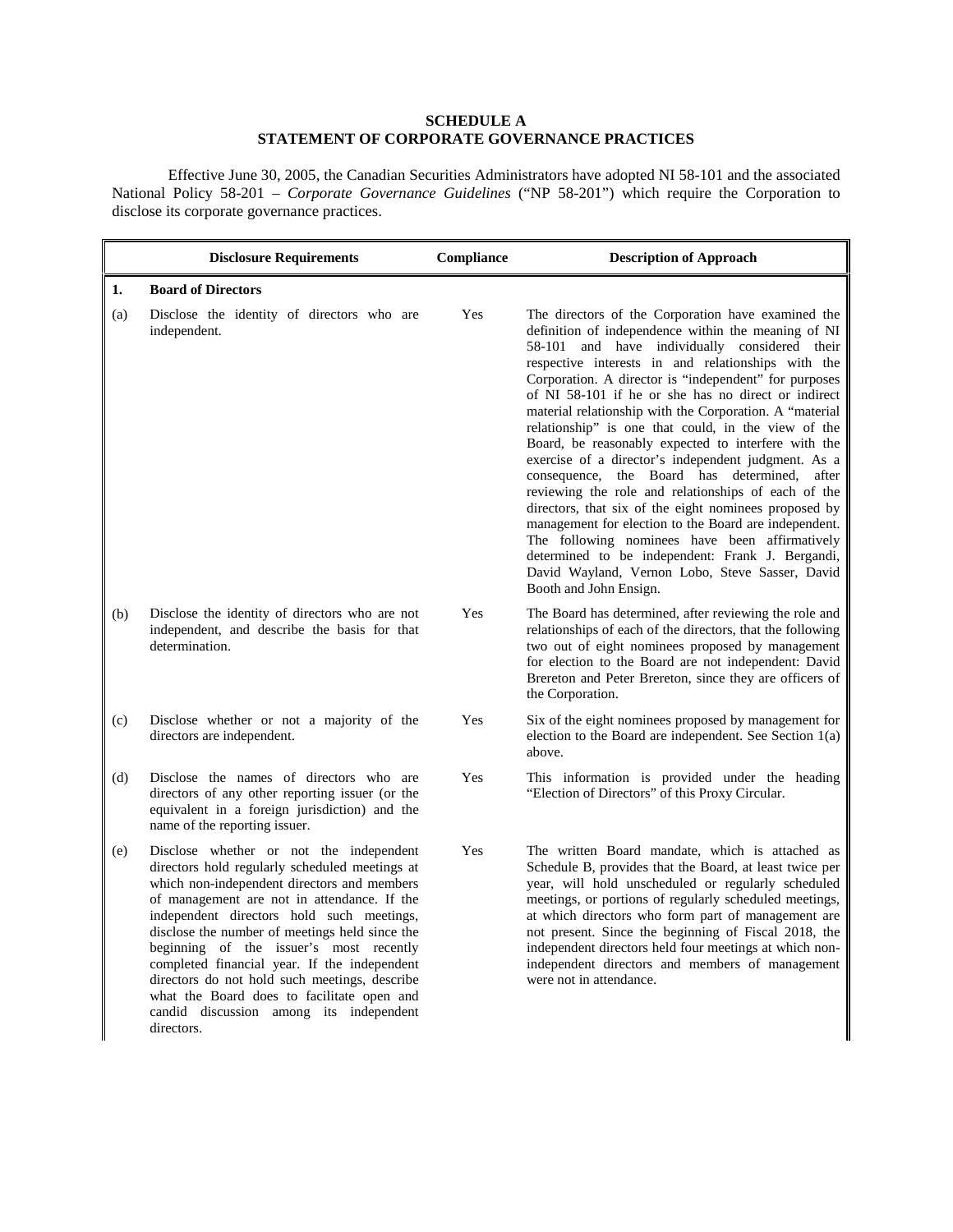|     | <b>Disclosure Requirements</b>                                                                                                                                                                                                                                                                                                                                                                                                                                                                | Compliance | <b>Description of Approach</b>                                                                                                                                                                                                                                                                                                                                                                                                                                                                                                                                                                                                                                                                                                                                                                                                                                                                                                                                                                                                                                                                                                                                                                                                                                        |
|-----|-----------------------------------------------------------------------------------------------------------------------------------------------------------------------------------------------------------------------------------------------------------------------------------------------------------------------------------------------------------------------------------------------------------------------------------------------------------------------------------------------|------------|-----------------------------------------------------------------------------------------------------------------------------------------------------------------------------------------------------------------------------------------------------------------------------------------------------------------------------------------------------------------------------------------------------------------------------------------------------------------------------------------------------------------------------------------------------------------------------------------------------------------------------------------------------------------------------------------------------------------------------------------------------------------------------------------------------------------------------------------------------------------------------------------------------------------------------------------------------------------------------------------------------------------------------------------------------------------------------------------------------------------------------------------------------------------------------------------------------------------------------------------------------------------------|
| (f) | Disclose whether or not the chair of the Board<br>is an independent director. If the Board has a<br>chair or lead director who is an independent<br>disclose<br>the<br>identity<br>of the<br>director,<br>independent chair or lead director, and describe<br>his or her role and responsibilities. If the Board<br>has neither a chair that is independent nor a<br>lead member that is independent, describe what<br>the Board does to provide leadership for its<br>independent directors. | No         | The Chairman was previously the Co-CEO of the<br>Corporation and is not independent. However, the roles<br>of Chairman and CEO have been divided permitting<br>the Chairman to focus on the strategic direction of the<br>Corporation and its governance. See Section 1(e)<br>above.                                                                                                                                                                                                                                                                                                                                                                                                                                                                                                                                                                                                                                                                                                                                                                                                                                                                                                                                                                                  |
| (g) | Disclose the attendance record of each director<br>for all Board meetings held since the beginning<br>of the most recently completed financial year.                                                                                                                                                                                                                                                                                                                                          | Yes        | This information is provided under the heading<br>"Election of Directors - Directors Attendance Record"<br>of this Proxy Circular.                                                                                                                                                                                                                                                                                                                                                                                                                                                                                                                                                                                                                                                                                                                                                                                                                                                                                                                                                                                                                                                                                                                                    |
| 2.  | <b>Board Mandate</b>                                                                                                                                                                                                                                                                                                                                                                                                                                                                          |            |                                                                                                                                                                                                                                                                                                                                                                                                                                                                                                                                                                                                                                                                                                                                                                                                                                                                                                                                                                                                                                                                                                                                                                                                                                                                       |
|     | Disclose the text of the Board's written<br>mandate. If the Board does not have a written<br>mandate, describe how the Board delineates its<br>role and responsibilities.                                                                                                                                                                                                                                                                                                                     | Yes        | The mandate of the Board is reproduced under<br>Schedule B to this Proxy Circular.                                                                                                                                                                                                                                                                                                                                                                                                                                                                                                                                                                                                                                                                                                                                                                                                                                                                                                                                                                                                                                                                                                                                                                                    |
| 3.  | <b>Position Descriptions</b>                                                                                                                                                                                                                                                                                                                                                                                                                                                                  |            |                                                                                                                                                                                                                                                                                                                                                                                                                                                                                                                                                                                                                                                                                                                                                                                                                                                                                                                                                                                                                                                                                                                                                                                                                                                                       |
| (a) | Disclose whether or not the Board has<br>developed written position descriptions for the<br>chair of the Board and the chair of each Board<br>committee. If the Board has not developed<br>written position descriptions for the chair<br>and/or the chair of each Board committee,<br>briefly describe how the Board delineates the<br>role and responsibilities of each such position.                                                                                                      | Yes        | The Board has developed and adopted a written<br>position description for the Chairman of the Board,<br>which provides that the Executive Chairman, among<br>other things, reviews annually the strategic initiatives<br>of management, sets the Board meeting agendas,<br>reviews the shareholder communication plan and<br>spearheads the annual Board assessment process.<br>As the Board is of the view that the role and duties of<br>the Chair of each of the Audit Committee,<br>Compensation Committee<br>and the<br>Nominating<br>Committee are adequately delineated in the charters of<br>each committee, it has not developed a separate written<br>description for these positions. The Board reviews the<br>mandate of each committee on an annual basis.                                                                                                                                                                                                                                                                                                                                                                                                                                                                                               |
|     |                                                                                                                                                                                                                                                                                                                                                                                                                                                                                               |            | The Audit Committee Charter provides that the Chair is<br>appointed by the Board from among the Audit<br>Committee members at the time of the annual<br>appointment of members of the Audit Committee. The<br>Chair, in consultation with the Executive Chairman, the<br>CEO, CFO and the Corporate Secretary, determines the<br>frequency, dates and locations of meetings of the Audit<br>Committee. The Chair of the Audit Committee presides<br>over all meetings at which he is present, coordinates<br>the Audit Committee's compliance with its mandate,<br>develops the Audit Committee's annual work plan and<br>meeting agendas with management to ensure that all<br>business requiring Audit Committee approval is tabled<br>and provides reports of the Audit Committee to the<br>Board at each regular Board meeting.<br>The Compensation Committee Charter provides that<br>the Chair is appointed by the Board from among the<br>Compensation Committee members at the time of the<br>annual appointment of members of the Compensation<br>Committee. The Chair, in consultation with the<br>Executive Chairman, CEO, CFO and the Corporate<br>Secretary, determines the frequency, dates and<br>locations of meetings of the Compensation Committee. |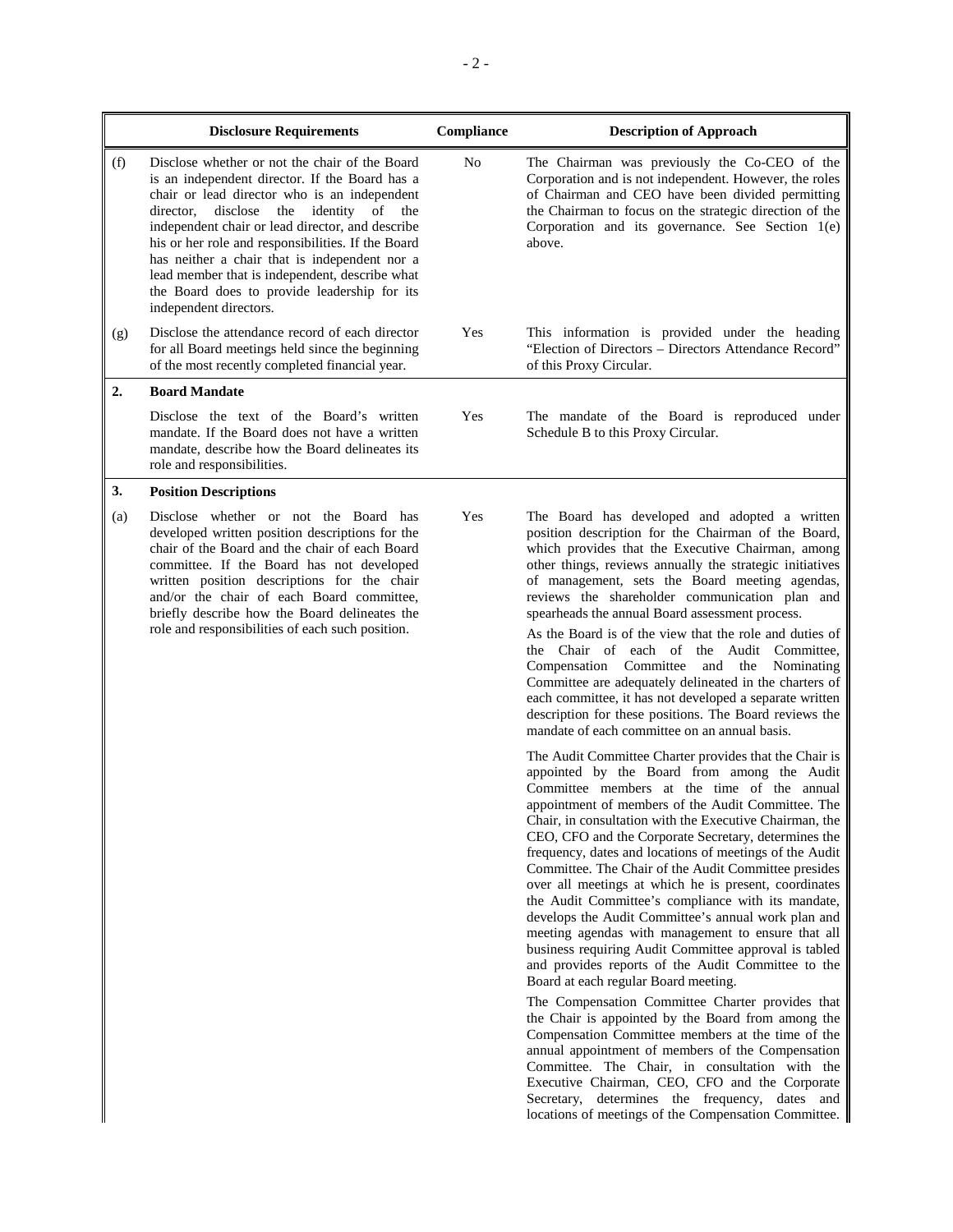|     | <b>Disclosure Requirements</b>                                                                                                                                                                                                                                               | Compliance | <b>Description of Approach</b>                                                                                                                                                                                                                                                                                                                                                                                                                                                                                                                                                                                                                                                                                                                                                                                                                                                                  |
|-----|------------------------------------------------------------------------------------------------------------------------------------------------------------------------------------------------------------------------------------------------------------------------------|------------|-------------------------------------------------------------------------------------------------------------------------------------------------------------------------------------------------------------------------------------------------------------------------------------------------------------------------------------------------------------------------------------------------------------------------------------------------------------------------------------------------------------------------------------------------------------------------------------------------------------------------------------------------------------------------------------------------------------------------------------------------------------------------------------------------------------------------------------------------------------------------------------------------|
|     |                                                                                                                                                                                                                                                                              |            | The Chair of the Compensation Committee presides<br>over all meetings at which he is present, coordinates<br>the Compensation Committee's compliance with its<br>mandate, develops the Compensation Committee's<br>annual work plan and meeting agendas with<br>management to ensure that all business requiring the<br>Compensation Committee approval is properly tabled<br>and provides reports of the Compensation Committee<br>to the Board at each regular Board meeting.                                                                                                                                                                                                                                                                                                                                                                                                                 |
|     |                                                                                                                                                                                                                                                                              |            | The Nominating Committee Charter provides that the<br>Chair is appointed by the Board from among the<br>Nominating Committee members at the time of the<br>annual appointment of members of the Nominating<br>Committee. The Chair, in consultation with the<br>Executive Chairman, CEO, CFO and the Corporate<br>Secretary, determines the frequency, dates and<br>locations of meetings of the Nominating Committee.<br>The Chair of the Nominating Committee presides over<br>all meetings at which he is present, coordinates the<br>Nominating Committee's compliance with its mandate,<br>develops the Nominating Committee's annual work<br>plan and meeting agendas with management to ensure<br>that all business requiring the Nominating Committee<br>approval is properly tabled and provides reports of the<br>Nominating Committee to the Board at each regular<br>Board meeting. |
| (b) | Disclose whether or not the Board and CEO<br>have developed a written position description<br>for the CEO. If the Board and CEO have not<br>developed such a position description, briefly<br>describe how the Board delineates the role and<br>responsibilities of the CEO. | Yes        | The Board has delegated to the President and CEO and<br>the senior management the responsibility for day-to-<br>day management of the business of the Corporation,<br>subject to compliance with the plans approved from<br>time to time by the Board. The Board has specified<br>limits to the authority of the CEO in the position<br>descriptions, in addition to those matters which must by<br>law or by the Articles of the Corporation be approved<br>by the Board, and the Board retains responsibility for<br>significant changes in the Corporation's affairs such as<br>approval of major new product development programs,<br>major capital expenditures, debt and equity financing<br>significant<br>acquisitions<br>arrangements<br>and<br>and<br>divestitures.                                                                                                                   |
| 4.  | <b>Orientation and Continuing Education</b>                                                                                                                                                                                                                                  |            |                                                                                                                                                                                                                                                                                                                                                                                                                                                                                                                                                                                                                                                                                                                                                                                                                                                                                                 |
| (a) | Briefly describe what measures the Board takes<br>to orient new members regarding:<br>the role of the Board, its committees and<br>(i)<br>its directors, and                                                                                                                 | Yes        | In addition to having extensive discussions with the<br>Chairman of the Board and the CEO with respect to the<br>business and operations of the Corporation, all new<br>directors receive a record of public and other                                                                                                                                                                                                                                                                                                                                                                                                                                                                                                                                                                                                                                                                          |
|     | (ii) the nature and operation of the issuer's<br>business.                                                                                                                                                                                                                   |            | information concerning the Corporation and prior<br>minutes of meetings of the Board and applicable<br>committees. In addition, the Board tours the<br>Corporation's operations on a periodic basis in order to<br>assist the directors in better understanding the<br>Corporation's business.                                                                                                                                                                                                                                                                                                                                                                                                                                                                                                                                                                                                  |
|     |                                                                                                                                                                                                                                                                              |            | New directors are also provided with a copy of the<br>mandate of the Board and the charters of the board<br>committees which they will join.<br>The Nominating Committee facilitates continuing                                                                                                                                                                                                                                                                                                                                                                                                                                                                                                                                                                                                                                                                                                 |
| (b) | Briefly describe what measures, if any, the                                                                                                                                                                                                                                  | Yes        | education programs for directors.<br>Management presentations are made to the Board from                                                                                                                                                                                                                                                                                                                                                                                                                                                                                                                                                                                                                                                                                                                                                                                                        |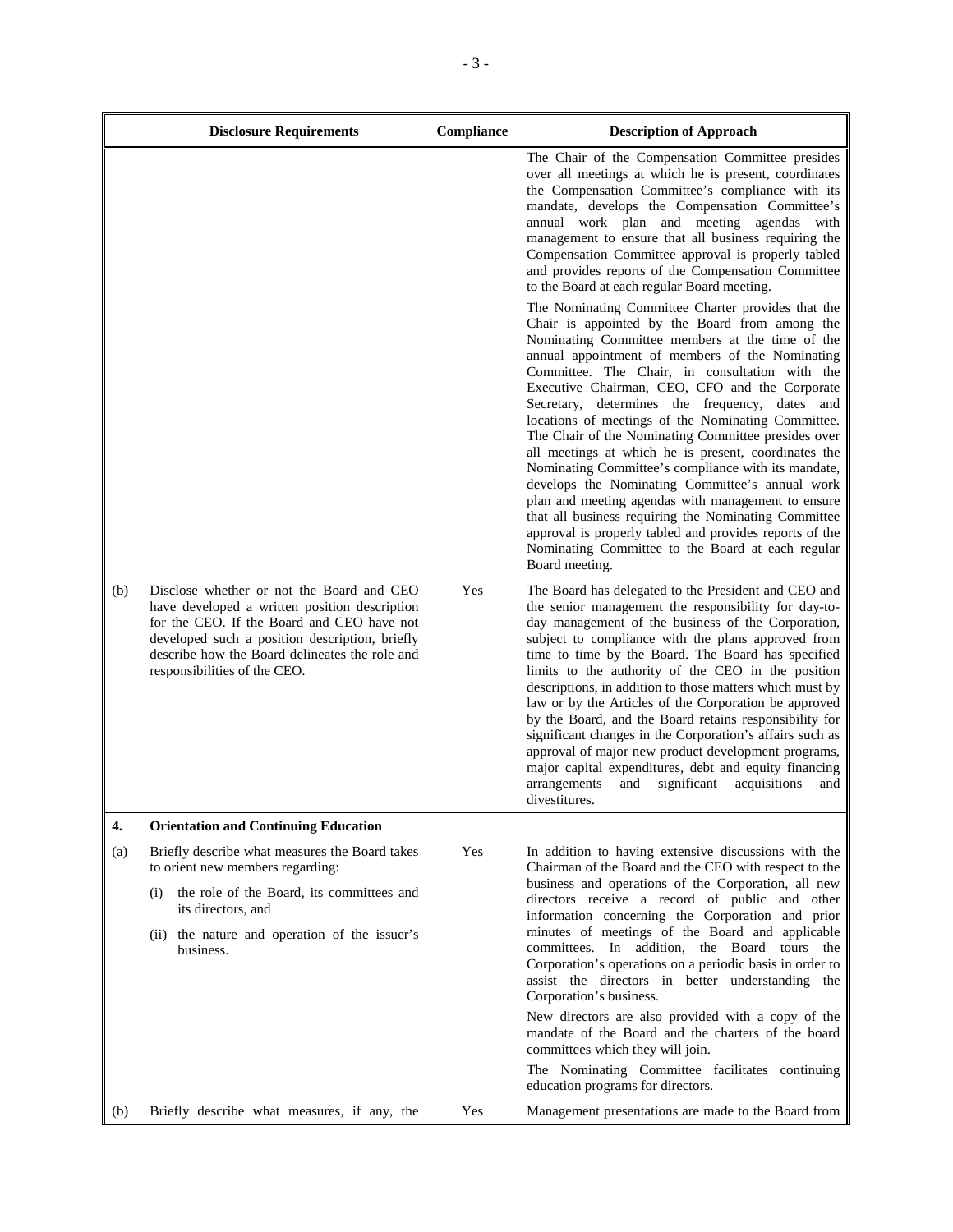|     | <b>Disclosure Requirements</b>                                                                                                                                                                                                                                         | Compliance | <b>Description of Approach</b>                                                                                                                                                                                                                                                                                                                                                                                                                                                                                                                                                                                                                                                                                                                                                                                                                                                                                                                                                                                                                                                                                                                                                                                                                                                                                                 |
|-----|------------------------------------------------------------------------------------------------------------------------------------------------------------------------------------------------------------------------------------------------------------------------|------------|--------------------------------------------------------------------------------------------------------------------------------------------------------------------------------------------------------------------------------------------------------------------------------------------------------------------------------------------------------------------------------------------------------------------------------------------------------------------------------------------------------------------------------------------------------------------------------------------------------------------------------------------------------------------------------------------------------------------------------------------------------------------------------------------------------------------------------------------------------------------------------------------------------------------------------------------------------------------------------------------------------------------------------------------------------------------------------------------------------------------------------------------------------------------------------------------------------------------------------------------------------------------------------------------------------------------------------|
|     | Board takes to provide continuing education for<br>its directors. If the Board does not provide<br>continuing education, describe how the Board<br>ensures that the directors maintain the skill and<br>knowledge necessary to meet their obligations<br>as directors. |            | time to time to educate and keep them informed of<br>changes within the business of the Corporation, the<br>market as well as competitive conditions.                                                                                                                                                                                                                                                                                                                                                                                                                                                                                                                                                                                                                                                                                                                                                                                                                                                                                                                                                                                                                                                                                                                                                                          |
| 5.  | <b>Ethical Business Conduct</b>                                                                                                                                                                                                                                        |            |                                                                                                                                                                                                                                                                                                                                                                                                                                                                                                                                                                                                                                                                                                                                                                                                                                                                                                                                                                                                                                                                                                                                                                                                                                                                                                                                |
| (a) | Disclose whether or not the Board has adopted<br>a written code for its directors, officers and<br>employees. If the Board has adopted a written<br>code:<br>(i)<br>disclose how a person or company may<br>obtain a copy of the code;                                 | Yes        | The objective of the Board is to maximize shareholder<br>value in a manner which is consistent with good<br>corporate citizenship, including fair treatment of the<br>Corporation's employees, customers and suppliers. The<br>Board expects management to perform in a manner<br>consistent with achieving these objectives. The Board<br>has adopted an exhaustive written code of business<br>conduct and ethics (the "Code of Business Conduct")<br>for its directors, officers and employees. The Code of<br>Business Conduct addresses matters that NP 58-201<br>recommends be included in a code of business conduct<br>and ethics, such as the protection of corporate assets<br>and opportunities, the confidentiality of corporate<br>information and the reporting of any illegal or unethical<br>behaviour. Other internal policies adopted by the<br>Corporation which are intended to promote a culture of<br>ethical business conduct are the following: the Audit<br>Committee Procedure for Treatment of Complaints<br>Policy (the "Whistle Blower Policy"); the Invention<br>and Confidentiality Agreement signed by employees at<br>the time of hire; the Online Systems Usage Policy; and<br>the Discrimination and Harassment Prevention Policy.<br>Copies of the foregoing policies may be obtained from |
|     |                                                                                                                                                                                                                                                                        |            | the Secretary of the Corporation upon request at 1 Place<br>Alexis Nihon, Suite 800, Montréal, Québec, H3Z 3B8,<br>telephone: (514) 866-0001.                                                                                                                                                                                                                                                                                                                                                                                                                                                                                                                                                                                                                                                                                                                                                                                                                                                                                                                                                                                                                                                                                                                                                                                  |
|     | describe<br>how<br>the Board<br>monitors<br>(ii)<br>compliance with its code, or if the Board<br>does not monitor compliance, explain<br>whether and how the Board satisfies itself<br>regarding compliance with its code; and                                         |            | The Code of Business Conduct reflects<br>the<br>Corporation's commitment to integrity and ethical<br>behaviour. The Board's charter provides that at least<br>annually the Board must review a management report<br>on compliance with or material deficiencies relating to<br>the Code of Business Conduct. The Nominating<br>Committee's charter provides that the Nominatting<br>Committee must review the Code of Business Conduct<br>from time to time. The Board with the assistance of the<br>Nominating Committee is responsible for granting any<br>waivers to the Code of Business Conduct for any<br>director or executive officer. The Code of Business<br>Conduct is posted on the Corporation's intranet<br>website. An employee that becomes aware of a<br>violation or possible violation of the Code of Business<br>Conduct must report that information immediately to<br>his or her supervisor or a senior officer of the<br>Corporation. Any complaint with respect to accounting<br>or auditing matters submitted under the Whistle Blower<br>Policy is directed to the Chair of the Audit Committee<br>who generally conducts any investigation and reports                                                                                                                                              |

who generally conducts any investigation, and reports to the Audit Committee and the Board, as required. The Corporation believes that this policy is fundamental to helping the Corporation to foster and maintain an environment where employees or third parties can act appropriately, without fear of retaliation with respect to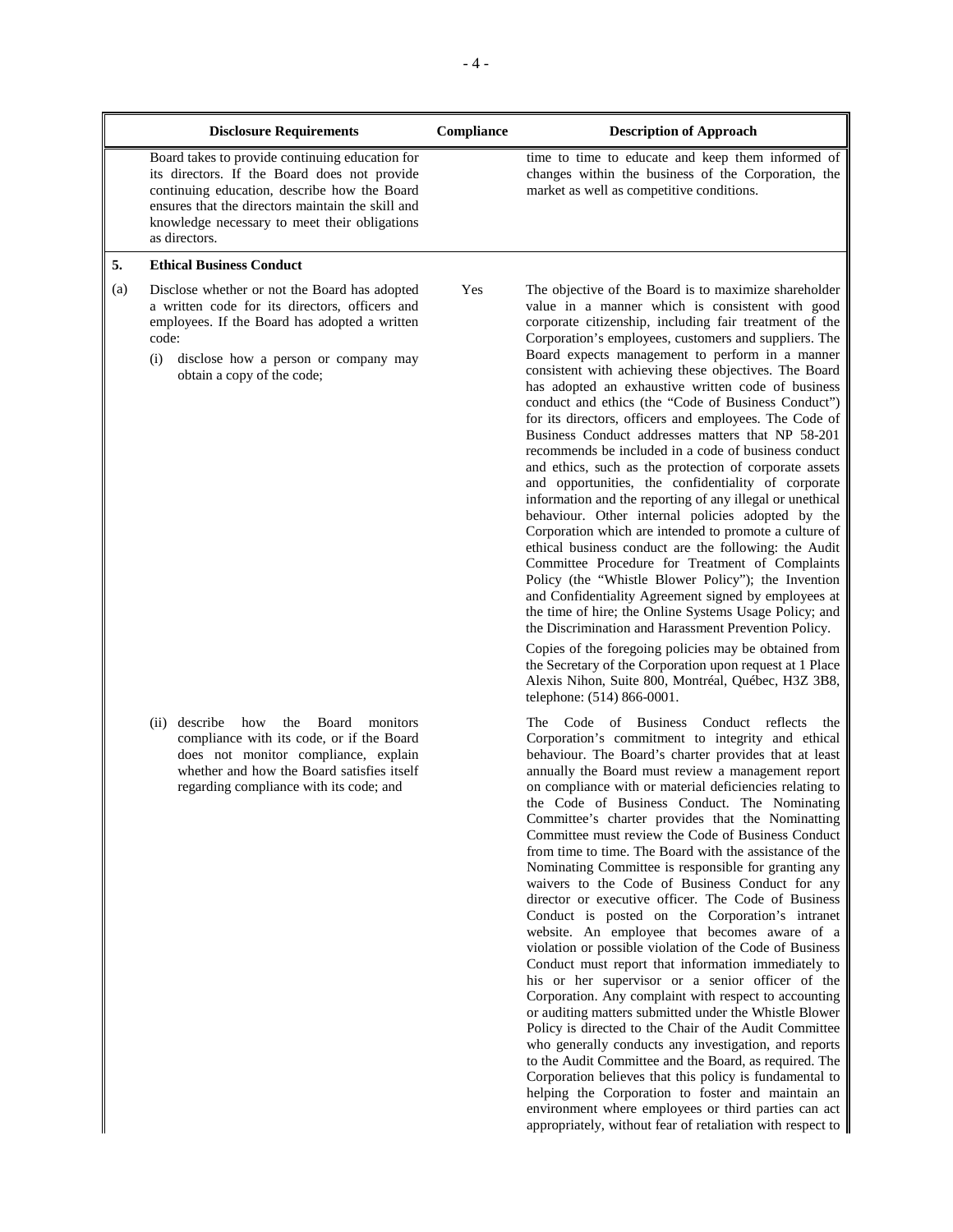|     | <b>Disclosure Requirements</b>                                                                                                                                                                                                                                                                             | Compliance | <b>Description of Approach</b>                                                                                                                                                                                                                                                                                                                                                                                                                                                                                                                                                                                                                                                                                                                                                 |
|-----|------------------------------------------------------------------------------------------------------------------------------------------------------------------------------------------------------------------------------------------------------------------------------------------------------------|------------|--------------------------------------------------------------------------------------------------------------------------------------------------------------------------------------------------------------------------------------------------------------------------------------------------------------------------------------------------------------------------------------------------------------------------------------------------------------------------------------------------------------------------------------------------------------------------------------------------------------------------------------------------------------------------------------------------------------------------------------------------------------------------------|
|     |                                                                                                                                                                                                                                                                                                            |            | any accounting or auditing irregularity.                                                                                                                                                                                                                                                                                                                                                                                                                                                                                                                                                                                                                                                                                                                                       |
|     | (iii) provide a cross-reference to any material<br>change report filed since the beginning of<br>the issuer's most recently completed<br>financial year that pertains to any conduct<br>of a director or executive officer that<br>constitutes a departure from the code.                                  |            | N/A                                                                                                                                                                                                                                                                                                                                                                                                                                                                                                                                                                                                                                                                                                                                                                            |
| (b) | Describe any other steps the Board takes to<br>ensure directors exercise independent judgment<br>in considering transactions and agreements in<br>respect of which a director or executive officer<br>has a material interest.                                                                             | Yes        | The Chair of the Audit Committee ensures that a new<br>director is informed of his obligations under the<br>Canada Business Corporations Act pursuant to which<br>he may not vote or participate in a discussion on a<br>matter in respect of which such director has a material<br>interest.                                                                                                                                                                                                                                                                                                                                                                                                                                                                                  |
| (c) | Describe any other steps the Board takes to<br>encourage and promote a culture of ethical<br>business conduct.                                                                                                                                                                                             | Yes        | See Section 5(a) above.                                                                                                                                                                                                                                                                                                                                                                                                                                                                                                                                                                                                                                                                                                                                                        |
| 6.  | <b>Nomination of Directors</b>                                                                                                                                                                                                                                                                             |            |                                                                                                                                                                                                                                                                                                                                                                                                                                                                                                                                                                                                                                                                                                                                                                                |
| (a) | Describe the process by which the Board<br>identifies<br>new<br>candidates<br>for<br>Board<br>nomination. If the Board does not have a<br>nominating committee composed entirely of<br>independent directors, describe what steps the<br>Board takes to encourage an objective<br>nomination process.      | Yes        | The Board based on the recommendations of its<br>Nominating Committee is responsible for the<br>recruiting, orientation and training of the directors. The<br>recruiting is based on the capabilities and experience of<br>the candidates in relation with the needs of the<br>Corporation and the adequacy of the time commitment<br>of individuals to the Corporation's matters.                                                                                                                                                                                                                                                                                                                                                                                             |
|     |                                                                                                                                                                                                                                                                                                            |            | During Fiscal 2018, the Board has formed a separate<br>Nominating Committee. New candidates for the Board<br>are identified by the Nominating Committee who must<br>develop, review and monitor criteria for selecting<br>directors by regularly assessing the competencies,<br>skills, personal qualities, availability, geographical<br>representation,<br>background,<br>business<br>varied<br>experiences and diversity of the Board members. Once<br>a new Board candidate has been identified and<br>recommended by the Nominating Committee, all<br>members of the Board are provided with a written<br>description of the competencies and skills of the<br>candidate and are given the opportunity to discuss with<br>the candidate in an informal interview process. |
|     |                                                                                                                                                                                                                                                                                                            |            | When considering a new Board candidate, the<br>Nominating Committee reviews not only his or her<br>competencies and skills but also other qualities which<br>may impact the boardroom dynamic. New Board<br>candidates must be approved by a majority of the<br>Board.                                                                                                                                                                                                                                                                                                                                                                                                                                                                                                         |
| (b) | Disclose whether or not the Board has a<br>nominating committee composed entirely of<br>independent directors. If the Board does not<br>have a nominating committee composed<br>entirely of independent directors, describe what<br>steps the Board takes to encourage an objective<br>nomination process. | Yes        | The Board constituted a Nominating Committee which<br>is currently composed of Vernon Lobo, David Booth<br>and John Ensign, each of whom is an independent<br>director. The Chair of the Nominating Committee is<br>John Ensign.                                                                                                                                                                                                                                                                                                                                                                                                                                                                                                                                               |
| (c) | If the Board has a nominating committee,<br>describe the responsibilities, powers and<br>operation of the nominating committee.                                                                                                                                                                            | Yes        | With respect to his recruitment of Board members role,<br>the Nominating Committee is in charge of                                                                                                                                                                                                                                                                                                                                                                                                                                                                                                                                                                                                                                                                             |
|     |                                                                                                                                                                                                                                                                                                            |            | examining the size and composition of the Board<br>and recommend adjustments from time to time<br>with a view to enabling the Board's size and                                                                                                                                                                                                                                                                                                                                                                                                                                                                                                                                                                                                                                 |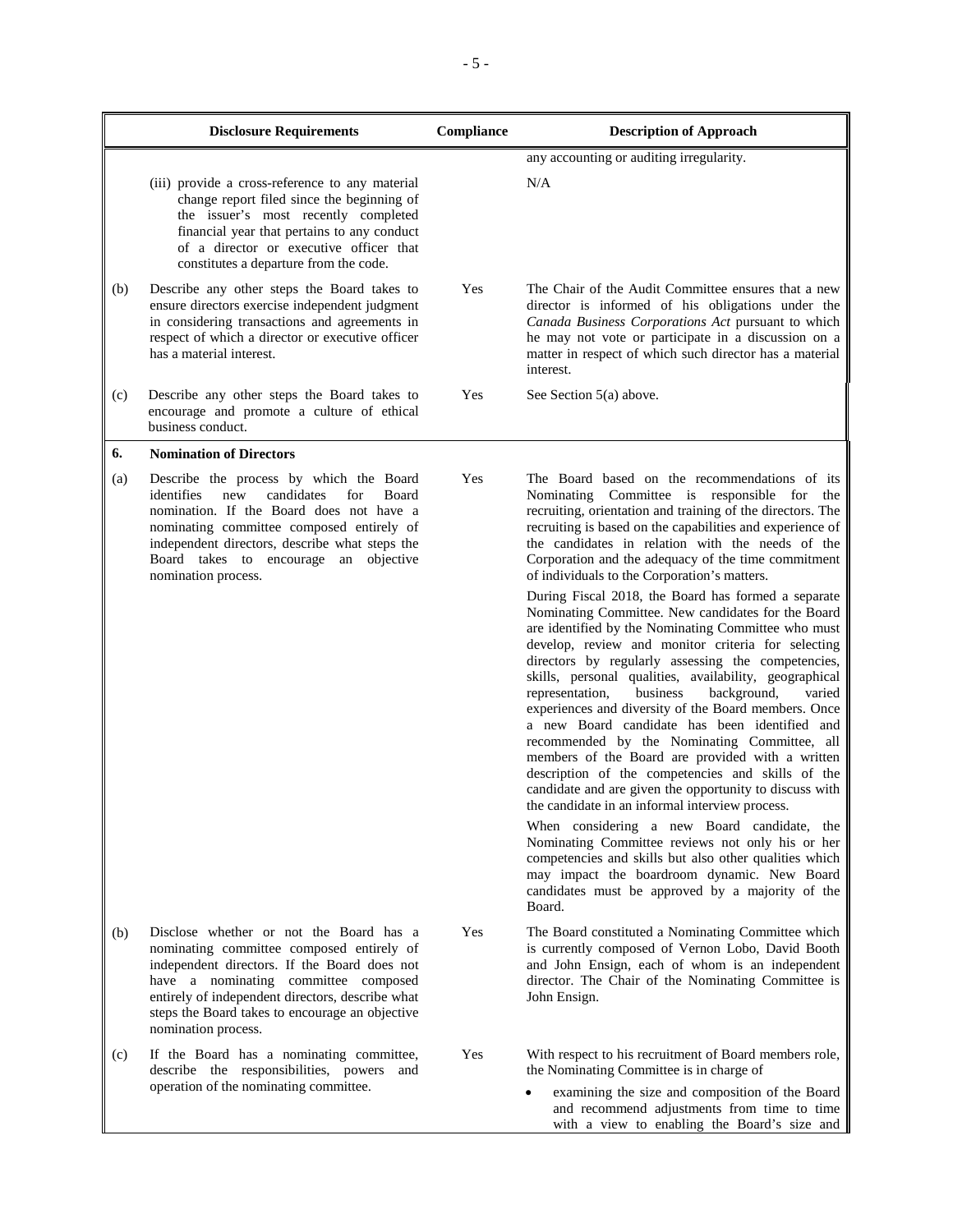|     | <b>Disclosure Requirements</b>                                                                                                                                                                                                                                                                                                     | Compliance | <b>Description of Approach</b>                                                                                                                                                                                                                                                                                                                                                                                                                                                                                                                                                                                                                                                                                                                                                                                                                                                                                                                                                                                                                                                                                                                                                                                                                                                                        |
|-----|------------------------------------------------------------------------------------------------------------------------------------------------------------------------------------------------------------------------------------------------------------------------------------------------------------------------------------|------------|-------------------------------------------------------------------------------------------------------------------------------------------------------------------------------------------------------------------------------------------------------------------------------------------------------------------------------------------------------------------------------------------------------------------------------------------------------------------------------------------------------------------------------------------------------------------------------------------------------------------------------------------------------------------------------------------------------------------------------------------------------------------------------------------------------------------------------------------------------------------------------------------------------------------------------------------------------------------------------------------------------------------------------------------------------------------------------------------------------------------------------------------------------------------------------------------------------------------------------------------------------------------------------------------------------|
|     |                                                                                                                                                                                                                                                                                                                                    |            | decision<br>facilitate<br>effective<br>composition<br>to<br>making;<br>developing, reviewing and monitoring criteria for<br>selecting directors by regularly asssessing the<br>skills,<br>competencies,<br>personal<br>qualities,<br>availability, geographical representation, business<br>background, varied experience, and diversity of<br>the Board members and TECSYS' circumstances<br>and needs and, in particular, developing a<br>competency and skills matrix for the Board;<br>developing, reviewing, and monitoring a gender<br>diversity policy for Board members and executive<br>officers;<br>developing, reviewing and monitoring a diversity<br>policy based on factors other than gender for<br>Board members and executive officers;<br>identifying individuals qualified to become<br>members of the Board;<br>when vacancies occur or otherwise at the direction<br>of the Board, the Nominating Committee shall<br>actively seek individuals whom the Nominating<br>Committee determines meet such criteria and<br>standards for recommendation for appointment to<br>the Board;<br>making recommendations to the Board for the<br>appointment or election of director nominees; and<br>making recommendations to the Board with<br>respect to membership on committees of the |
| 7.  |                                                                                                                                                                                                                                                                                                                                    |            | Board.                                                                                                                                                                                                                                                                                                                                                                                                                                                                                                                                                                                                                                                                                                                                                                                                                                                                                                                                                                                                                                                                                                                                                                                                                                                                                                |
| (a) | Compensation<br>Describe the process by which the Board<br>determines the compensation for the issuer's<br>directors and officers.                                                                                                                                                                                                 | Yes        | The Board reviews annually the adequacy and form of<br>compensation of directors and members of Board<br>committees at the same time as it reviews the<br>management proxy circular prior to its issue.<br>Through its Compensation Committee, the Board<br>all<br>appointments<br>reviews<br>of<br>officers.<br>The<br>Compensation Committee also has responsibility for<br>assessing the requirements and performance, on an<br>overall basis, of the Executive Chairman, CEO and<br>officers in order to recommend salaries and incentive<br>awards for performance. An outline of the<br>compensation criteria is provided in the Compensation<br>Committee Charter. For more information with respect<br>to the Compensation Committee Charter, see the<br>Corporation's response to Section $3(a)$ and the Proxy<br>Circular<br>under<br>the<br>headings<br>"Compensation"<br>Committee"<br>"Components<br>and<br>Executive<br>of<br>Compensation". The Corporation has put into place a<br>process whereby senior managers develop objectives,<br>review them with the CEO and are measured against<br>them.                                                                                                                                                                                  |
| (b) | Disclose whether or not the Board has a<br>compensation committee composed entirely of<br>independent directors. If the Board does not<br>have a compensation committee composed<br>entirely of independent directors, describe what<br>steps the Board takes to ensure an objective<br>process for determining such compensation. | Yes        | The Board constituted a Compensation Committee<br>which is currently composed of Vernon Lobo, Chair,<br>Steve Sasser and John Ensign, each of whom is an<br>independent director.                                                                                                                                                                                                                                                                                                                                                                                                                                                                                                                                                                                                                                                                                                                                                                                                                                                                                                                                                                                                                                                                                                                     |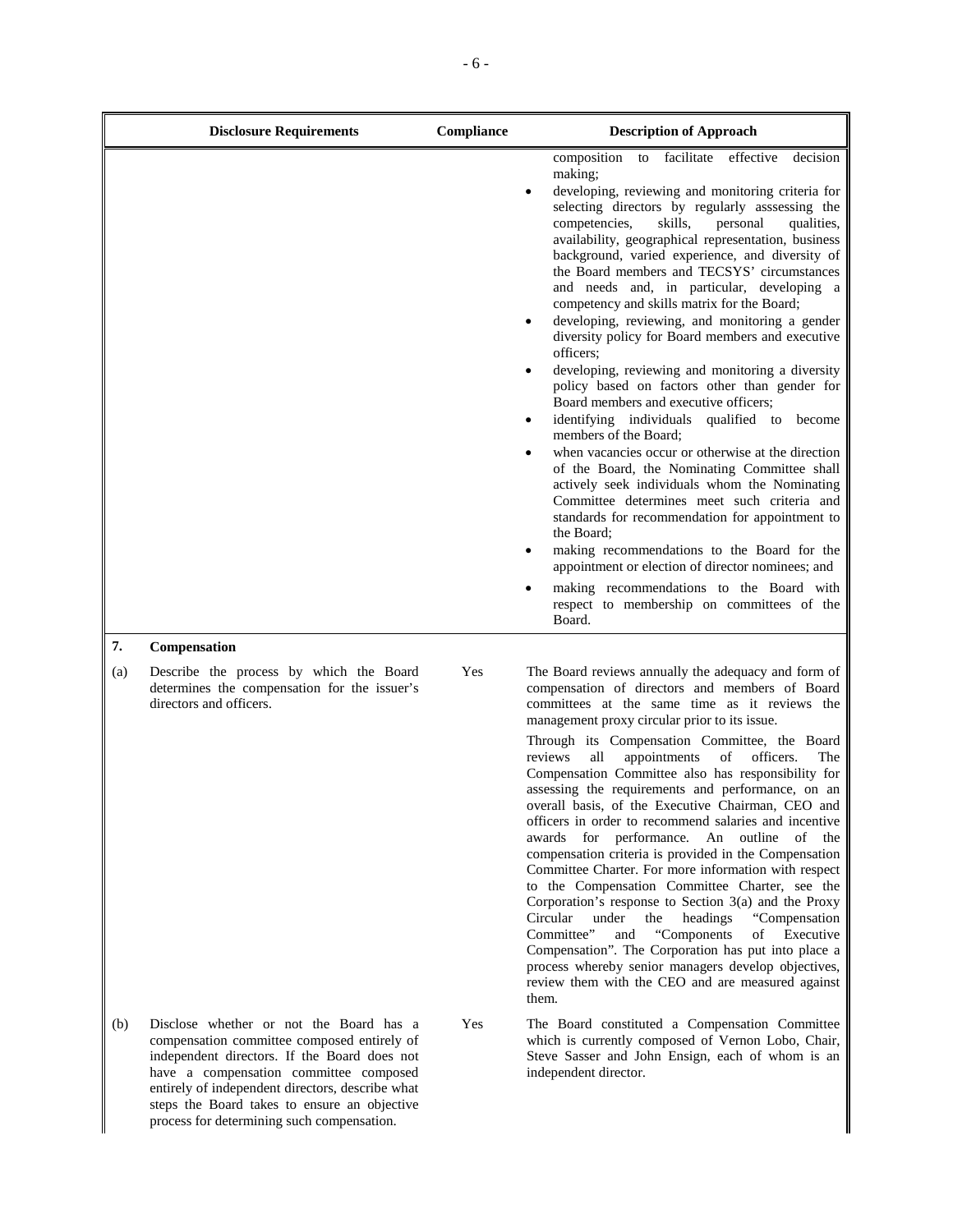|     | <b>Disclosure Requirements</b>                                                                                                                                                                                                                                                                                                                           | Compliance | <b>Description of Approach</b>                                                                                                                                                                                                                                                                                                                                                                                                                                                                                                                                                                                                     |
|-----|----------------------------------------------------------------------------------------------------------------------------------------------------------------------------------------------------------------------------------------------------------------------------------------------------------------------------------------------------------|------------|------------------------------------------------------------------------------------------------------------------------------------------------------------------------------------------------------------------------------------------------------------------------------------------------------------------------------------------------------------------------------------------------------------------------------------------------------------------------------------------------------------------------------------------------------------------------------------------------------------------------------------|
| (c) | Describe the responsibilities, powers and<br>operation of the compensation committee.                                                                                                                                                                                                                                                                    | Yes        | The<br>Compensation<br>Committee<br>reviews<br>the<br>Corporation's overall compensation philosophy and<br>corporate succession and development plans at the<br>executive officer level. This Committee has also been<br>mandated to recommend to the Board the corporate<br>objectives which the President and CEO is responsible<br>for meeting, to review the annual performance of this<br>officer in light of these objectives, and to make<br>recommendations to the Board with respect to his<br>remuneration.                                                                                                              |
| 8.  | <b>Other Board Committees</b>                                                                                                                                                                                                                                                                                                                            |            |                                                                                                                                                                                                                                                                                                                                                                                                                                                                                                                                                                                                                                    |
|     | If the Board has standing committees other than<br>the audit, compensation<br>and nominating<br>committees, identify the committees and<br>describe their function.                                                                                                                                                                                      | N/A        | The Board has established three standing committees,<br>the Audit Committee, the Compensation Committee,<br>and the Nominating Committee and has no other<br>permanent standing committee.                                                                                                                                                                                                                                                                                                                                                                                                                                         |
| 9.  | <b>Assessments</b>                                                                                                                                                                                                                                                                                                                                       |            |                                                                                                                                                                                                                                                                                                                                                                                                                                                                                                                                                                                                                                    |
|     | Disclose whether or not the Board, its<br>individual<br>directors<br>committees<br>and<br>are<br>regularly assessed with respect to their<br>effectiveness and contribution. If assessments<br>are regularly conducted, describe the process<br>used for the assessments.                                                                                | Yes        | The responsibility for assessing the effectiveness of the<br>Board as a whole, the committees of the Board and the<br>contribution of individual directors is the responsibility<br>of the Nominating Committee that must report to the<br>Board. Each director is required to complete a self-<br>evaluation and an evaluation of the Board's<br>performance as a whole periodically. Each committee<br>of the Board must review its own performance<br>annually.                                                                                                                                                                 |
|     |                                                                                                                                                                                                                                                                                                                                                          |            | The Nominating Committee is in charge of reviewing<br>the adequacy of the Board's structures and procedures<br>with a view to facilitating the Board to function with<br>the proper degree of independence from management.<br>It is also in charge of receiving comments from all<br>directors as to the Board's performance, overseeing the<br>execution of a process assessing the effectiveness of<br>the Board and the Board committees as a whole, with<br>particular reference to the Mandate of the Board and<br>appropriate committee charters, where applicable and<br>report annually to the Board on such assessments. |
|     |                                                                                                                                                                                                                                                                                                                                                          |            | The Nominating Committee assess annually the<br>contribution and effectiveness of each individual<br>director, with particular reference to any applicable<br>position description as well as the competencies and<br>characteristics each individual director is expected to<br>bring to the board.                                                                                                                                                                                                                                                                                                                               |
| 10. | <b>Director Term Limits and Other</b><br><b>Mechanisms of Board Renewal</b>                                                                                                                                                                                                                                                                              |            |                                                                                                                                                                                                                                                                                                                                                                                                                                                                                                                                                                                                                                    |
|     | Manitoba,<br><b>New</b><br>Brunswick,<br>(Alberta,<br>and Labrador,<br>Northwest<br>Newfoundland<br>Territories, Nova Scotia, Nunavut, Ontario,<br>Québec, Saskatchewan and Yukon only)                                                                                                                                                                  |            |                                                                                                                                                                                                                                                                                                                                                                                                                                                                                                                                                                                                                                    |
|     | Disclose whether or not the issuer has adopted<br>term limits for the directors on its board or<br>other mechanisms of board renewal and, if so,<br>include a description of those director term<br>limits or other mechanisms of board renewal. If<br>the issuer has not adopted director term limits<br>or other mechanisms of board renewal, disclose | No         | The Board is concerned that imposing arbitrary and<br>inflexible director term limits discount the value of<br>experience in the Corporation's history and culture and<br>the importance of continuity, and risk the loss of key<br>directors. The Board therefore believes that it would<br>not be appropriate to set term limits for its directors but<br>rather relies on the collective experience and judgement<br>of its members to determine when changes in the Board                                                                                                                                                      |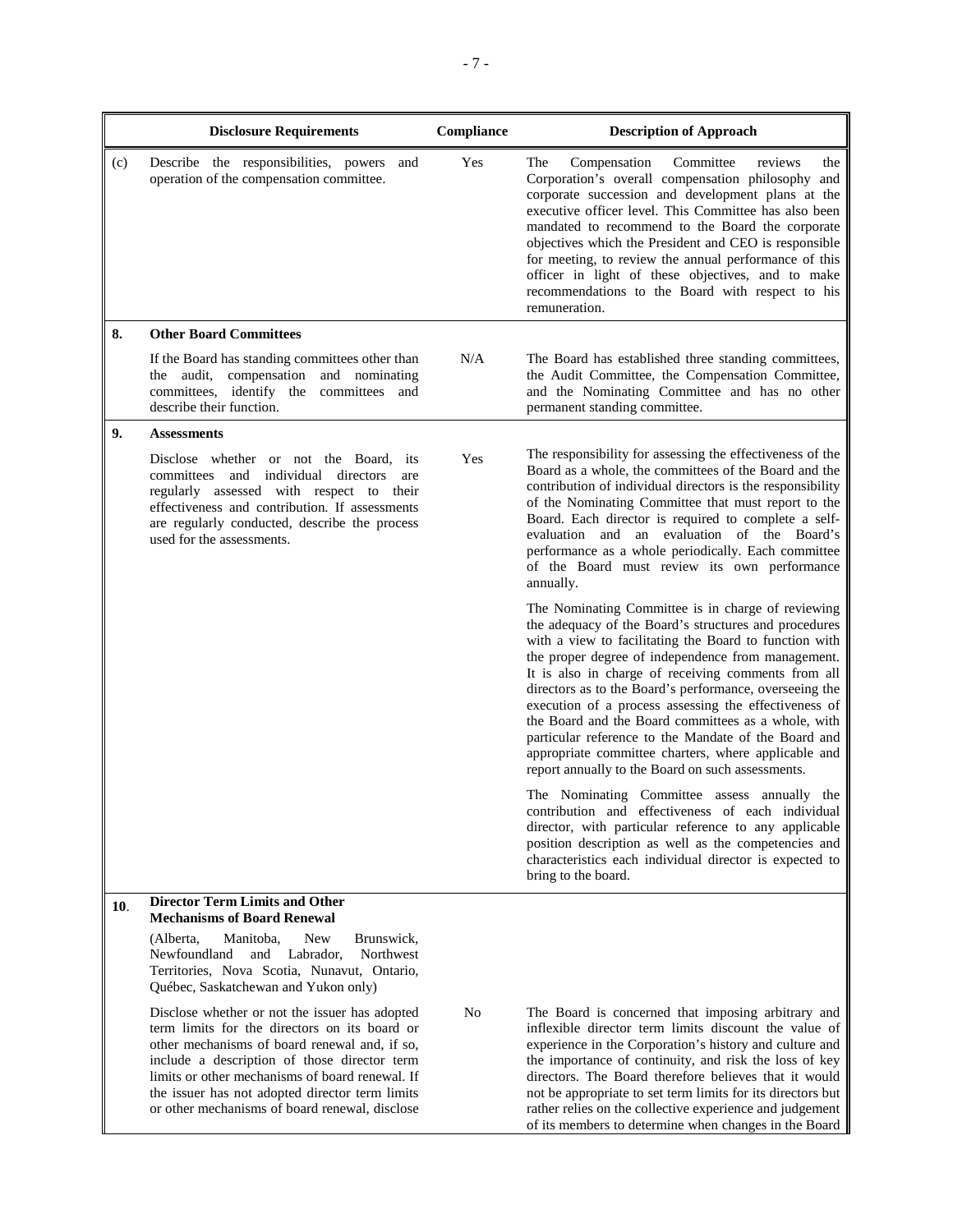|     | <b>Disclosure Requirements</b>                                                                                                                                                                                                                                                                                                                                                                                                                                                                                                                                               | Compliance     | <b>Description of Approach</b>                                                                                                                                                                                                                                                                                                                                                                                                                                                                                                                                                                                                                                                                                                              |
|-----|------------------------------------------------------------------------------------------------------------------------------------------------------------------------------------------------------------------------------------------------------------------------------------------------------------------------------------------------------------------------------------------------------------------------------------------------------------------------------------------------------------------------------------------------------------------------------|----------------|---------------------------------------------------------------------------------------------------------------------------------------------------------------------------------------------------------------------------------------------------------------------------------------------------------------------------------------------------------------------------------------------------------------------------------------------------------------------------------------------------------------------------------------------------------------------------------------------------------------------------------------------------------------------------------------------------------------------------------------------|
|     | why it has not done so.                                                                                                                                                                                                                                                                                                                                                                                                                                                                                                                                                      |                | are appropriate. Shareholder feedback and voting<br>results are also considered by the Board in this regard.                                                                                                                                                                                                                                                                                                                                                                                                                                                                                                                                                                                                                                |
| 11. | Policies Regarding the Representation of<br><b>Women on the Board</b>                                                                                                                                                                                                                                                                                                                                                                                                                                                                                                        |                |                                                                                                                                                                                                                                                                                                                                                                                                                                                                                                                                                                                                                                                                                                                                             |
|     | (Alberta,<br>Manitoba,<br>New<br>Brunswick,<br>Labrador,<br>Northwest<br>Newfoundland<br>and<br>Territories, Nova Scotia, Nunavut, Ontario,<br>Québec, Saskatchewan and Yukon only)                                                                                                                                                                                                                                                                                                                                                                                          |                |                                                                                                                                                                                                                                                                                                                                                                                                                                                                                                                                                                                                                                                                                                                                             |
| (a) | Disclose whether the issuer has adopted a<br>written policy relating to the identification and<br>nomination of women directors. If the issuer<br>has not adopted such a policy, disclose why it<br>has not done so.                                                                                                                                                                                                                                                                                                                                                         | N <sub>o</sub> | The Board has not adopted a written policy relating to<br>the identification and nomination of women directors.<br>Potential nominees for the Board are evaluated on the<br>basis of experience, skill and ability and determining if<br>the candidates' qualifications will meaningfully<br>contribute to the effective functioning of the Board<br>taking into consideration current Board composition<br>and the skills and knowledge required to make the<br>Board most effective. In the nominating committee<br>charter which was adopted on July 5, 2018, the<br>Nominating Committee is required to develop a gender<br>diversity policy to enhance the representation of<br>women on the Board and in executive officer positions. |
| (b) | If an issuer has adopted a policy referred to in<br>(a), disclose the following in respect of the<br>policy:                                                                                                                                                                                                                                                                                                                                                                                                                                                                 | <b>NA</b>      | See disclosure at item $11(a)$                                                                                                                                                                                                                                                                                                                                                                                                                                                                                                                                                                                                                                                                                                              |
|     | a short summary of its objectives and key<br>(i)<br>provisions,                                                                                                                                                                                                                                                                                                                                                                                                                                                                                                              |                |                                                                                                                                                                                                                                                                                                                                                                                                                                                                                                                                                                                                                                                                                                                                             |
|     | the measures taken to ensure that the<br>(ii)<br>policy has been effectively implemented,                                                                                                                                                                                                                                                                                                                                                                                                                                                                                    |                |                                                                                                                                                                                                                                                                                                                                                                                                                                                                                                                                                                                                                                                                                                                                             |
|     | annual and cumulative progress by the<br>(iii)<br>issuer in achieving the objectives of the<br>policy, and                                                                                                                                                                                                                                                                                                                                                                                                                                                                   |                |                                                                                                                                                                                                                                                                                                                                                                                                                                                                                                                                                                                                                                                                                                                                             |
|     | (iv) whether and, if so, how the board or its<br>nominating committee measures the<br>effectiveness of the policy.                                                                                                                                                                                                                                                                                                                                                                                                                                                           |                |                                                                                                                                                                                                                                                                                                                                                                                                                                                                                                                                                                                                                                                                                                                                             |
| 12. | Consideration of the Representation of<br>Women in the Director Identification and<br><b>Selection Process</b>                                                                                                                                                                                                                                                                                                                                                                                                                                                               |                | See disclosure at item 11(a)                                                                                                                                                                                                                                                                                                                                                                                                                                                                                                                                                                                                                                                                                                                |
|     | Manitoba,<br>New<br>Brunswick,<br>(Alberta,<br>Newfoundland<br>Labrador,<br>and<br>Northwest<br>Territories, Nova Scotia, Nunavut, Ontario,<br>Québec, Saskatchewan and Yukon only)<br>Disclose whether and, if so, how the board or<br>nominating committee considers the level of<br>representation of women on the board in<br>identifying and nominating candidates for<br>election or re-election to the board. If the issuer<br>does not consider the level of representation of<br>women on the board in identifying and<br>nominating candidates for election or re- | N <sub>o</sub> |                                                                                                                                                                                                                                                                                                                                                                                                                                                                                                                                                                                                                                                                                                                                             |
| 13. | election to the board, disclose the issuer's<br>reasons for not doing so.<br><b>Consideration Given to the Representation</b><br>Women<br>in<br><b>Executive</b><br><b>Officer</b><br>of                                                                                                                                                                                                                                                                                                                                                                                     |                |                                                                                                                                                                                                                                                                                                                                                                                                                                                                                                                                                                                                                                                                                                                                             |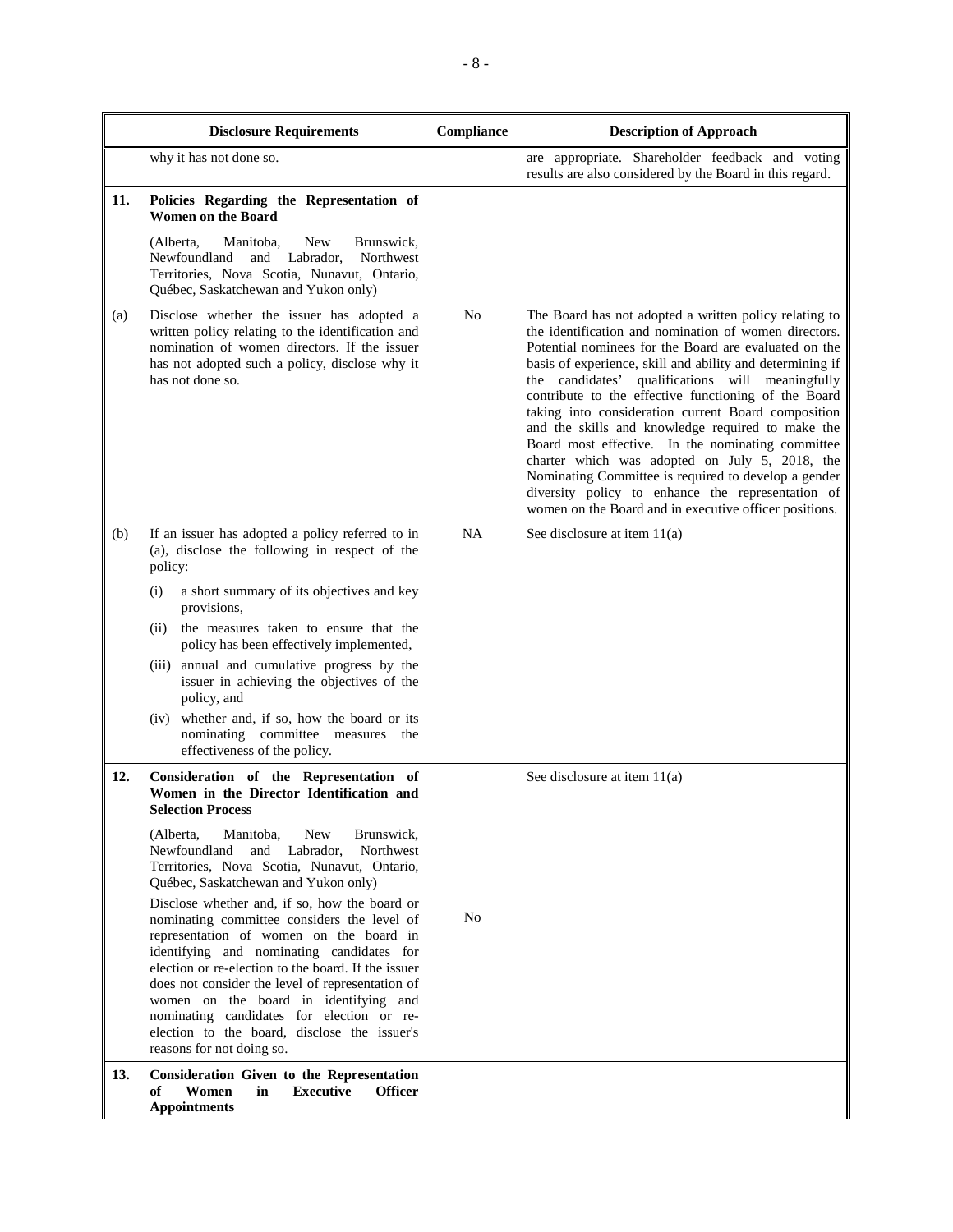|     | <b>Disclosure Requirements</b>                                                                                                                                                                                                                                                                                                                                                                                                                                                                                                                                                       | Compliance | <b>Description of Approach</b>                                                                                                                                                                                                                                                                                                                                                                                                                                                                                                                                                                                                                                                                                                              |
|-----|--------------------------------------------------------------------------------------------------------------------------------------------------------------------------------------------------------------------------------------------------------------------------------------------------------------------------------------------------------------------------------------------------------------------------------------------------------------------------------------------------------------------------------------------------------------------------------------|------------|---------------------------------------------------------------------------------------------------------------------------------------------------------------------------------------------------------------------------------------------------------------------------------------------------------------------------------------------------------------------------------------------------------------------------------------------------------------------------------------------------------------------------------------------------------------------------------------------------------------------------------------------------------------------------------------------------------------------------------------------|
|     | New<br>Brunswick,<br>(Alberta,<br>Manitoba,<br>and Labrador,<br>Northwest<br>Newfoundland<br>Territories, Nova Scotia, Nunavut, Ontario,<br>Québec, Saskatchewan and Yukon only)<br>Disclose whether and, if so, how the issuer<br>considers the level of representation of women<br>in executive officer positions when making<br>executive officer appointments. If the issuer<br>does not consider the level of representation of<br>women in executive officer positions when<br>executive officer<br>appointments,<br>making<br>disclose the issuer's reasons for not doing so. | Yes        | While the Corporation is an equal opportunity<br>employer and does not have specific targets for the<br>level of representation of women when making<br>executive appointments, the Corporation recognizes the<br>value of gender diversity and three of the seven<br>executives reporting directly to the CEO are women,<br>namely the Chief Legal Officer, the Chief Marketing<br>Officer and the Vice-President Human Resources. The<br>Corporation's policies are committed to treating people<br>fairly, with respect and dignity, and to offer<br>employment opportunities based upon an individual's<br>qualifications, character and performance, not the<br>particular gender or social group that an individual may<br>belong to. |
| 14. | <b>Regarding</b><br>Issuer's<br><b>Targets</b><br>the<br>Representation of Women on the Board and<br>in Executive Officer Positions                                                                                                                                                                                                                                                                                                                                                                                                                                                  |            |                                                                                                                                                                                                                                                                                                                                                                                                                                                                                                                                                                                                                                                                                                                                             |
|     | (Alberta,<br>Manitoba,<br>New<br>Brunswick,<br>Newfoundland and Labrador,<br>Northwest<br>Territories, Nova Scotia, Nunavut, Ontario,<br>Québec, Saskatchewan and Yukon only)                                                                                                                                                                                                                                                                                                                                                                                                        |            |                                                                                                                                                                                                                                                                                                                                                                                                                                                                                                                                                                                                                                                                                                                                             |
| (a) | For purposes of this Item, a "target" means a<br>number or percentage, or a range of numbers or<br>percentages, adopted by the issuer of women<br>on the issuer's board or in executive officer<br>positions of the issuer by a specific date.                                                                                                                                                                                                                                                                                                                                       | No         | The Board has not adopted a "target" relating to the<br>identification and nomination of women directors and<br>in executive officer positions. The Corporation is an<br>equal opportunity employer and does not consider the<br>level of representation of women when making<br>executive officer appointments. The Corporation's<br>policies are committed to treating people fairly, with<br>respect and dignity, and to offer employment<br>opportunities based upon an individual's qualifications,<br>character and performance, not the particular gender or<br>social group that an individual may belong to.                                                                                                                       |
| (b) | Disclose whether the issuer has adopted a target<br>regarding women on the issuer's board. If the<br>issuer has not adopted a target, disclose why it<br>has not done so.                                                                                                                                                                                                                                                                                                                                                                                                            | No         | See disclosure at item $14(a)$                                                                                                                                                                                                                                                                                                                                                                                                                                                                                                                                                                                                                                                                                                              |
| (c) | Disclose whether the issuer has adopted a target<br>regarding women in executive officer positions<br>of the issuer. If the issuer has not adopted a<br>target, disclose why it has not done so.                                                                                                                                                                                                                                                                                                                                                                                     | No         | See disclosure at item $14(a)$                                                                                                                                                                                                                                                                                                                                                                                                                                                                                                                                                                                                                                                                                                              |
| (d) | If the issuer has adopted a target referred to in<br>either (b) or (c), disclose:                                                                                                                                                                                                                                                                                                                                                                                                                                                                                                    | NA         | See disclosure at item $14(a)$                                                                                                                                                                                                                                                                                                                                                                                                                                                                                                                                                                                                                                                                                                              |
|     | (i)<br>the target, and<br>the annual and cumulative progress of the<br>(ii)<br>issuer in achieving the target.                                                                                                                                                                                                                                                                                                                                                                                                                                                                       |            |                                                                                                                                                                                                                                                                                                                                                                                                                                                                                                                                                                                                                                                                                                                                             |
| 15. | Number of Women on the Board and in<br><b>Executive Officer Positions</b>                                                                                                                                                                                                                                                                                                                                                                                                                                                                                                            |            |                                                                                                                                                                                                                                                                                                                                                                                                                                                                                                                                                                                                                                                                                                                                             |
|     | (Alberta,<br>Manitoba,<br><b>New</b><br>Brunswick,<br>Newfoundland<br>Northwest<br>and Labrador,<br>Territories, Nova Scotia, Nunavut, Ontario,<br>Québec, Saskatchewan and Yukon only)                                                                                                                                                                                                                                                                                                                                                                                              |            |                                                                                                                                                                                                                                                                                                                                                                                                                                                                                                                                                                                                                                                                                                                                             |
| (a) | Disclose the number and proportion (in<br>percentage terms) of directors on the issuer's<br>board who are women.                                                                                                                                                                                                                                                                                                                                                                                                                                                                     | Nil        | See disclosure at item 11                                                                                                                                                                                                                                                                                                                                                                                                                                                                                                                                                                                                                                                                                                                   |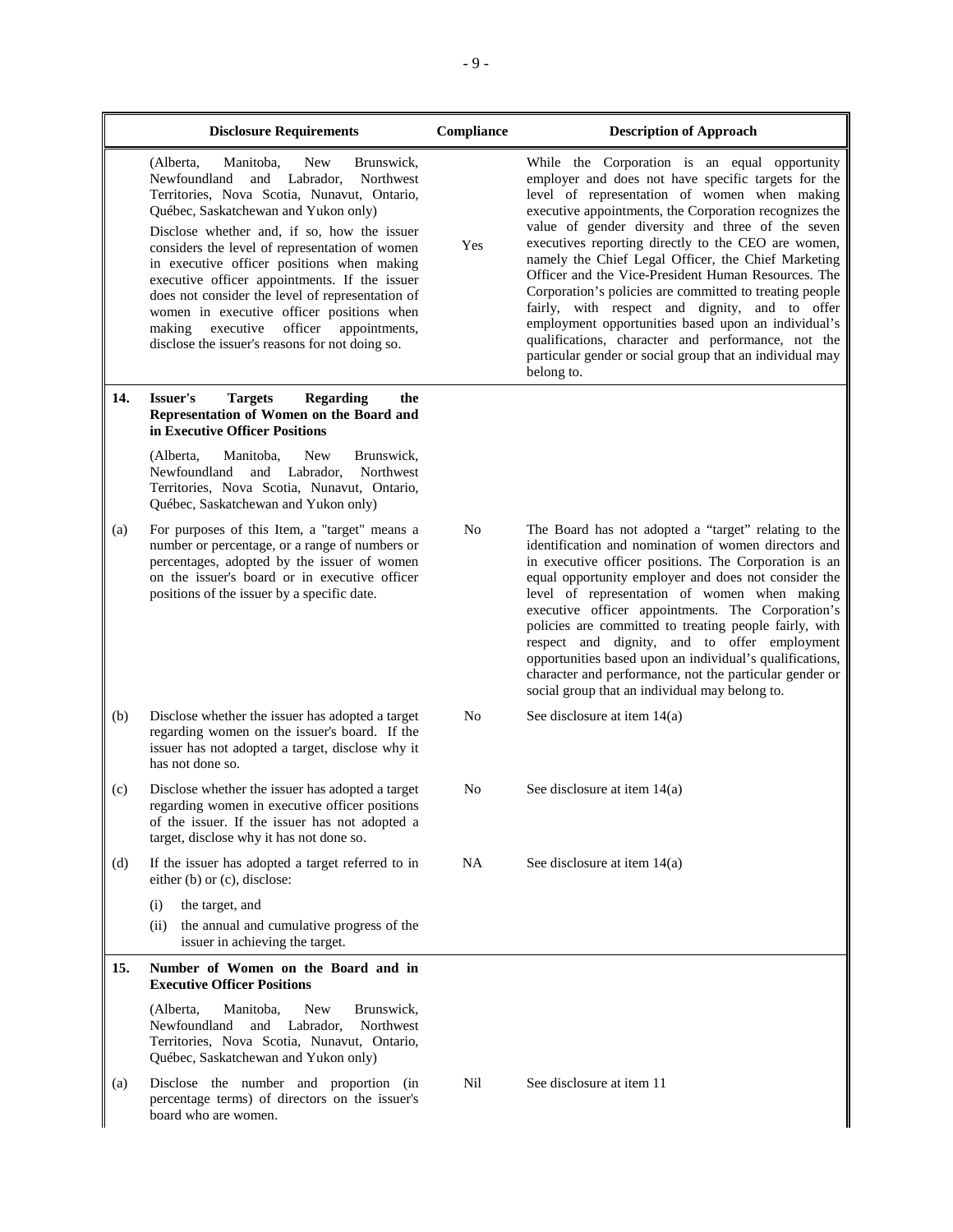|     | <b>Disclosure Requirements</b>                                                                                                                                        | <b>Compliance</b> | <b>Description of Approach</b> |
|-----|-----------------------------------------------------------------------------------------------------------------------------------------------------------------------|-------------------|--------------------------------|
| (b) | Disclose the number and proportion (in<br>percentage terms) of executive officers of the<br>issuer, including all major subsidiaries of the<br>issuer, who are women. | Nil               | See disclosure at item $14(a)$ |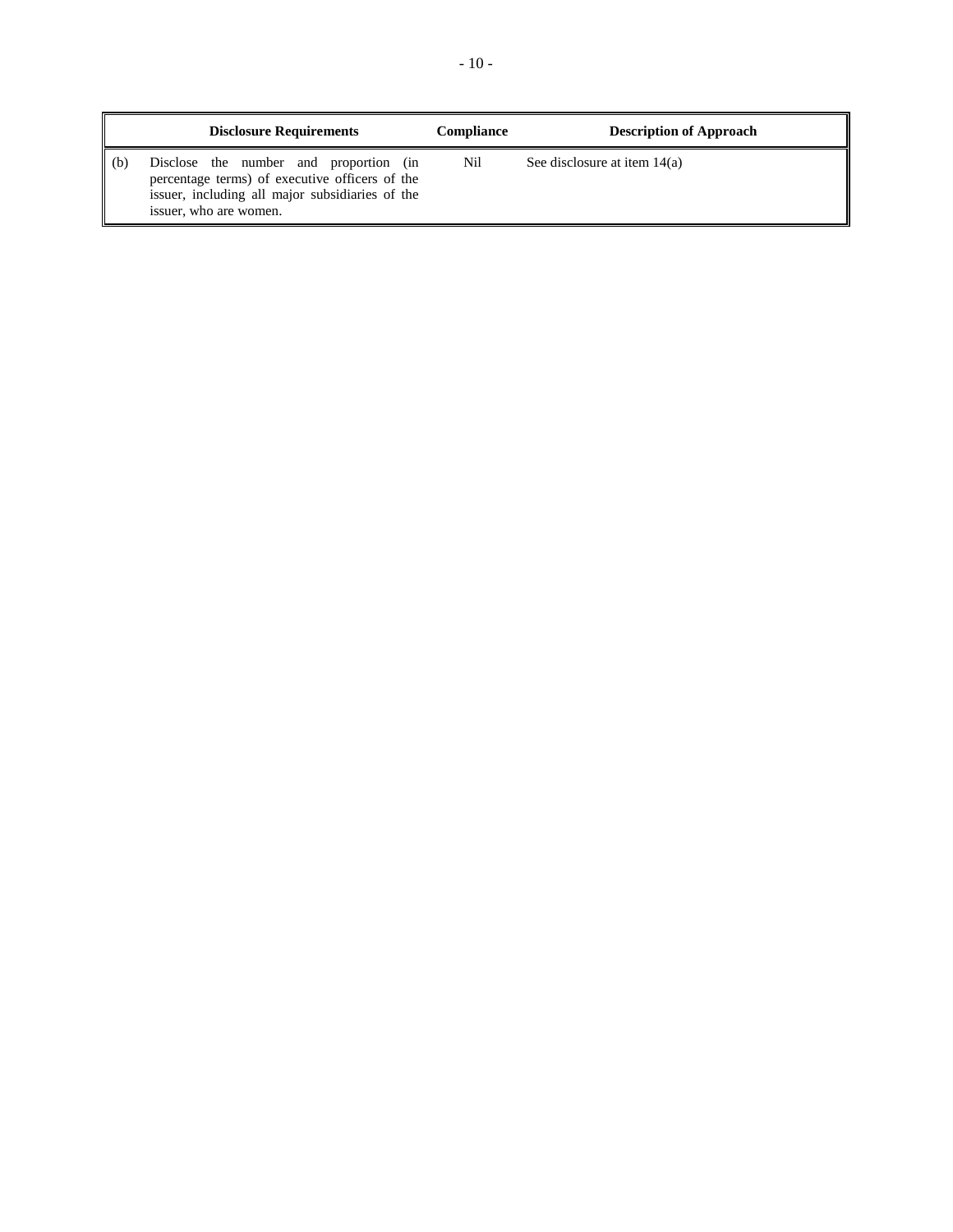# **SCHEDULE B MANDATE FOR THE BOARD OF DIRECTORS**

# **1. PURPOSE**

a) The members of the Board of Directors have the duty to supervise the management of the business and affairs of the Company. The Board, directly and through its committees and the Executive Chairman of the Board shall provide direction to senior management, generally through the Chief Executive Officer, to pursue the best interests of the Company.

# **2. MEMBERSHIP, ORGANIZATION AND MEETINGS**

- a) *General* The composition and organization of the Board, including: the number, qualifications and remuneration of directors; the number of Board meetings; residency requirements; quorum requirements; meeting procedures and notices of meetings are as established by the *Canada Business Corporations Act* and the by-laws of the Company.
- b) *Independence* The Board shall establish independence standards for the directors in accordance with Applicable Requirements (as defined below), and, at least annually, shall affirmatively determine the independence of each director in accordance with these standards. A majority of the directors shall be independent in accordance with these standards.
- c) *Access to Management and Outside Advisors* The Board shall have unrestricted access to the Company's management and employees. The Board shall have the authority to retain external legal counsel, consultants or other advisors to assist it in fulfilling its responsibilities and to set and pay the respective compensation of these advisors without consulting or obtaining the approval of any Company officer. The Company shall provide appropriate funding, as determined by the Board, for the services of these advisors.
- d) *Secretary and Minutes* The Corporate Secretary, his or her designate or any other person the Board requests shall act as secretary of Board meetings. Minutes of Board meetings shall be recorded and maintained by the Corporate Secretary and subsequently presented to the Board for approval.
- e) *Meetings Without Management* The Board shall, at least twice per year, hold unscheduled or regularly scheduled meetings, or portions of regularly scheduled meetings, at which management is not present.

# **3. FUNCTIONS AND RESPONSIBILITIES**

The Board shall have the functions and responsibilities set out below. In addition to these functions and responsibilities, the Board shall perform such duties as may be required by the binding requirements of any stock exchanges on which the Company's securities are listed and all other applicable laws (collectively, the "Applicable Requirements").

## **a) Strategic Planning**

- i. *Strategic Plans* At least annually, the Board shall review and, if advisable, approve the Company's strategic planning process and short-term and long-term strategic plan prepared by management. In discharging this responsibility, the Board shall review the plan in light of management's assessment of emerging trends and opportunities, the competitive environment, risk issues, and significant business practices and products.
- ii. *Business Plans* The Board shall review and, if advisable, approve the Company's annual business plans.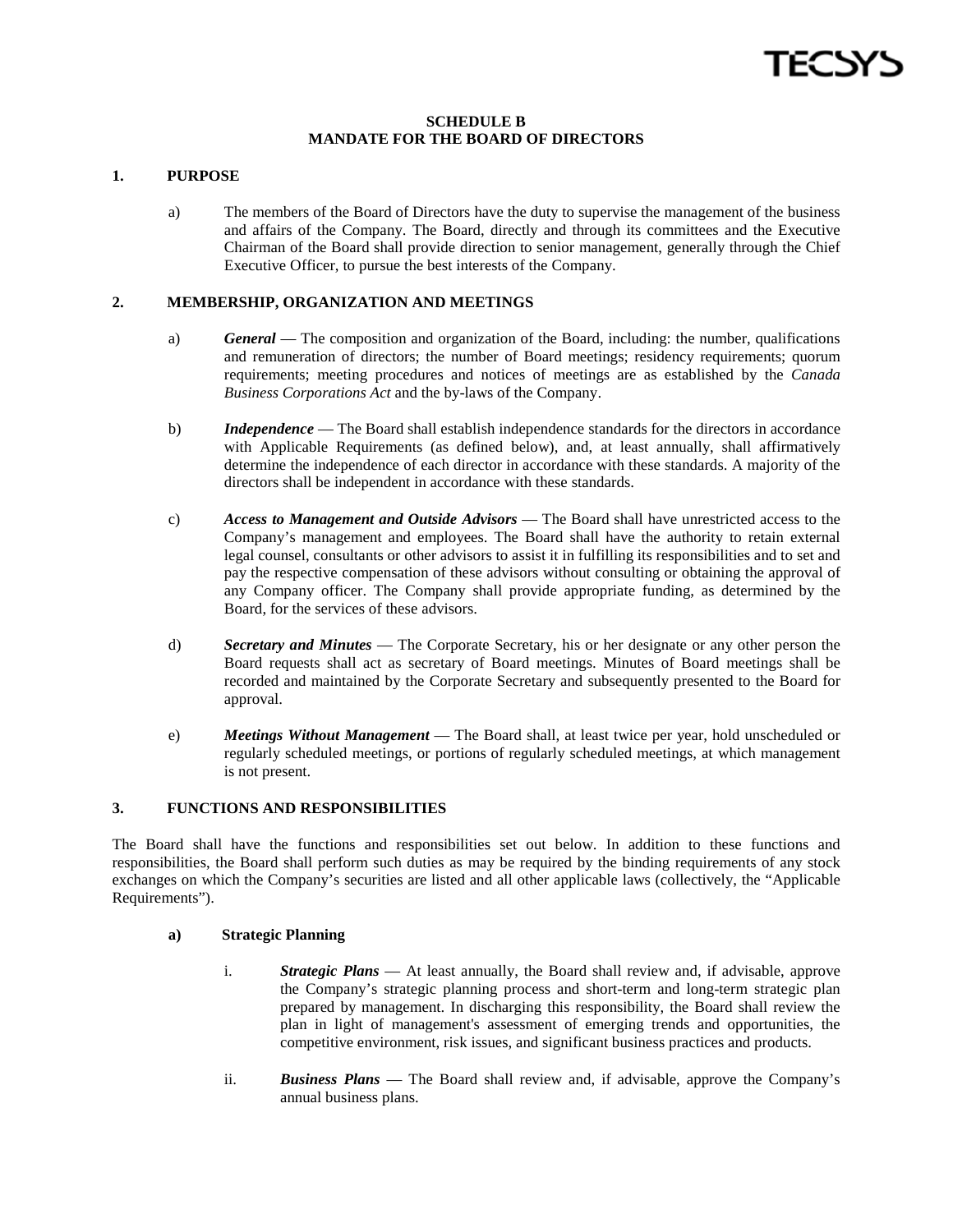iii. *Monitoring* — At least annually, the Board shall review management's implementation of the Company's strategic and business plans. The Board shall review and, if advisable, approve any material amendments to, or variances from, these plans.

# **b) Risk Management**

- i. *General* The Board shall, with the assistance of the Audit Committee, review the factors identified by management in its annual and interim disclosures as principal risks that may affect the Company's business including those that may impact future financial results and review the strategies identified by management to manage these factors.
- ii. *Review of Controls* The Board shall, with the assistance of the Audit Committee, review the internal, financial, non-financial and business control and information systems that have been established by management and review the standards of corporate conduct that management is applying to these controls.

# **c) Human Resource Management**

- i. *General* At least annually, the Board shall, with the assistance of the Compensation Committee, review the Company's approach to human resource management and executive compensation.
- ii. *Succession Review* At least annually, the Board shall review the Executive Chairman of the Board, the Chief Executive Officer and the senior management succession plans of the Company.
- iii. *Integrity of Senior Management* The Board shall, to the extent feasible, satisfy itself as to the integrity of the Chief Executive Officer and other senior management, and that these executive officers create a culture of integrity throughout the Company.

# **d) Corporate Governance**

- i. *General* At least annually, the Board shall review the Company's approach to corporate governance.
- ii. *Governing Documents Review* At least annually, the Board shall review and assess the adequacy of the Company's organizing documents and by-laws, and the mandate, charters, and the role descriptions for the Board, each Board committee, the Chief Executive Officer and the Executive Chairman of the Board (the "Governing Documents") to determine if amendment is advisable, and if so, approve amendments to the Governing Documents.
- iii. *Performance Assessment* At least annually, the Board shall evaluate the performance of the Board, the individual directors, each Board committee and the Executive Chairman of the Board against their respective mandates and any other criteria the Board considers appropriate.
- iv. *Director Independence* At least annually, the Board shall evaluate the director independence standards established by the Board and the Board's ability to act independently from management in fulfilling its duties.
- v. *Governance Disclosure* The Board shall prepare, in conjunction with management, corporate governance disclosure for the Company's annual reports and management information circulars.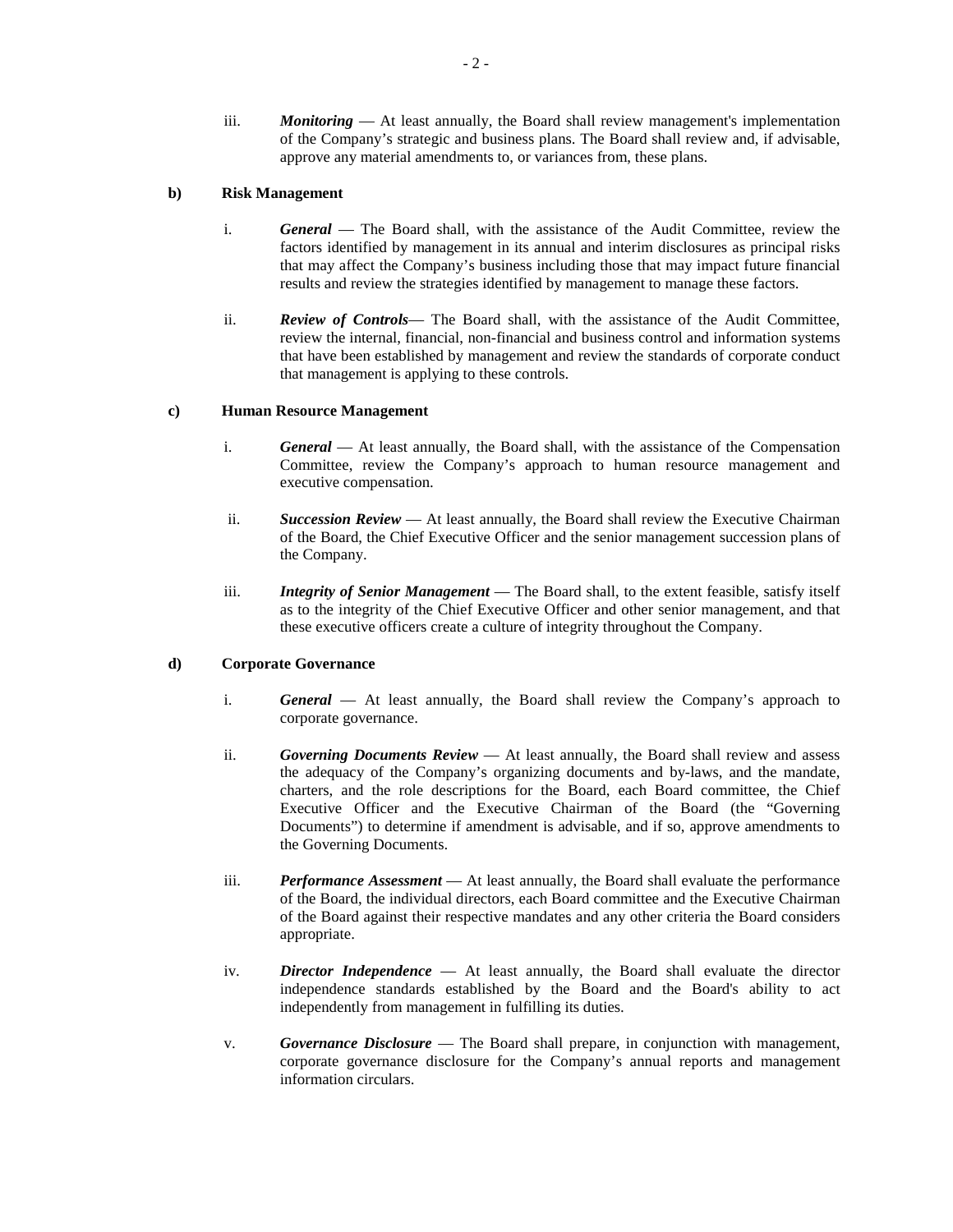- vi. *Ethics Reporting* At least annually, the Board shall review reports provided by management relating to compliance with, or material deficiencies of, the Company's Code of Business Conduct.
- vii. *Nomination of Directors* Since there is no nominating committee, the Board should review (i) a process considering what competencies and skills the Board as a whole and individual directors should possess and (ii) establish a Board member appointment process.

# **e) Financial Information**

- i. *General* At least annually, the Board shall, with the assistance of the Audit Committee, review the Company's internal controls relating to financial information and reports provided by management on material deficiencies in, or material changes to, these controls.
- ii. *Integrity of Financial Information* The Board shall, with the assistance of the Audit Committee, review the integrity of the Company's financial information and systems, the effectiveness of internal controls and management's assertions on internal control and disclosure control procedures.

# **f) Communications**

- i. *General* At least annually, the Board in conjunction with the Chief Executive Officer shall review the Company's overall communications strategy, including measures for receiving feedback from the Company's shareholders.
- ii. *Disclosure* At least annually, the Board shall review management's compliance with the Company's disclosure policies and procedures and Internal Control over Financial Reporting. The Board shall, if advisable, approve material changes to the Company's disclosure policies and procedures.

# **g) Committees of the Board**

- i. *Board Committees* The Board has established the Compensation Committee, the Audit Committee and the Corporate Governance and Nominating Committee. Subject to applicable law, the Board may establish other Board committees or merge or dispose of any Board committee.
- ii. *Committee Mandates* The Board has approved mandates for each Board committee and shall approve mandates for each new Board committee. At least annually, each mandate shall be reviewed, and, based on recommendations of the Executive Chairman of the Board, approved by the Board.
- iii. *Delegation to Committees* The Board has delegated for approval or review the matters set out in each Board committee's mandate to that committee.
- iv. *Consideration of Committee Recommendations* As required, the Board shall consider for approval the specific matters delegated for review to Board committees.
- v. *Board/Committee Communication* To facilitate communication between the Board and each Board committee, each committee chair shall provide a report to the Board on material matters considered by the committee at the first Board meeting after each meeting of the committee.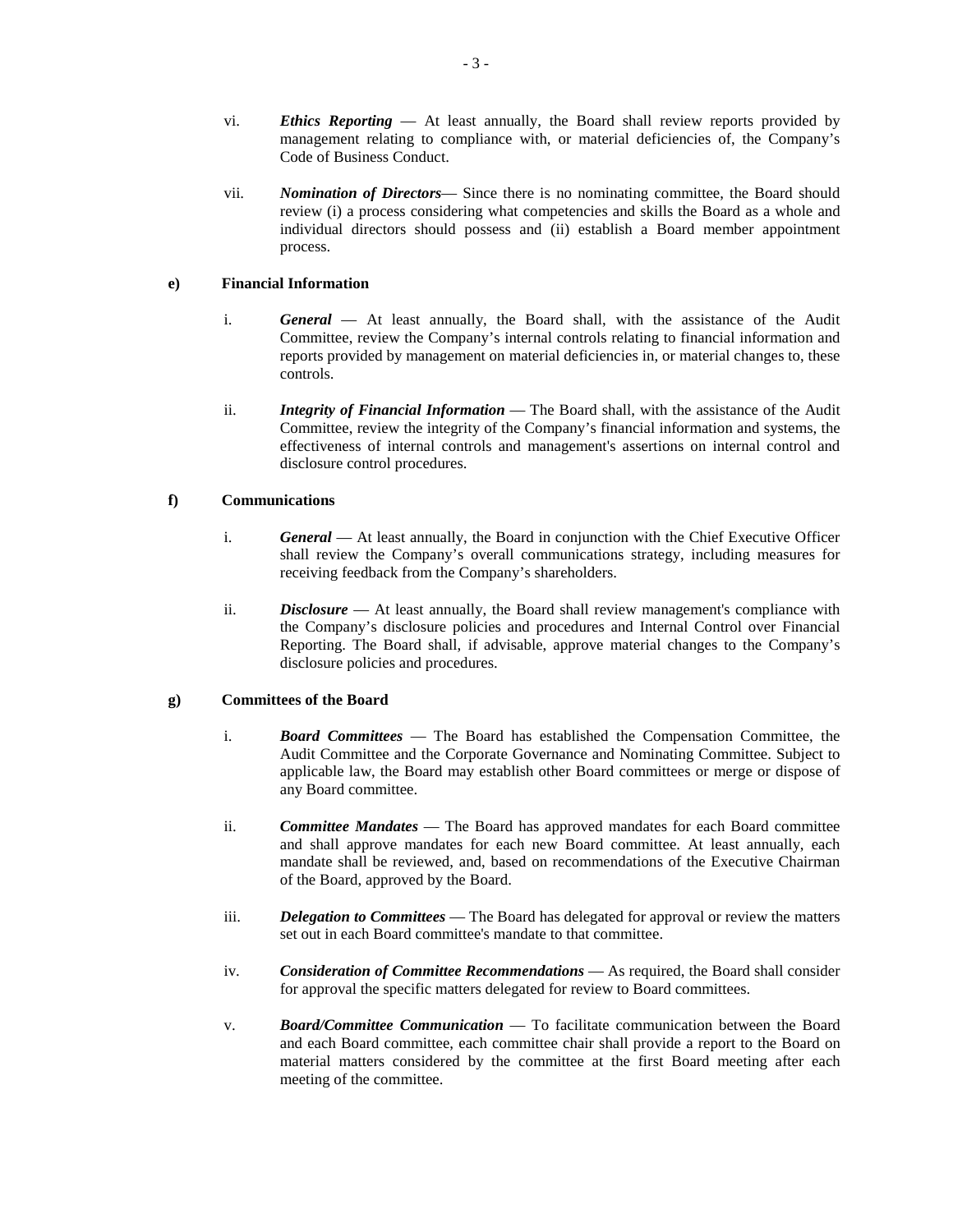# **4. DIRECTOR ORIENTATION AND EVALUATION**

- a) Each new director shall participate in the Company's initial and any ongoing orientation program and continuing education program.
- b) At least annually, the Board shall evaluate and review the performance of the Board, each of its committees, each of the directors and the adequacy of this mandate.

# **5. CURRENCY OF THE BOARD MANDATE**

This mandate was last revised and approved by the Board on July 5, 2018.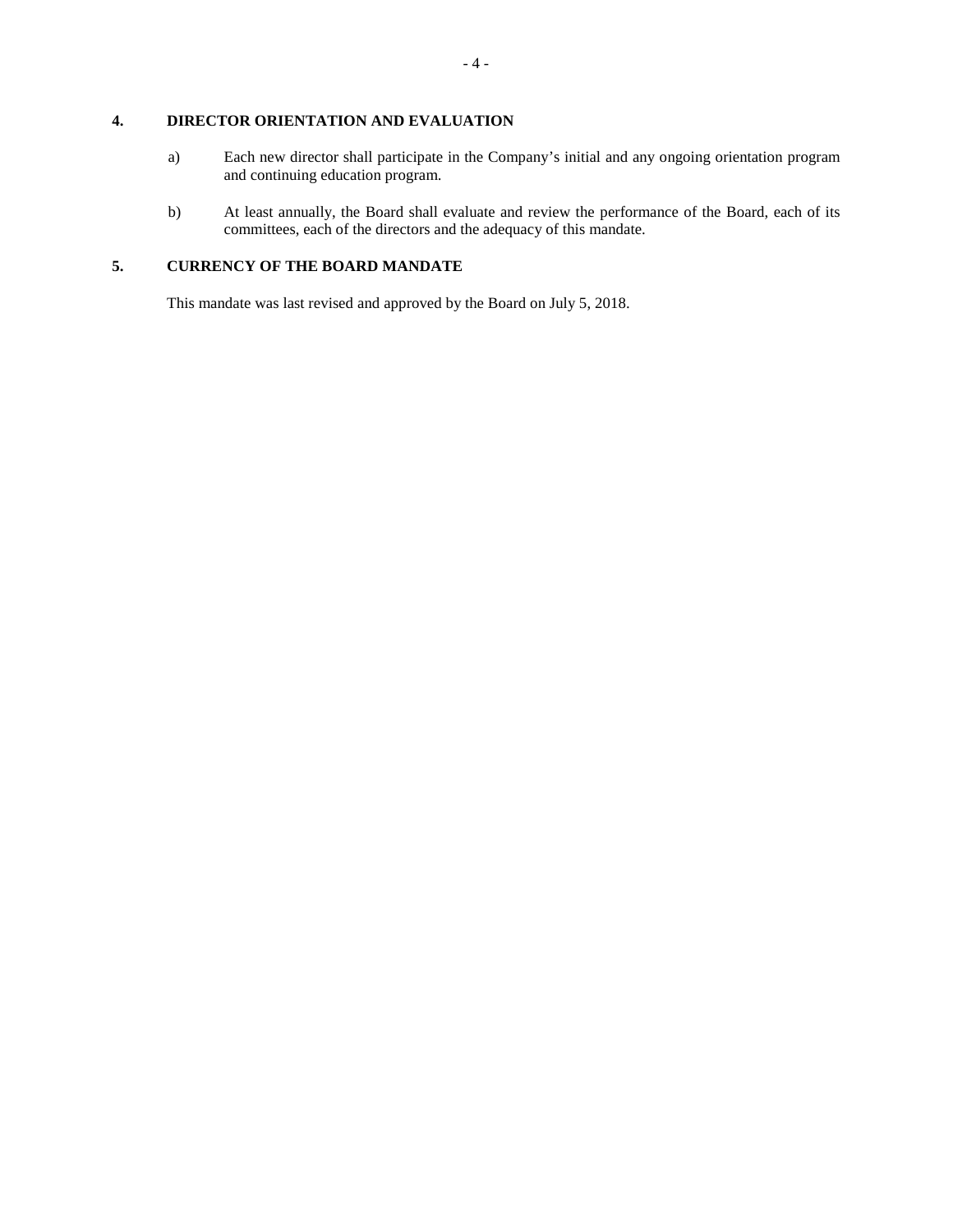

# **SCHEDULE C**

# **CHARTER FOR THE COMPENSATION COMMITTEE OF THE BOARD OF DIRECTORS**

# **1. PURPOSE**

a) The Compensation Committee is appointed by the Board of Directors to discharge the Board's duties and responsibilities relating to the compensation of the Company's Executive Chairman, Chief Executive Officer and senior management, as well as to review the human resource policies and practices that cover the Company's employees.

# **2. MEMBERSHIP AND ORGANIZATION**

a) Composition — The Compensation Committee shall consist of not less than three independent members of the Board. At the invitation of the Compensation Committee, members of the Company's senior management and others may attend Compensation Committee meetings as the Compensation Committee considers necessary or desirable.

b) Appointment and Removal of Compensation Committee Members — Each member of the Compensation Committee shall be appointed by the Board on an annual basis and shall serve at the pleasure of the Board, or until the earlier of (a) the close of the next annual meeting of the Company's shareholders at which the member's term of office expires, (b) the death of the member or (c) the resignation, disqualification or removal of the member from the Compensation Committee or from the Board. The Board may fill a vacancy in the membership of the Compensation Committee.

c) Chair — At the time of the annual appointment of the members of the Compensation Committee, the Board shall appoint a Chair of the Compensation Committee. The Chair shall: be a member of the Compensation Committee, preside over all Compensation Committee meetings, coordinate the Compensation Committee's compliance with this mandate, work with management to develop the Compensation Committee's annual work-plan and meeting agendas to ensure that all business requiring the Compensation Committee's approval is appropriately tabled, and provide reports of the Compensation Committee to the Board.

d) Independence — Each member of the Compensation Committee shall meet any requirements promulgated by any exchange upon which securities of the Company are traded, or any governmental or regulatory body exercising authority over the Company (collectively, "Applicable Requirements") relating to independence.

# **3. MEETINGS**

a) Meetings — The members of the Compensation Committee shall hold meetings as are required to carry out this mandate. The Chair, in consultation with the Executive Chairman, Chief Executive Officer, Chief Financial Officer and Corporate Secretary, determine the frequency, dates and locations of meetings of the Compensation Committee. The Chair shall preside over all Compensation Committee meetings, and in the absence of the Chair, the members of the Compensation Committee present may appoint a chair from their number for a meeting.

b) Corporate Secretary and Minutes — The Corporate Secretary, his or her designate or any other person the Compensation Committee requests, shall act as secretary at Compensation Committee meetings. Minutes of Compensation Committee meetings shall be recorded and maintained by the Corporate Secretary and subsequently presented to the Compensation Committee for approval.

c) Quorum — A majority of the members of the Compensation Committee shall constitute a quorum.

d) Access to Management and Outside Advisors — The Compensation Committee shall have unrestricted access to the Company's management and employees. The Compensation Committee shall have the authority to retain external legal counsel, consultants or other advisors to assist it in fulfilling its responsibilities and to set and pay the respective compensation of these advisors. This is in line with Corporate Governance Guidelines issued by the CSA. The Company shall provide appropriate funding, as determined by the Compensation Committee.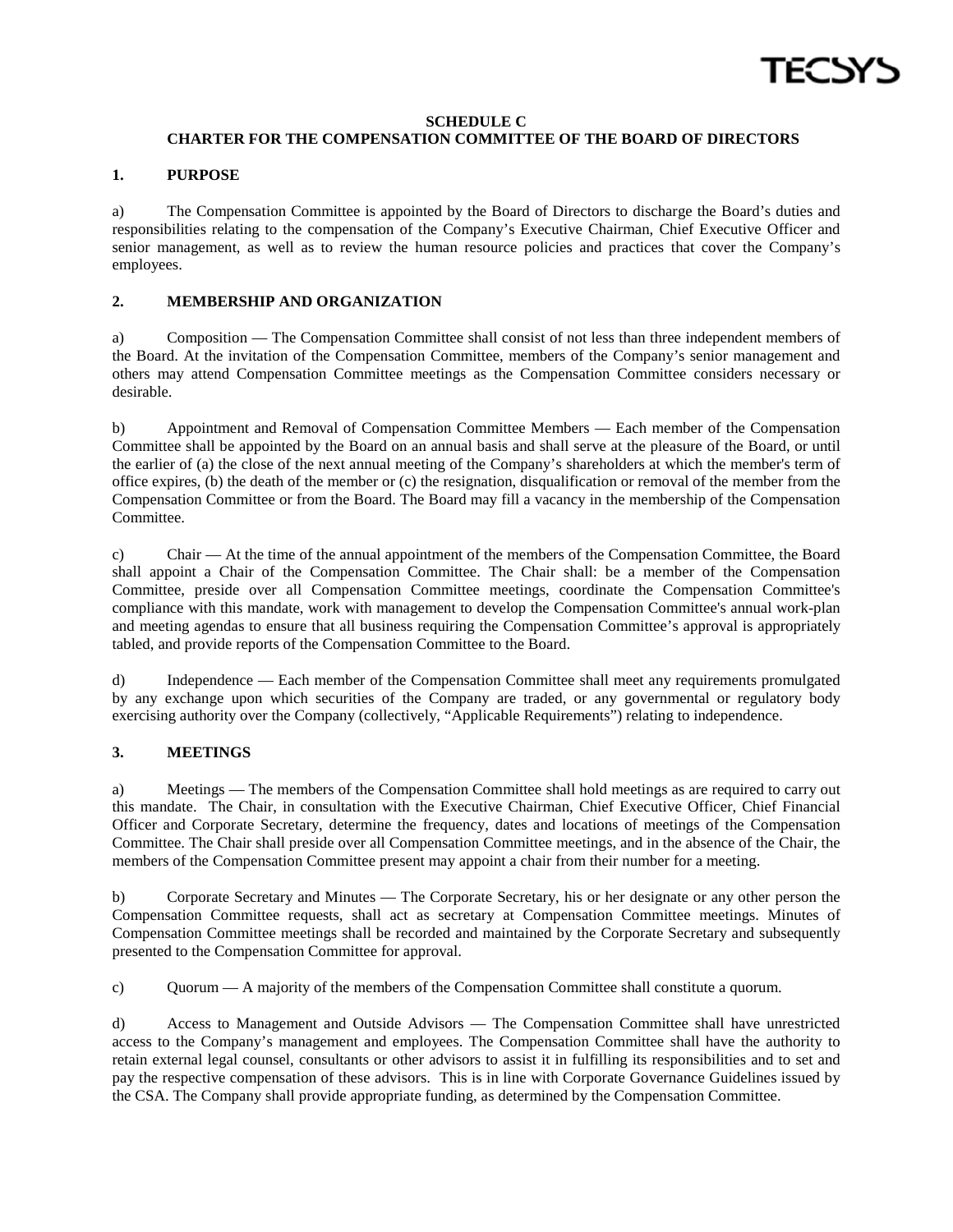# **4. FUNCTIONS AND RESPONSIBILITIES**

The Compensation Committee shall have the functions and responsibilities set out below as well as any other matters that are specifically delegated to the Compensation Committee by the Board. In addition to these functions and responsibilities, the Compensation Committee shall perform the duties required of a Compensation committee by Applicable Requirements.

a) Executive Chairman of the Board Performance, Evaluation and Compensation

i. Performance Goals — At least annually, the Compensation Committee shall review and, if advisable, approve and recommend for Board approval performance goals for the Executive Chairman of the Board.

ii. Evaluation — At least annually, the Compensation Committee shall evaluate the performance of the Executive Chairman of the Board in relation to his or her performance goals.

iii. Compensation — At least annually, the Compensation Committee shall review, and, if advisable, approve and recommend for Board approval the Executive Chairman of the Board's compensation package. The compensation package recommendation shall be based on the Executive Chairman of the Board's performance evaluation conducted pursuant to subsection 4(1)(b) of this mandate, as well as other factors and criteria as may be determined by the Compensation Committee from time to time.

b) Chief Executive Officer Performance, Evaluation and Compensation

i. Performance Goals — At least annually, the Compensation Committee shall review and, if advisable, approve and recommend for Board approval performance goals for the Chief Executive Officer.

ii. Evaluation — At least annually, the Compensation Committee shall evaluate the performance of the Chief Executive Officer in relation to his or her performance goals. The Chief Executive Officer's evaluation shall be conducted in conjunction with the Executive Chairman of the Board and shall be presented to the Board for its review.

iii. Compensation — At least annually, the Compensation Committee shall review, and, if advisable, approve and recommend for Board approval the Chief Executive Officer's compensation package. The compensation package recommendation shall be based on the Chief Executive Officer's performance evaluation conducted pursuant to subsection 4(2)(b) of this mandate, as well as other factors and criteria as may be determined by the Compensation Committee from time to time.

iv. Employment Arrangements — The Compensation Committee shall review, and, if advisable, approve and recommend for Board approval any arrangement with the Chief Executive Officer relating to employment terms, termination, severance, change in control or any similar arrangements. In undertaking this review, the Compensation Committee shall take into account the overall structure, costs and general implications of these arrangements.

c) Appointment and Compensation of Senior Management other than the Executive Chairman of the Board and the Chief Executive Officer

i. Senior Management — The Compensation Committee shall review and, if advisable, approve and recommend for Board approval the appointment, compensation and other terms of employment of the Chief Financial Officer, and all Named Executive Officers (NEO) reporting directly to the Chief Executive Officer and all other officers appointed by the Board of Directors.

ii. Senior Management Compensation Principles, Policies and Plans — At least annually, the Compensation Committee shall review, and, if advisable, approve and recommend for Board approval the Company's compensation principles, policies and plans for management, including the establishment of performance measures and evaluation processes. The Compensation Committee shall oversee the development and implementation of these principles, policies and plans.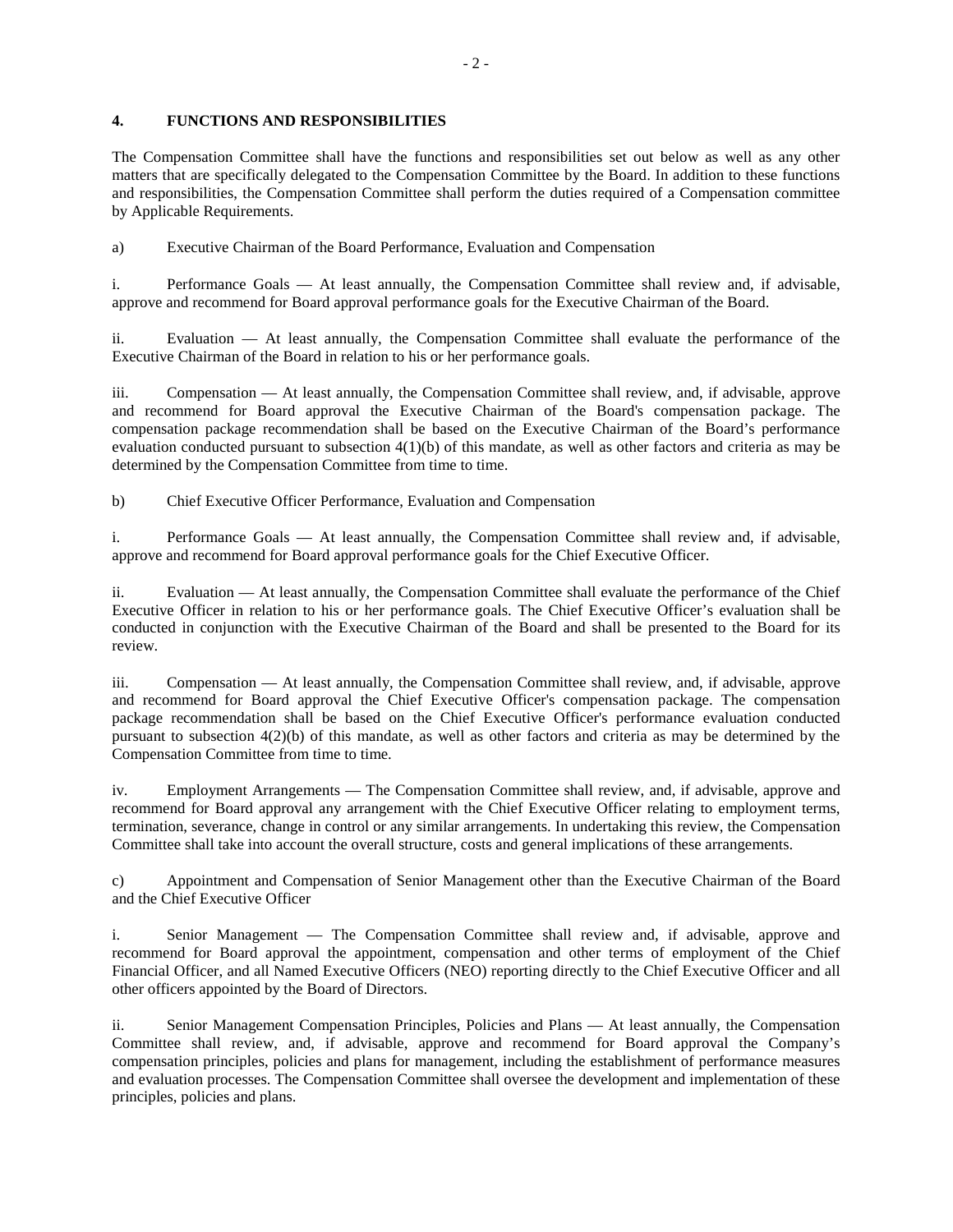iii. Employment Arrangements — The Compensation Committee shall review, and, if advisable, approve and recommend for Board approval arrangements with the Chief Financial Officer, and all Named Executive Officers (NEO) reporting directly to the Chief Executive Officer and such other key senior management positions as the Compensation Committee may determine relating to material or non-standard employment terms, termination, severance, change in control or any similar arrangements. In undertaking this review, the Compensation Committee shall take into account the overall structure and costs of these arrangements.

d) Compensation of Directors

i. Compensation — At least annually, the Compensation Committee shall review, and, if advisable, approve and recommend for Board approval the compensation package for directors. The compensation package recommendation shall be based on factors and criteria as may be determined by the Compensation Committee from time to time.

e) Compensation Principles, Policies and Plans, Equity-Based Plans

i. Compensation Principles, Policies and Plans — At least annually, the Compensation Committee shall review and, if advisable, approve or amend the Company's compensation principles, policies and plans.

ii. Equity-Based Compensation Plans — At least annually, the Compensation Committee shall review the Company's equity-based compensation plans and shall determine whether these plans are consistent with the Company's compensation principles and policies.

iii. Administer Equity-Based Compensation Plans –- On an on-going basis, the Compensation Committee shall administer and interpret the Company's equity-based compensation plans and its policies respecting the grant of compensation pursuant thereto, and, if advisable, review and recommend for approval of the Board the grant of compensation thereunder and the terms thereof.

f) Disclosure

i. Compensation Committee Report on Executive Compensation — The Compensation Committee shall prepare, in conjunction with management, the annual Report on Executive Compensation for inclusion in the Company's management information circulars. The Report on Executive Compensation must be approved by the Compensation Committee prior to its dissemination.

ii. Executive Compensation Disclosure — The Compensation Committee shall review and, if advisable, approve the Company's Compensation Discussion & Analysis and of the executive compensation disclosure required by Applicable Requirements prior to its public release.

g) Assessment of Regulatory Compliance — The Compensation Committee shall review management's assessment of compliance with Applicable Requirements as they pertain to responsibilities under this mandate, and report its findings to the Board and recommend changes it considers appropriate.

h) Delegation — The Compensation Committee may, to the extent permissible under Applicable Requirements, designate a sub-committee to review any matter within this mandate as the Compensation Committee deems appropriate.

# **5. REPORTING TO THE BOARD**

a) The Chair shall report to the Board on material matters arising at Compensation Committee meetings and, where applicable, shall present the Compensation Committee's recommendations to the Board for its approval.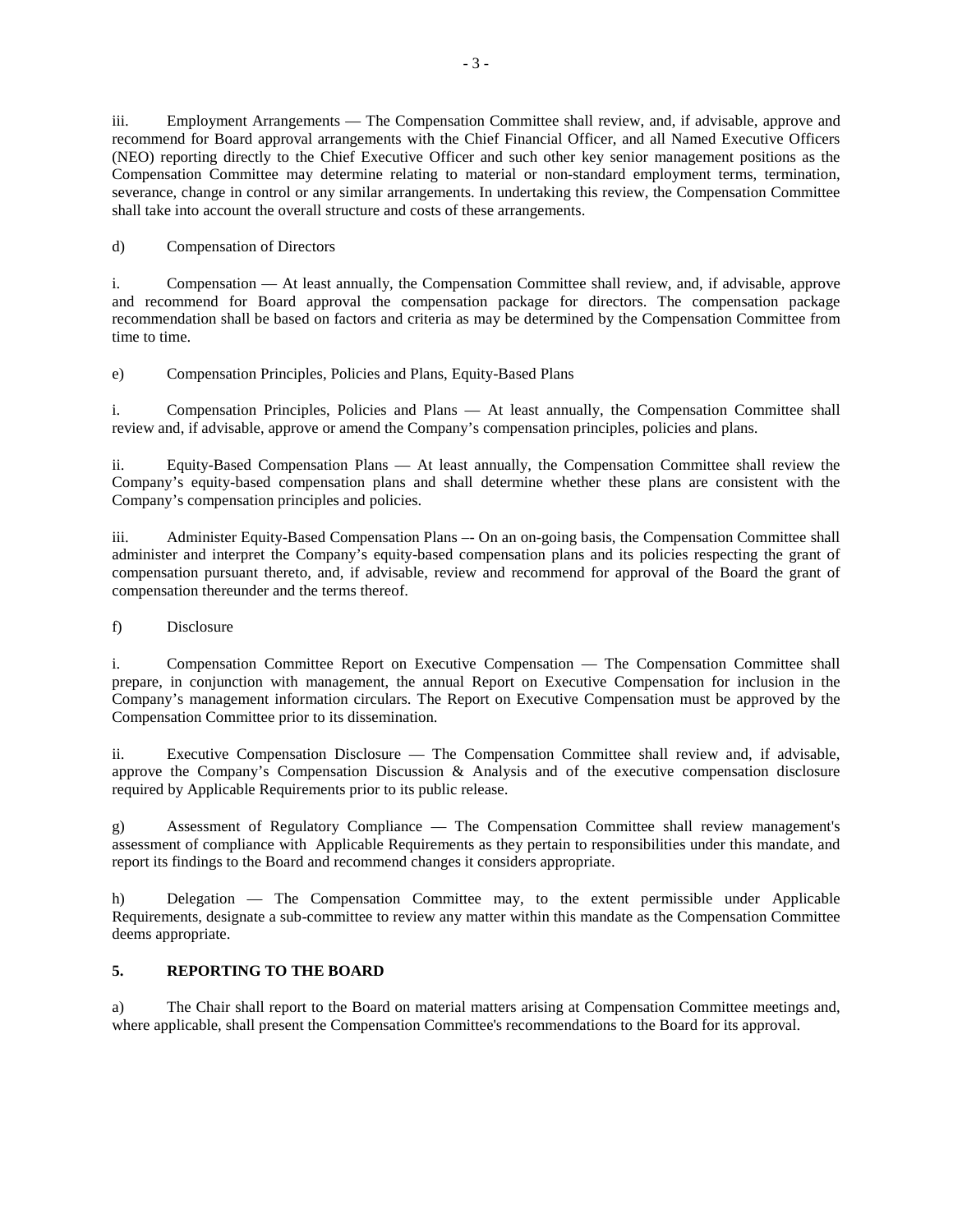# **6. GENERAL**

a) The Compensation Committee shall, to the extent permissible by Applicable Requirements, have such additional authority as may be reasonably necessary or desirable, in the Compensation Committee's discretion, to exercise its powers and fulfill the duties under this mandate.

# **7. CURRENCY OF THE COMPENSATION COMMITTEE CHARTER**

This charter was last reviewed and approved by the Board on July 5, 2018**.**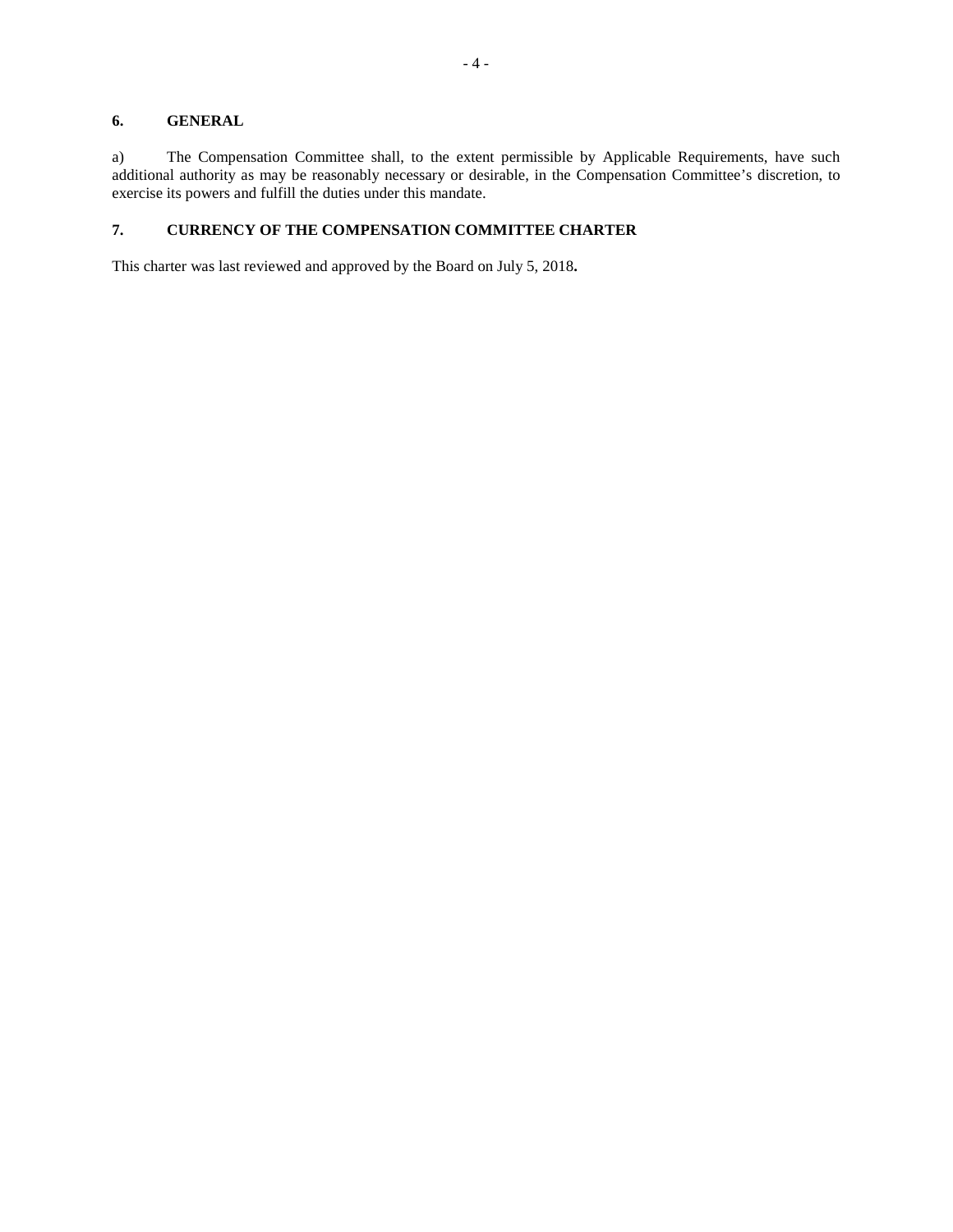# **SCHEDULE D STOCK OPTION PLAN APPROVAL RESOLUTION**

WHEREAS the Corporation wishes to approve the terms and conditions of the stock option plan (the "Stock Option Plan"), the whole as more particularly described in the management information circular of the Corporation dated July 25, 2018 (the "Circular"), a copy of the full text of the Stock Option Plan is attached as Appendix "A" to this resolution;

WHEREAS the adoption of the Stock Option Plan require shareholders' approval pursuant to Section 613(a) of the TSX Company Manual;

WHEREAS it is in the best interests of the Corporation to approve the Stock Option Plan;

BE IT RESOLVED THAT as an ordinary resolution of the shareholders:

- 1. the Stock Option Plan of the Corporation dated July 5, 2018 be and is hereby approved;
- 2. an aggregate of 10 % of the common shares of the Corporation issued and outstanding from time to time be authorized and reserved for issuance pursuant to options under the Stock Option Plan are hereby confirmed and approved; and
- 3. any director or officer of the Corporation is hereby authorized, for and on behalf of the Corporation, to execute and deliver any and all other agreements, applications, forms, waivers, notices, certificates, confirmations and other documents and instruments and to do, or cause to be done, any and all such other acts and things as in the opinion of such director or officer may be necessary, desirable or useful for the purpose of giving effect to these resolutions as directors or otherwise to be entered into by the Corporation, such determination to be conclusively evidenced by the execution and delivery of any such document, agreement or instrument, and the taking or doing of any such action.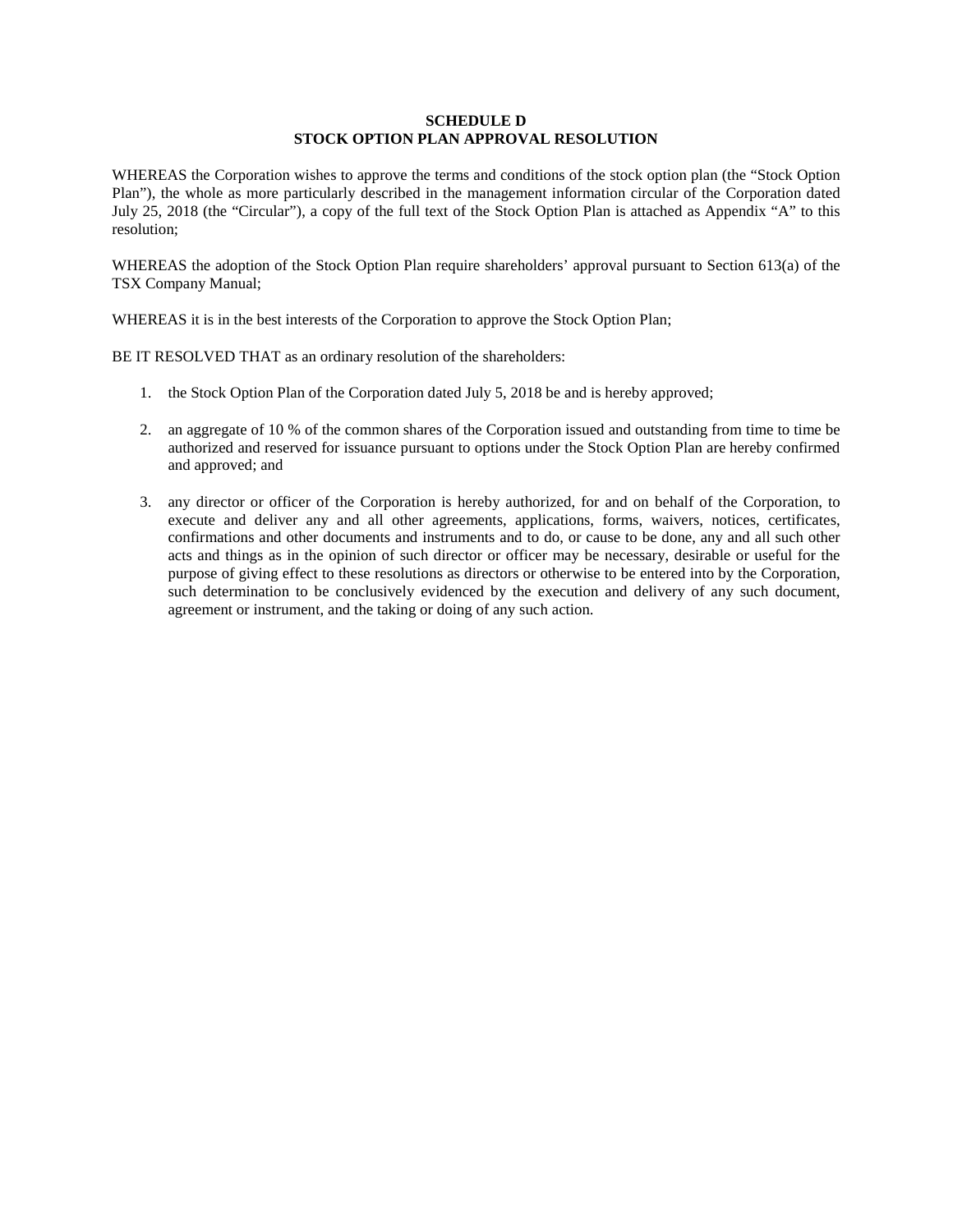# **EXHIBIT A STOCK OPTION PLAN**

# **TECSYS INC.**

## **2018 STOCK OPTION PLAN**

TECSYS Inc., a corporation existing under the laws of Canada, has adopted the 2018 Stock Option Plan, which is effective as of July 5, 2018.

# **1. PURPOSE OF THE PLAN**

# 1.1 Purpose

The purpose of the TECSYS Stock Option Plan is to assist and encourage highly qualified directors, officers, employees and Consultants of the Corporation and its Subsidiaries, who are keys to the Corporation's growth and success;

- (a) to perform at their highest level thereby maximising shareholder value;
- (b) to share in the growth and development of the Corporation and its Subsidiaries by providing such persons with the opportunity, through stock options, to acquire an ownership interest in the Corporation.

## **2. DEFINITIONS AND INTERPRETATION**

### 2.1 Definitions

For purposes of this Plan, the following terms will have the following meanings:

- (a) "**Black-Out Period**" means any period imposed by the Corporation in its employee trading policy or other applicable policy, as same may be amended or replaced from time to time, preventing Optionholders from exercising Options or otherwise trading in securities of the Corporation;
- (b) "**Board**" means the board of directors of the Corporation;
- (c) "**Business Day**" means being a day other than a Saturday, Sunday or statutory holiday in Montréal, Québec;
- (d) "**Cash Election Notice**" has the meaning ascribed thereto in Section 4.4(b);
- (e) "**Cash Exercise**" has the meaning ascribed thereto in Section 4.4(a);
- (f) "**Cashless Exercise**" has the meaning ascribed thereto in Section 4.5(a);
- (g) "**Cashless Exercise Notice**" has the meaning ascribed thereto in Section 4.5(a);
- (h) "**Change of Control**" means, at any time the occurrence of any of the following, in one transaction or a series of related transactions:
	- (i) the acquisition by any person or persons acting jointly or in concert (as determined by the *Securities Act* (Québec)), whether directly or indirectly, of beneficial ownership of voting securities of the Corporation that, together with all other voting securities of the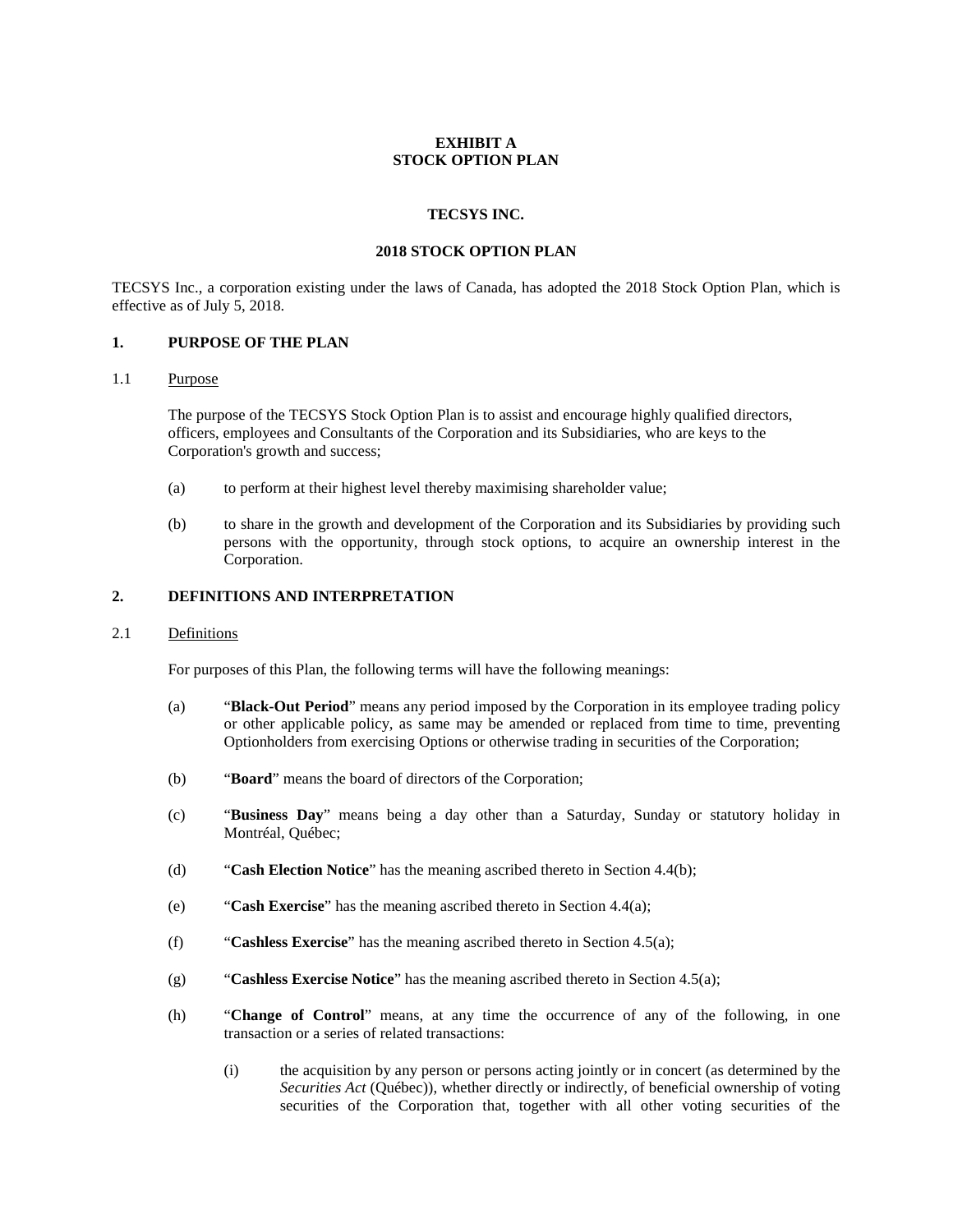Corporation held by such persons, constitute in the aggregate, more than 50% of all of the then outstanding voting securities of the Corporation;

- (ii) an amalgamation, merger, arrangement, consolidation, share exchange, take-over bid or other form of business combination of the Corporation with another person that results in the holders of voting securities of that other person holding, in the aggregate, more than 50% of all outstanding voting securities of the person resulting from the business combination;
- (iii) the sale, lease, exchange or other disposition of all or substantially all of the property of the Corporation to another person, other than (A) in the ordinary course of business of the Corporation or (B) to any one or more of the Corporation's Subsidiaries; or
- (iv) a resolution is adopted to wind-up, dissolve or liquidate the Corporation.

Notwithstanding the foregoing, a transaction or a series of related transactions will not constitute a Change of Control if such transaction(s) result(s) in the Corporation, any successor to the Corporation, or any successor to the Corporation's business, being controlled, directly or indirectly, by the same person or persons who controlled the Corporation, directly or indirectly, immediately before such transaction(s).

- (i) "**Common Shares**" means the Common Shares of the Corporation;
- (j) "**Consultant**" means an individual (including an individual whose services are contracted through a personal holding corporation) engaged to provide ongoing management or consulting services to the Corporation or any Subsidiary;
- (k) "**Corporation**" means TECSYS Inc., any Subsidiary and any successor corporation thereto;
- (l) "**Eligible Person**" means any director, officer, employee or Consultant of the Corporation or any Subsidiary;
- (m) "**Exercise Price**" means the price per Common Share at which Common Shares may be subscribed for by an Optionholder pursuant to a particular Option Agreement;
- (n) "**Expiry Date**" means the date on which an Option expires;
- (o) "**Fair Market Value**" means the weighted average trading price of the Common Shares traded on the TSX for the five trading days immediately preceding the date in question. A "**trading day**" is a day in which at least a board lot of shares have been traded on the TSX;
- (p) "**Grant Date**" means the date on which an Option is granted;
- (q) "**Notice of Exercise**" means a notice, substantially in the form of the notice set out in Schedule B hereto, from an Optionholder to the Corporation giving notice of the exercise of an Option previously granted to the Optionholder;
- (r) "**Option**" means an option to purchase Common Shares granted to an Eligible Person pursuant to the terms of the Plan;
- (s) "**Option Agreement**" means an agreement, substantially in the form of the agreement set out in Schedule A hereto, between the Corporation and an Eligible Person setting out the terms of an Option granted to the Eligible Person pursuant to the Plan;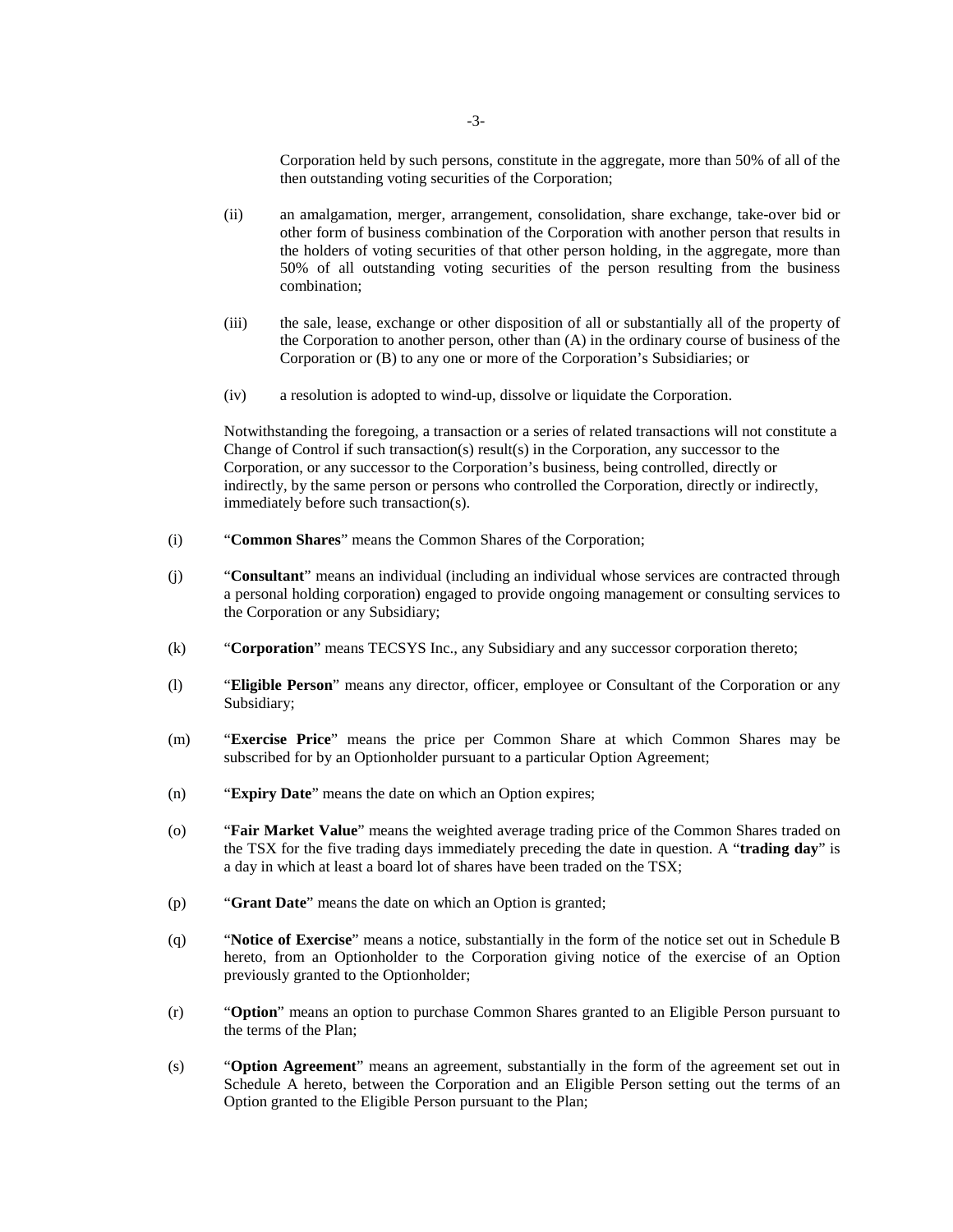- (t) "**Optioned Shares**" means the Common Shares that may be subscribed for by an Optionholder pursuant to a particular Option Agreement;
- (u) "**Optionholder**" means an Eligible Person to whom an Option has been granted;
- (v) "**Plan**" means this Stock Option Plan of the Corporation, as amended from time to time;
- (w) "**Subsidiary**" means any corporation which from time to time may be a direct or indirect subsidiary of the Corporation within the meaning of the *Canada Business Corporations Act*;
- (x) "**TSX**" means the Toronto Stock Exchange;
- (y) "**Withholding Amount**" has the meaning ascribed thereto in Section 5.1(c).

## **3. GENERAL PROVISIONS OF THE PLAN**

## 3.1 Administration

- (a) The Plan will be administered by the Board or if determined by the Board, by a committee of the Board consisting of not less than three directors. If a committee is appointed to administer the Plan, all references in this Plan to the Board shall be deemed to be references to such committee, provided that any grant of Options by a committee shall be conditional on ratification by the Board.
- (b) Subject to the limitations of the Plan, the Board shall have the authority to:
	- (i) determine which Eligible Persons are to be granted Options and grant Options to those Eligible Persons;
	- (ii) determine the terms of any Option granted hereunder (consistent with the provisions hereof) and prescribe the form of Option Agreement and Notice of Exercise with respect to a particular Option if other than as set forth in Schedules A and B to this Plan; and
	- (iii) interpret the Plan and determine all questions arising out of the Plan and any Option granted pursuant to the Plan, which interpretations and determinations shall be conclusive and binding on the Corporation, Optionholders and all other affected persons.

# 3.2 Shares Reserved

- (a) The number of Common Shares that are reserved for issuance pursuant to the exercise of Options granted under the Plan is equal to 10% of the total number of issued and outstanding Common Shares at any time.
- (b) The maximum number of Common Shares that may be reserved for issuance to any one Eligible Person pursuant to Options granted under the Plan is 5% of the number of Common Shares outstanding at the time of reservation.
- (c) The number of Common Shares issuable to insiders, at any time, under all security-based compensation arrangements, including pursuant to Options granted under the Plan, cannot exceed 10% of the issued and outstanding Common Shares.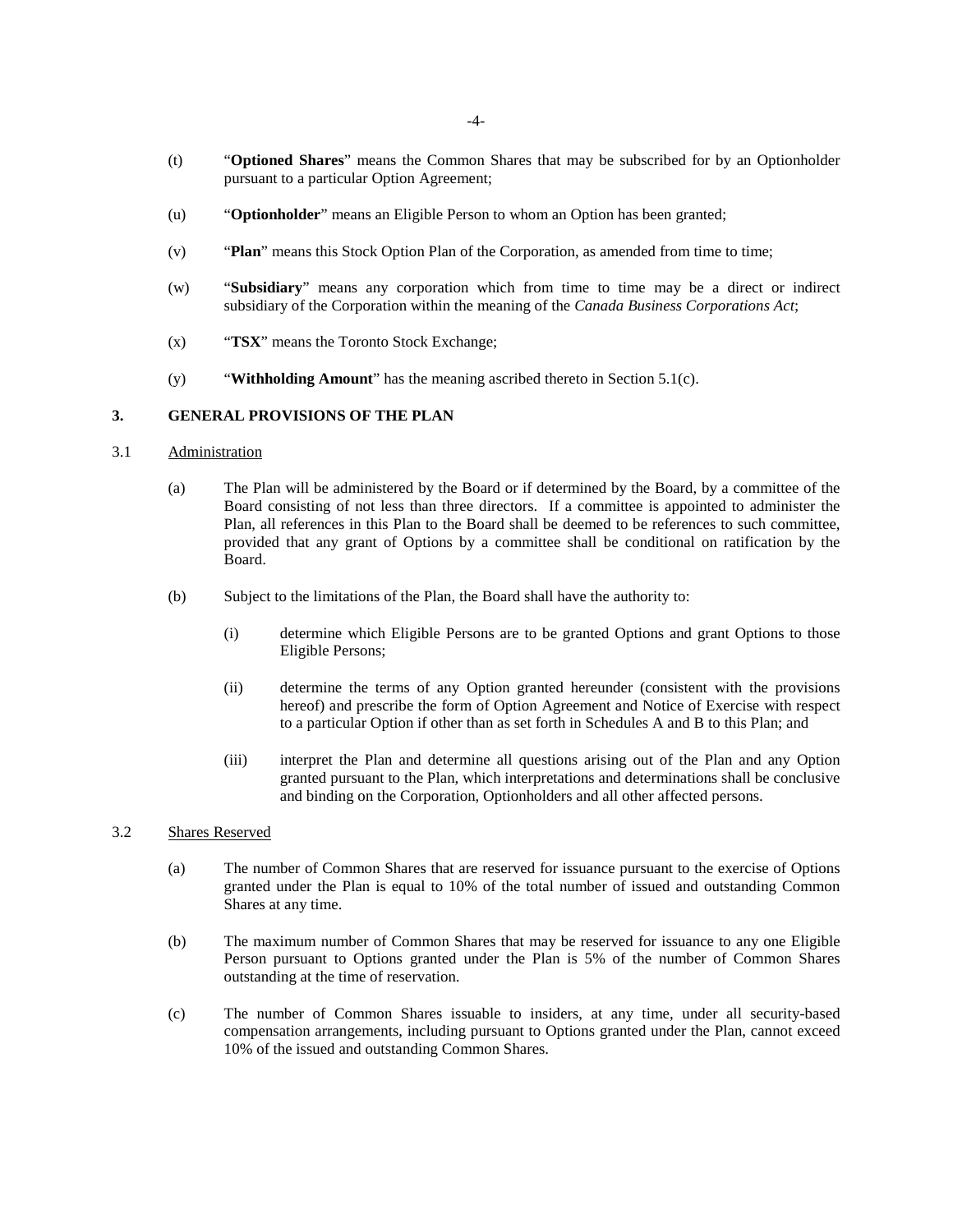- (d) The number of Common Shares issued to insiders, within any one year period, under all securitybased compensation arrangements, including pursuant to Options granted under the Plan, cannot exceed 10% of the issued and outstanding Common Shares.
- (e) Any Common Shares issued upon the partial or full exercise of an Option and any Common Shares remaining under an Option that expires or terminates without having been fully exercised automatically become available to be made the subject of a further Option, provided the maximum number of Common Shares reserved for issuance under Options pursuant to Section 3.2(a) is respected.
- (f) No fractional Common Shares will be issued on the exercise of an Option. Accordingly, if an Optionholder would become entitled to a fractional Common Share, such Optionholder has the right to acquire only the adjusted number of full Common Shares and the fractional Common Shares shall be disregarded, and no payment or other adjustment will be made with respect to the Common Shares so disregarded.

## 3.3 Eligibility

Options may be granted by the Board to any Eligible Person, subject to the limitations set forth in Section 4.2.

## 3.4 Amendment of Plan and Options

- (a) The Board may amend, suspend or terminate the Plan or amend the terms of an Option at any time without shareholder approval, other than an amendment:
	- (i) to the maximum number of Common Shares reserved for issuance under the Plan;
	- (ii) reducing the option price of an Option benefiting an insider;
	- (iii) extending a term of an Option benefiting an insider;
	- (iv) increasing the maximum limit of the number of securities (a) issued to insiders within any one year period, or (b) issuable to insiders at any time under all security-based compensation arrangements, which could exceed 10% of all issued and outstanding securities;
	- (v) adding a cashless exercise feature where a deduction may not be made for the number of securities originally underlying the option;
	- (vi) amending Section 3.4 of the Plan;
	- (vii) to the definition of the Eligible Person which would have the potential of broadening or increasing insider participation; or
	- (viii) to any form of financial assistance or any amendment to a financial assistance provision which is more favorable to Eligible Persons.
- (b) Other than mentioned in Section 3.4(a), the Board may amend the terms of any outstanding Option provided that, except as contemplated herein, the consent of the Optionholder to such amendment is obtained.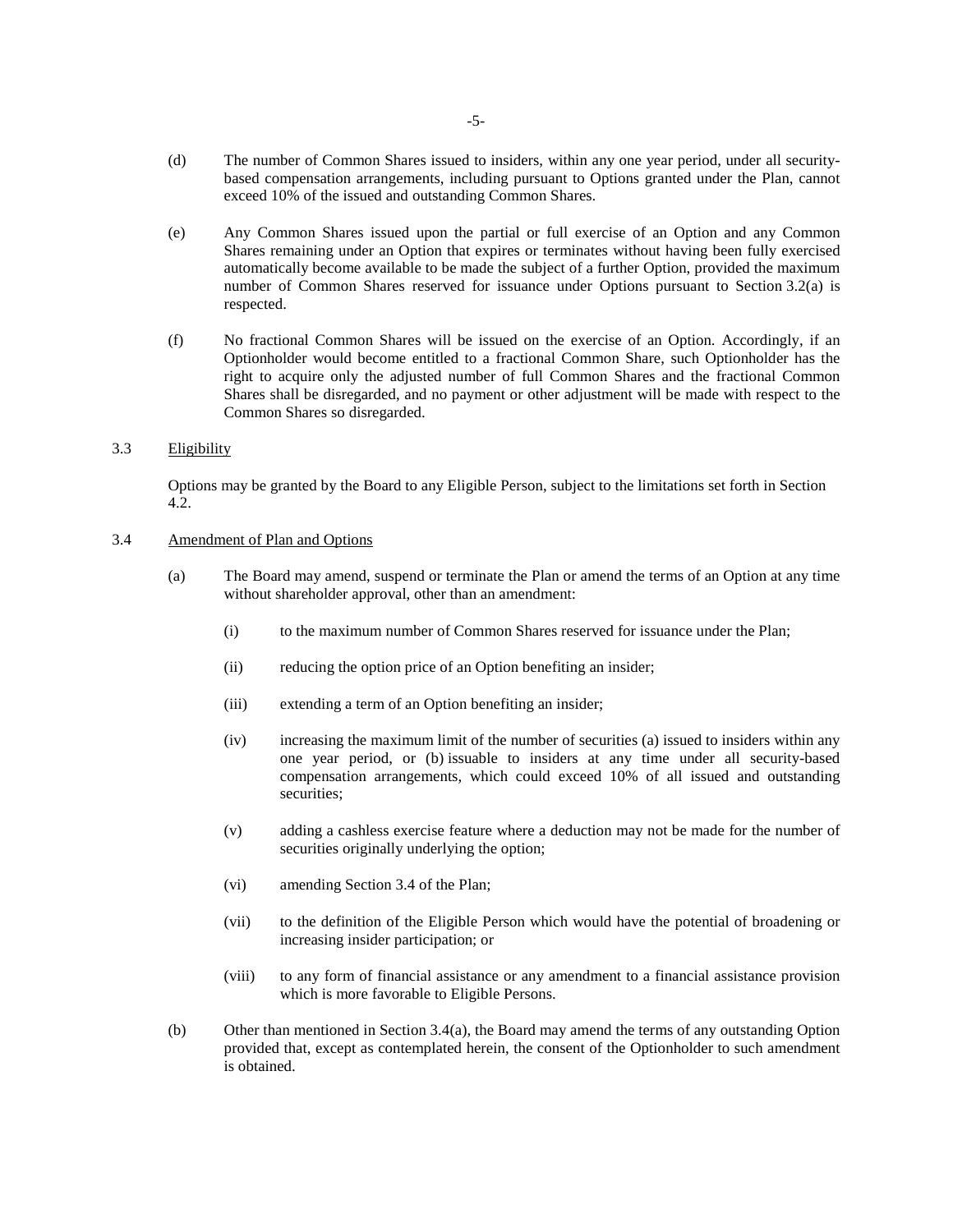### **4. GRANT OF OPTIONS**

# 4.1 Option Agreement

Upon the grant of an Option, the Corporation will deliver to the Optionholder an Option Agreement dated the Grant Date, containing the terms of the Option and executed by the Corporation, and upon delivery to the Corporation of the Option Agreement executed by the Optionholder, such Optionholder will be a participant in the Plan and have the right to purchase Common Shares on the terms set out in the Option Agreement and in the Plan.

## 4.2 Exercise Price

The Exercise Price of Common Shares subject to an Option will be determined by the Board at the time an option is granted and will not be lower than the Fair Market Value on the date of grant.

## 4.3 Time of Vesting and Exercise of Options

The Board shall determine at the time of grant when and under what conditions a particular Option will vest and be exercisable. The Board may determine after the Grant Date that a particular Option will be exercisable in whole or in part on earlier dates for any reason it deems appropriate including, in particular, because of an impending transaction that will result in the change of control of the Corporation.

## 4.4 Cash Election

(a) An Optionholder may elect (a "**Cash Election**") to exercise such Options and to receive upon such exercise, instead of Common Shares, a cash amount equal to the following, for the number of Optioned Shares exercised by the Optionholder, all as determined by the Board in good faith and in its sole discretion, less any withholding taxes or other withholding liabilities:

 $X = Y(A-B)$ 

Where:

 $X =$  the cash amount to be paid to the Optionholder upon such Cash Election

 $Y =$  the number of Optioned Shares being exercised

 $A =$  the Fair Market Value as at the date of such Cash Election Notice, if such Fair Market Value is greater than the exercise price the Options being exercised

 **= the exercise price of the Options being exercised** 

(b) An Optionholder electing to exercise an Option in such manner shall give written notice (a "**Cash Election Notice**") of the election to the Corporation, substantially in the form of Schedule C or in any other form acceptable to the Corporation. The Corporation may, but is not obliged to accept, any Cash Election of which it receives notice. Any Option exercised pursuant to this Section 4.4 shall terminate and be of no further force or effect as of the time of exercise.

### 4.5 Cashless Exercise

(a) An Optionholder may elect to exercise an Option without payment of the aggregate exercise price due on such exercise (a "**Cashless Exercise**"). An Optionholder electing to exercise an Option in such manner shall give written notice (a "**Cashless Exercise Notice**") of the election to the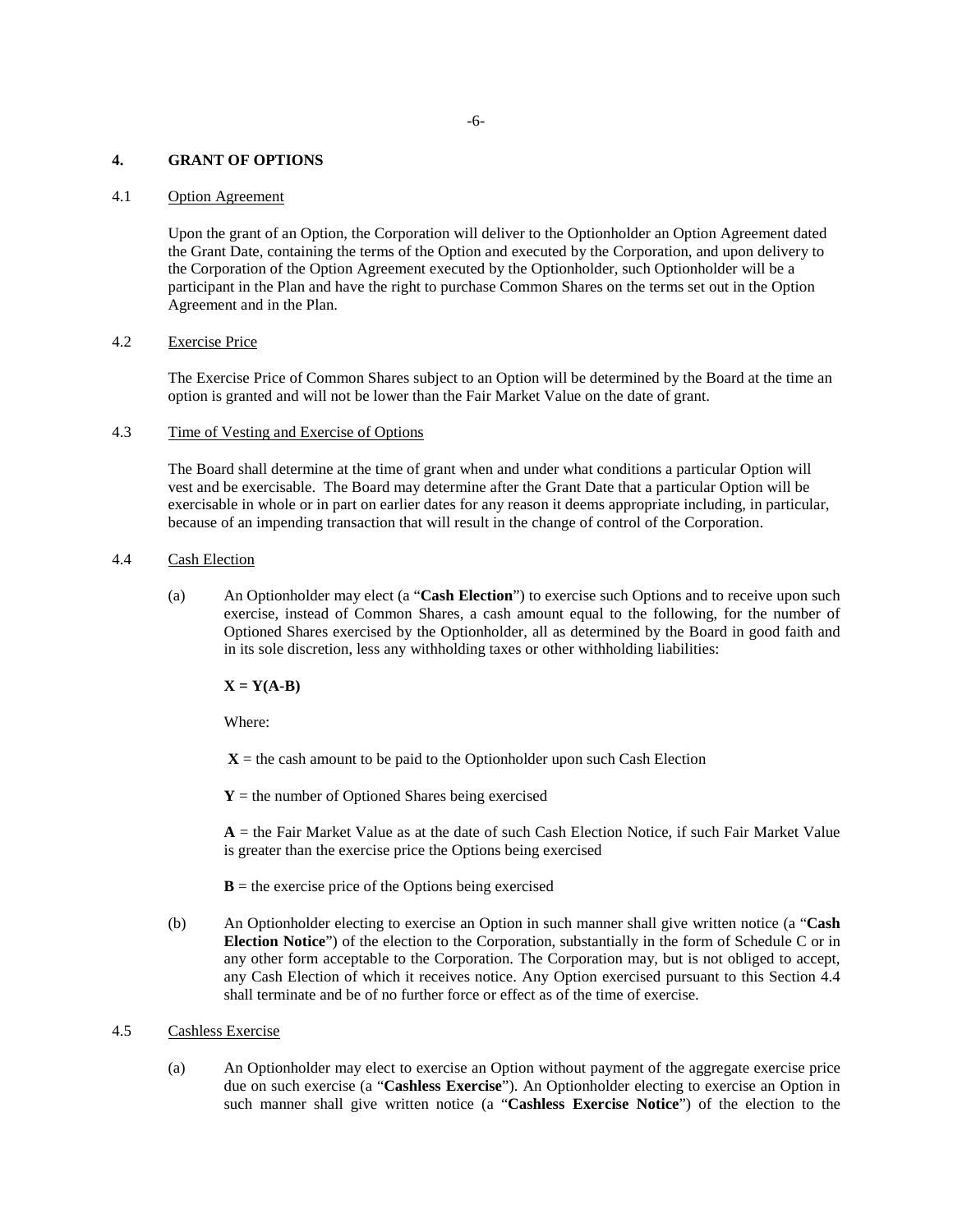Corporation, substantially in the form of Schedule D or in any other form acceptable to the Corporation.

- (b) Upon receipt by the Corporation of a Cashless Exercise Notice from an Optionholder, the Corporation shall (i) instruct the Corporation's transfer agent to issue in the name of such Optionholder the number of Optioned Shares being exercised and (ii) instruct any broker selected by the Corporation to sell such Optioned Shares through the facilities of the TSX. Upon the sale of the Optioned Shares, the broker will remit the proceeds of the sale of the Optioned Shares to the Corporation's transfer agent, less any commission. Such sale proceeds will be allocated by the Corporation's transfer agent as follows:
	- (i) an amount equal to the Exercise Price plus any withholding tax to the Corporation; and
	- (ii) an amount equal to the difference between the sale price for the Optioned Shares and the sum of the Exercise Price, the broker's commission and any withholding tax to the Optionholder.
- (c) The Corporation may, but is not obliged to accept, any Cashless Exercise of which it receives notice. The number of Optioned Shares exercised pursuant to a Cashless Exercise will be deducted from the number of Common Shares reserved for issuance under the plan pursuant to Section  $3.2(a)$ .

## 4.6 Expiry Date

The Expiry Date of an Option will be five years after the Grant Date, subject to:

- (a) the right of the Board to determine at the time of grant that a particular Option will have a shorter or longer term, not to exceed 10 years from the grant date;
- (b) the provisions of Section 4.7 relating to early expiry; and
- (c) should the Expiry Date of an Option fall during, or within eight (8) Business Days of the end of, a Black-Out Period then the term of the Option will be extended so that the Expiry Date is nine (9) Business Days from the expiry of such Black-Out Period.

# 4.7 Early Expiry

An Option will expire before its Expiry Date in the following events and manner:

- (a) if an Optionholder dies, the portion of the Option that has vested at the date of death of the Optionholder may be exercised by the legal personal representatives of the Optionholder during the period ending twenty-four months after the death of the Optionholder, subject to the exercise conditions;
- (b) if an Optionholder resigns his office or employment, is dismissed or removed or his term as a director has ended and it is not renewed (other than as set forth in paragraph (d) below),
	- (i) the portion of the Option that has not vested at the date of termination of office or employment expires immediately;
	- (ii) the portion of the Option that has vested at the date of termination of employment may be exercised by the Optionholder during the period ending three months after the date of termination, provided that for any portion of the Option which may have vested in the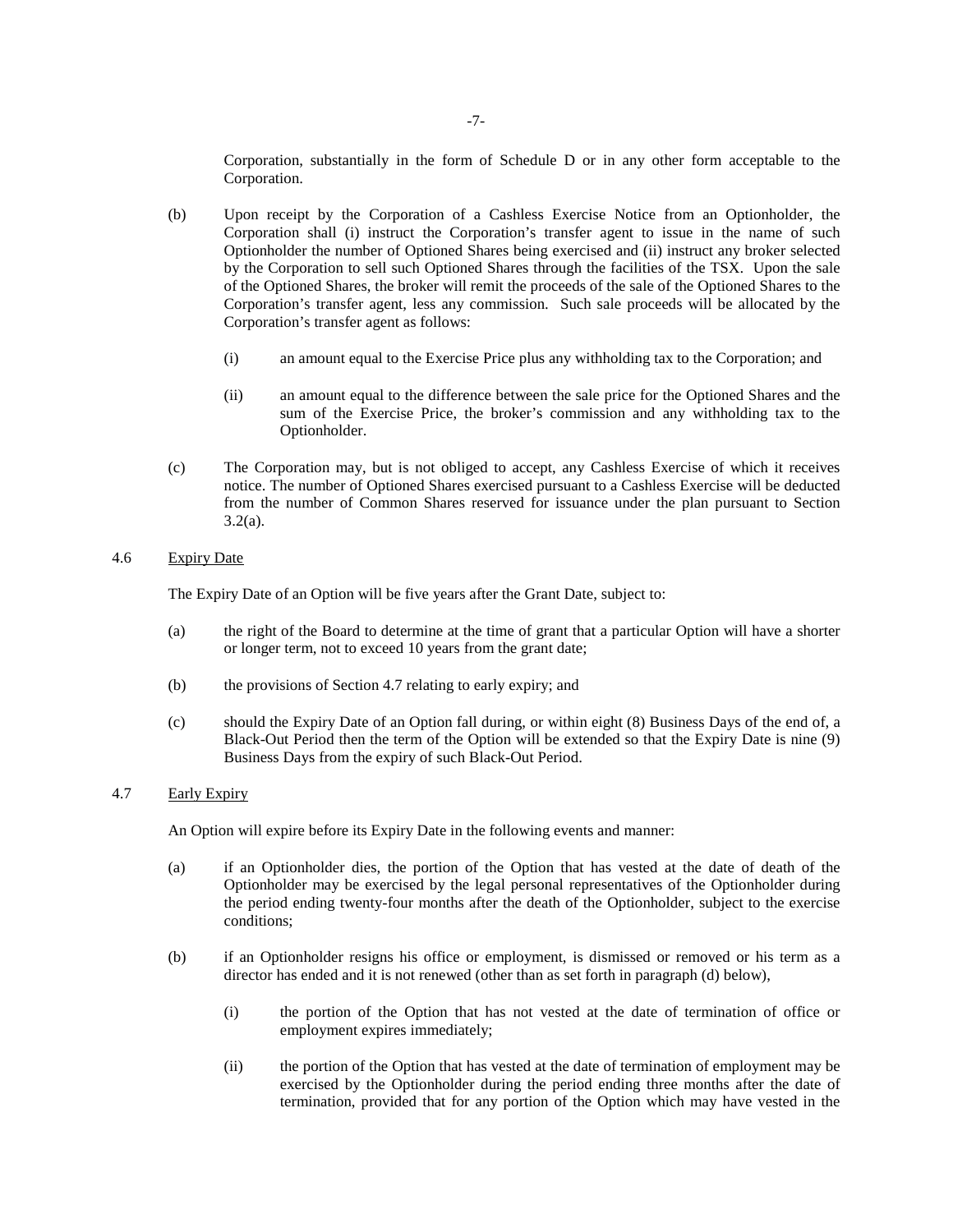Optionholder without having become exercisable, such portion may be exercised during the period ending three months after the date on which such portion of the Option becomes exercisable.

- (c) if an Optionholder attains the mandatory retirement age established by the Corporation from time to time or his employment is terminated due to permanent disability, the portion of the Option that has vested at the date of retirement or termination may be exercised by the Optionholder during the period ending twenty-four months after the date of retirement or termination, the portion of the Option that has not vested at the date of retirement or termination expires;
- (d) if an Optionholder's office or employment is terminated by reason of his dismissal for fraud, wilful misconduct, gross fault or for any breach of any contractual or fiduciary obligation or duty to the Corporation or any of its Subsidiaries relating to confidentiality or non-competition, all options held by the Optionholder shall expire immediately at the time of termination; and
- (e) in the event of a Change of Control, notwithstanding anything to the contrary set forth in this Plan, upon or in anticipation of any Change of Control of the Corporation, all outstanding Options will become vested and immediately exercisable and the Board will give notice to all Optionholders advising that their respective Options can be exercised only within 30 days after the date of the notice and not thereafter, and that all rights of the Optionholder not exercised will terminate at the expiration of the 30-day period provided that the Change of Control is contemplated to become effective within 180 days after the date of the notice. Any Option not exercised after the expiration of the 30-day period will be cancelled for no consideration;

subject in all cases to the earlier expiration of an Option on its applicable Expiry Date.

4.8 Non-Assignable

An Option may be exercised only by the Optionholder and will not be assignable or transferable, except in the case of death, in which case the Option may be exercised by the Optionholder's estate or legal representative.

## 4.9 No Rights as Shareholder or to Remain an Eligible Person

- (a) An Optionholder will only have rights as a shareholder of the Corporation with respect to those Common Shares that the Optionholder has acquired through exercise of the Option in accordance with its terms:
- (b) Nothing in this Plan or in any Option Agreement will confer on any Optionholder any right to remain as a director, officer, employee or Consultant of the Corporation or any of its Subsidiaries.

# 4.10 Adjustments in the Event of Reorganisation

In the event that the Common Shares are subdivided, consolidated, converted or reclassified by the Corporation, or that any other action of a similar nature affecting such Common Shares is taken by the Corporation, then the Common Shares subject to unexercised Options granted hereunder shall be appropriately increased or decreased, converted or reclassified and the exercise price of the Options shall be appropriately adjusted. The total number of Common Shares reserved for issuance under the Plan shall be adjusted in the same manner.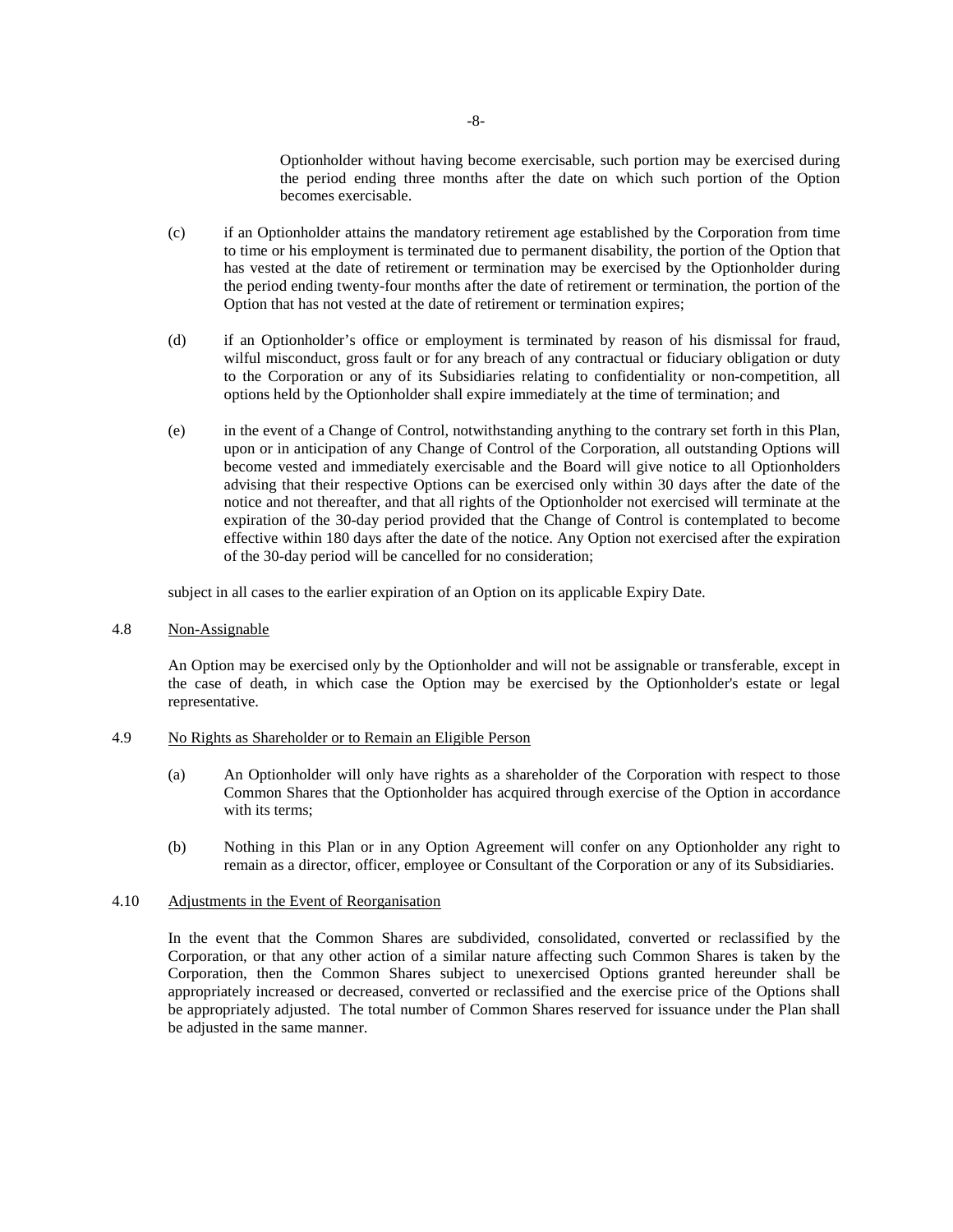### **5. EXERCISE OF OPTIONS**

# 5.1 Manner of Exercise

Subject to Sections 4.4 and 4.5 , provided that all conditions for the exercise of an Option as set forth herein and in the relevant Option Agreement have been met, an Optionholder may exercise an Option by delivering the following to the Corporation on or before the Expiry Date of the Option:

- (a) a completed Notice of Exercise and, (i) in the case of a Cashless Exercise, a Notice of Cashless Exercise or, (ii) in the case of a Cash Exercise, a Notice of Cash Election;
- (b) a cheque or bank draft payable to the Corporation for the aggregate Exercise Price for the Common Shares being acquired; and
- (c) a cheque or bank draft payable to the Corporation in the aggregate amount of all source deductions and withholdings in respect of tax or payments of any kind required to be made by the Corporation, pursuant to any applicable law, regulation, rule, order or otherwise in respect of the exercise of an Option and any other payment or benefit under the Plan made to the Optionholder (the "**Withholding Amount**").

If the Optionholder is deceased and the Option is being exercised by the legal representatives of the Optionholder, the latter must deliver to the Corporation, in addition, evidence of their status as legal representatives.

- 5.2 Withholding
	- (a) No Common Shares issuable upon the exercise of an Option shall be issued by the Corporation to an Optionholder (or, if deceased, his estate) until the Optionholder has paid in full the Withholding Amount in accordance with Section 5.1. If for any reason the Corporation (or any Subsidiary) does not withhold any amount or require payment of an amount sufficient to satisfy all the Withholding Amount, the Optionholder (or, if deceased, his or her estate), on demand, shall forthwith make reimbursement in cash of any amount paid by the Corporation (or any Subsidiary) in satisfaction of any such Withholding Amount shortfall.
	- (b) Without limiting the generality of the foregoing, each Optionholder shall bear and be responsible for any and all income or other tax imposed in respect of the grant and exercise of any Option and in respect of any amount payable to or benefit received or deemed to be received by such holder under the Plan. Each Optionholder shall be responsible for reporting and paying all such taxes in respect of any Option granted to the holder, any exercise of such Option, any payment required under this Plan and any transactions involving Common Shares which may be issued on exercise of any Option, and any dividends or distributions in respect thereof, or proceeds from any sale or disposition thereof, including, without limitation, any taxes payable in respect of any sale or disposition of Common Shares made by or on behalf of the Optionholder.
	- (c) The Corporation shall have the right to sell, or arrange for the sale, in the market or as the Corporation may determine, on behalf of any Optionholder, such portion of any Shares issuable to the holder on exercise on any Option as the Corporation may determine, in order to realize net cash proceeds sufficient to permit the Corporation to pay a Withholding Amount.

# 5.3 Delivery of Share Certificate

Not later than five Business Days after receipt of the Notice of Exercise and payment in full for the Common Shares, but subject to Section 5.2, the Corporation will issue a certificate in the name of the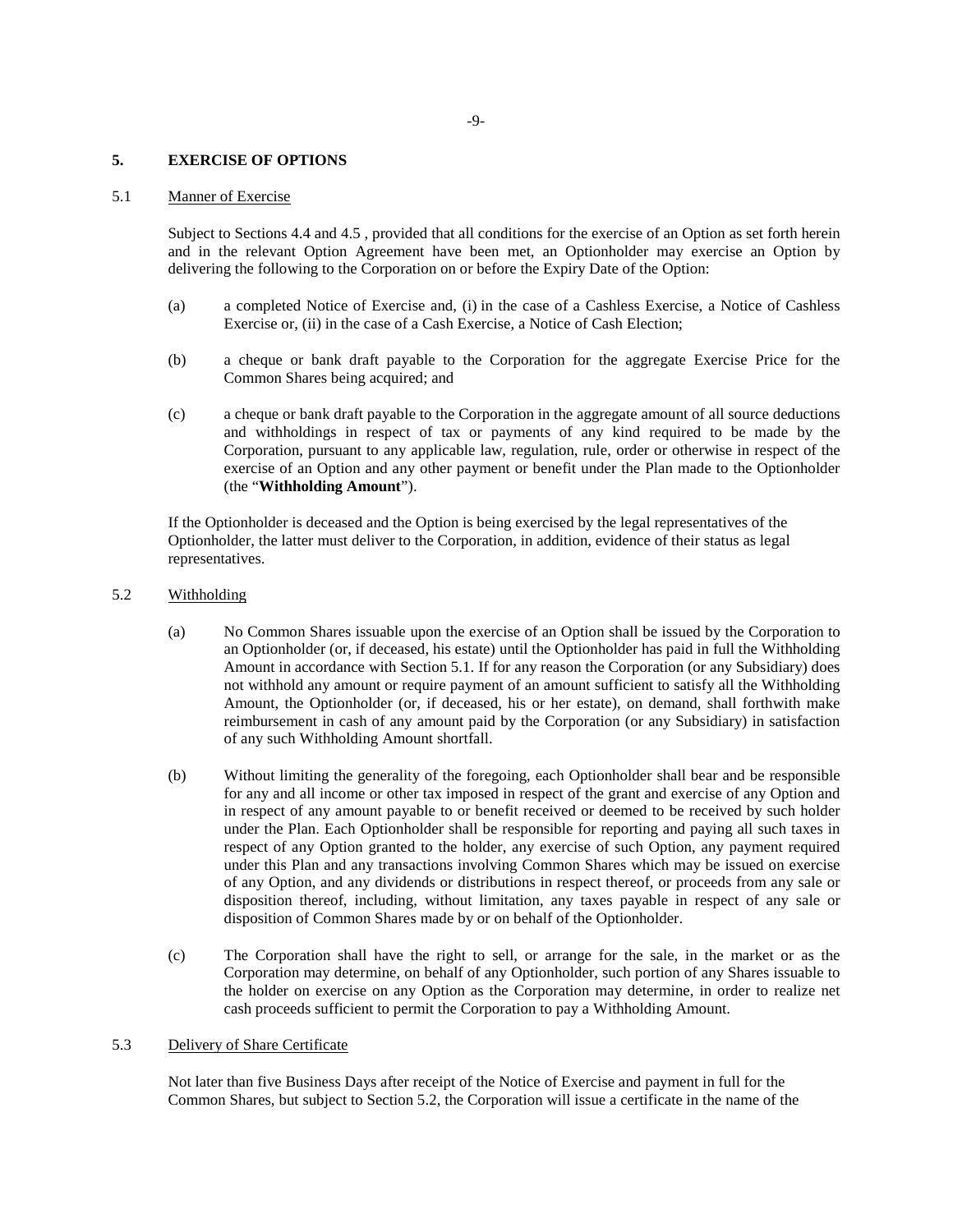Optionholder (or, if deceased, his estate) for the number of Common Shares purchased by the Optionholder (or his estate) (as may be adjusted pursuant to Section 5.2), which will be issued as fully paid and nonassessable Common Shares.

# **6. MISCELLANEOUS**

# 6.1 Governing Law

This Plan, related Option Agreements and all Options granted hereunder will be governed by and will be construed in accordance with the laws of the Province of Québec and the laws of Canada applicable therein.

# 6.2 Language of Agreement

The undersigned acknowledge that they have requested and are satisfied that the foregoing be drawn up in English only; les soussignés reconnaissent avoir exigé que ce qui précède soit rédigé en anglais seulement et s'en déclarent satisfaits.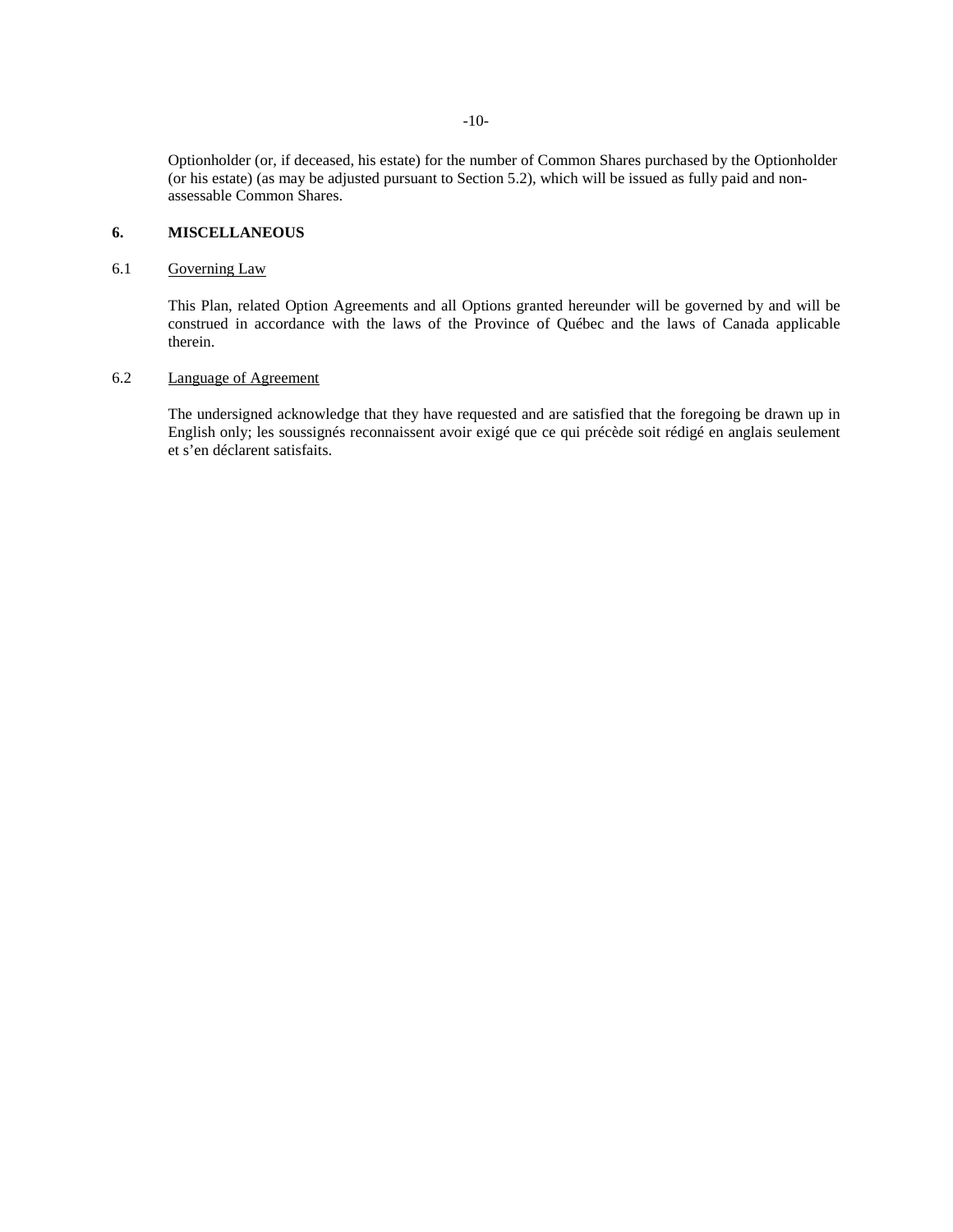### **SCHEDULE A - FORM OF OPTION AGREEMENT**

### TECSYS STOCK OPTION PLAN

### OPTION AGREEMENT

This Option Agreement is entered into between TECSYS Inc. (the "Corporation") and the Optionholder named below pursuant to the TECSYS Stock Option Plan (the "Plan"), a copy of which is attached hereto, and confirms that:

1. on <u>contract the "Grant Date"</u>);

2. (the "Optionholder");

3. was granted a non-assignable option to purchase Common Shares (the "Optioned Shares") of the Corporation,

which shall become vested and exercisable:

- 4. at a price (the "Exercise Price") of \$
- 5. in equal instalments at the end of every subsequent three month period commencing on the Grant Date, representing six and a quarter percent (6.25%) of the Common Shares subject to the Options at the end of every such period, such that one hundred percent (100%) of the Common Shares subject hereto will be vested on the fourth  $(4<sup>th</sup>)$  anniversary of the Grant date; and
- 5. for a term expiring on (the "Expiry Date");

all on the terms and subject to the conditions set out in the Plan.

By signing this agreement, the Optionholder acknowledges that he or she has read and understands the Plan.

### *(Signature page follows)*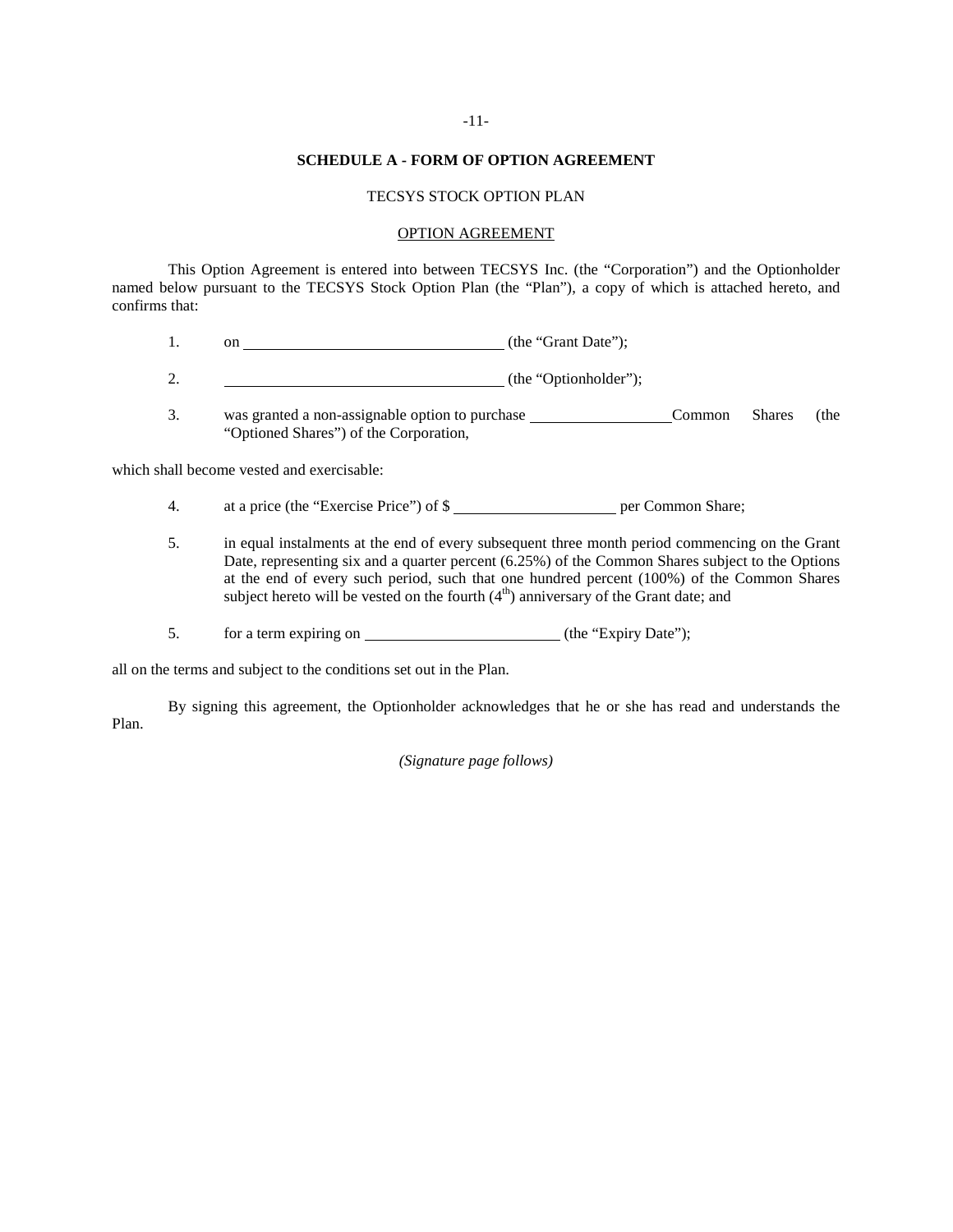In Witness Whereof the Corporation and the Optionholder have executed this Agreement as of  $\overline{\phantom{a}20}$  .

# **TECSYS INC.**

By:

Name of Optionholder

Signature of Optionholder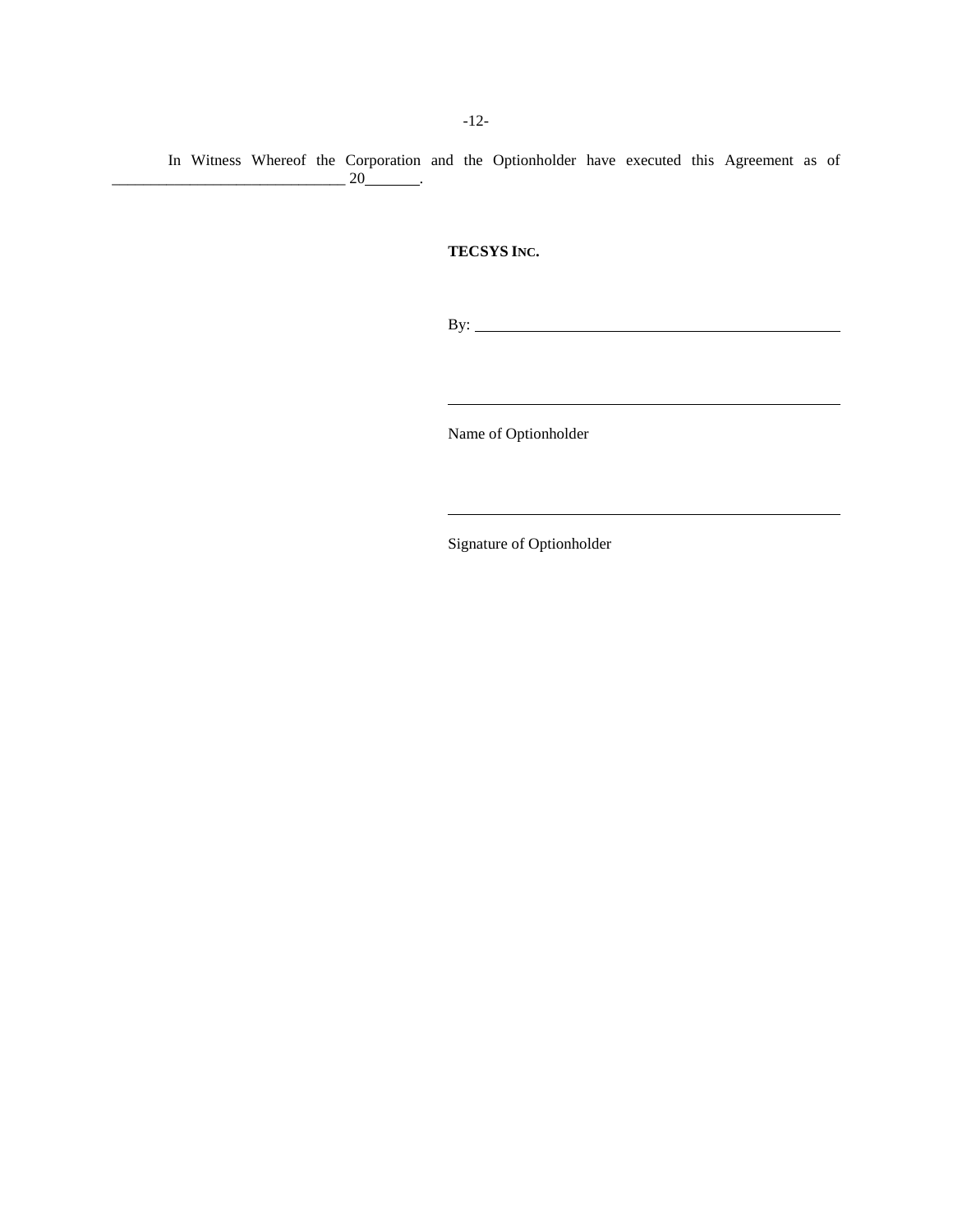# **SCHEDULE B - FORM OF NOTICE OF EXERCISE**

## TECSYS STOCK OPTION PLAN

# NOTICE OF EXERCISE

To: TECSYS Inc.

Attention: President

Reference is made to the TECSYS Stock Option Agreement made as of **[**•**]**, 2018, between TECSYS Inc. (the "Corporation") and the Optionholder named below. The Optionholder hereby exercises the Option to purchase Common Shares of the Corporation as follows:

| Number of Common Shares for which Option being<br>exercised                                                                                                                                           |  |
|-------------------------------------------------------------------------------------------------------------------------------------------------------------------------------------------------------|--|
| Exercise Price per Common Share:                                                                                                                                                                      |  |
| Total Exercise Price (in the form of a cheque (which need<br>not be a certified cheque) or bank draft tendered with this<br>Notice of Exercise):                                                      |  |
| Name of Optionholder as it is to appear on share<br>certificate:                                                                                                                                      |  |
| Address of Optionholder as it is to appear on the register of<br>Common Shares of the Corporation and to which a<br>certificate representing the Common Shares being<br>purchased is to be delivered: |  |
|                                                                                                                                                                                                       |  |

Name of Optionholder

Signature of Optionholder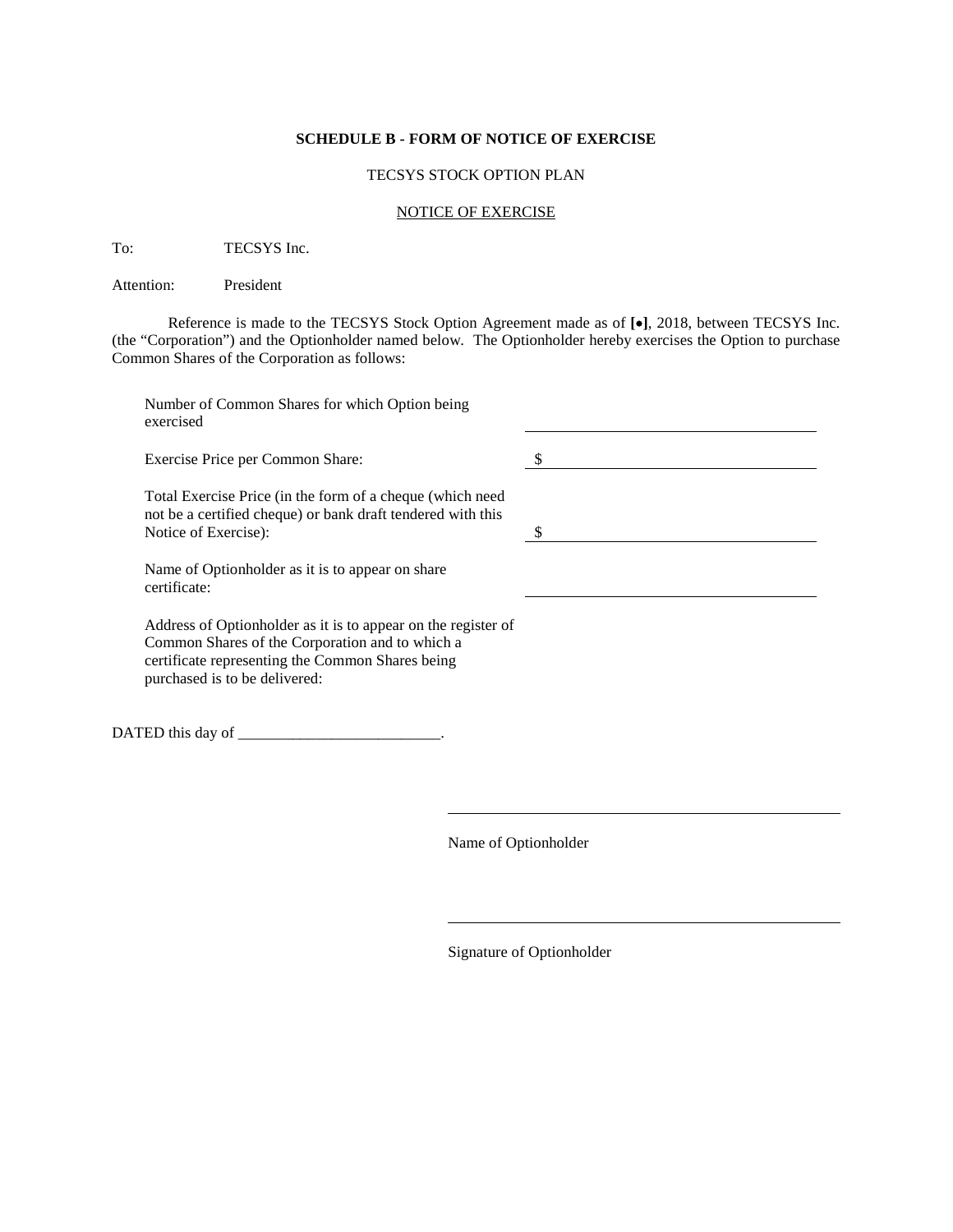# **SCHEDULE C - FORM OF NOTICE OF CASH ELECTION**

# TECSYS STOCK OPTION PLAN

## NOTICE OF CASH ELECTION

To: TECSYS Inc.

Attention: President

Reference is made to the TECSYS Stock Option Agreement made as of **[**•**]**, 2018, between TECSYS Inc. (the "Corporation") and the undersigned optionholder (the "Optionholder"). The Optionholder hereby elects to purchase Common Shares (the "Common Shares") of the Corporation which are subject to an option granted on  $\qquad \qquad$ , 20.

Pursuant to the terms of Section 4.4 of the Plan and the approval of the Board, the Optionholder is entitled to a cash amount equal to the following, after deduction of any withholding taxes and other withholding liabilities required by law to be withheld, for the number of Optioned Shares exercised by the Optionholder herein, all as determined by the Board in good faith and in its sole discretion:

# $X = Y(A-B)$

Where:

 $X =$  the cash amount to be paid to the Optionholder upon such Cash Election

 $Y =$  the number of Optioned Shares being exercised

 $A =$  the Fair Market Value as at the date of such Cash Election Notice, if such Fair Market Value is greater than the exercise price the Options being exercised

 **= the exercise price of the Options being exercised** 

Unless otherwise approved by the Board, the Corporation (and any Subsidiary) will not make any election to not deduct an amount in respect of the payment to or for the benefit of the Optionholder who makes a Cash Election. A Cash Election may significantly increase the tax payable by an Optionholder in respect of the exercise of his or her Options. Any Optionholder contemplating a Cash Election is urged to consult with his or her own tax advisor prior to making a Cash Election.

The Optionholder confirms and acknowledges that he, she or it has not been induced to exercise these Options or enter into this Cash Election by expectation of employment or continued employment with the Corporation or any of its subsidiaries, and fully understands the tax considerations to making this Cash Election.

DATED this day of \_\_\_\_\_\_\_\_\_\_\_\_\_\_\_\_\_\_\_\_\_\_\_\_\_\_\_\_\_\_.

Name of Optionholder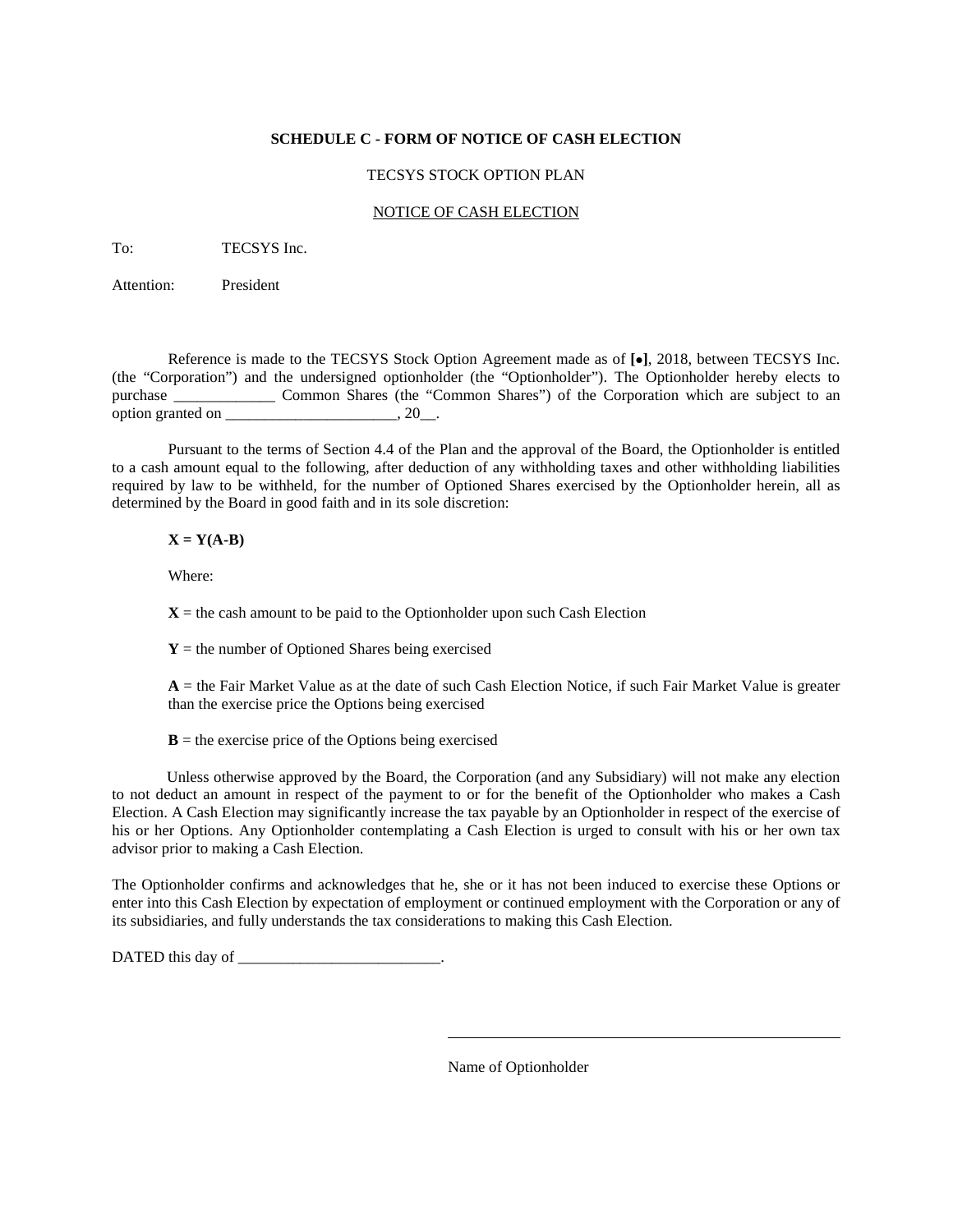Signature of Optionholder